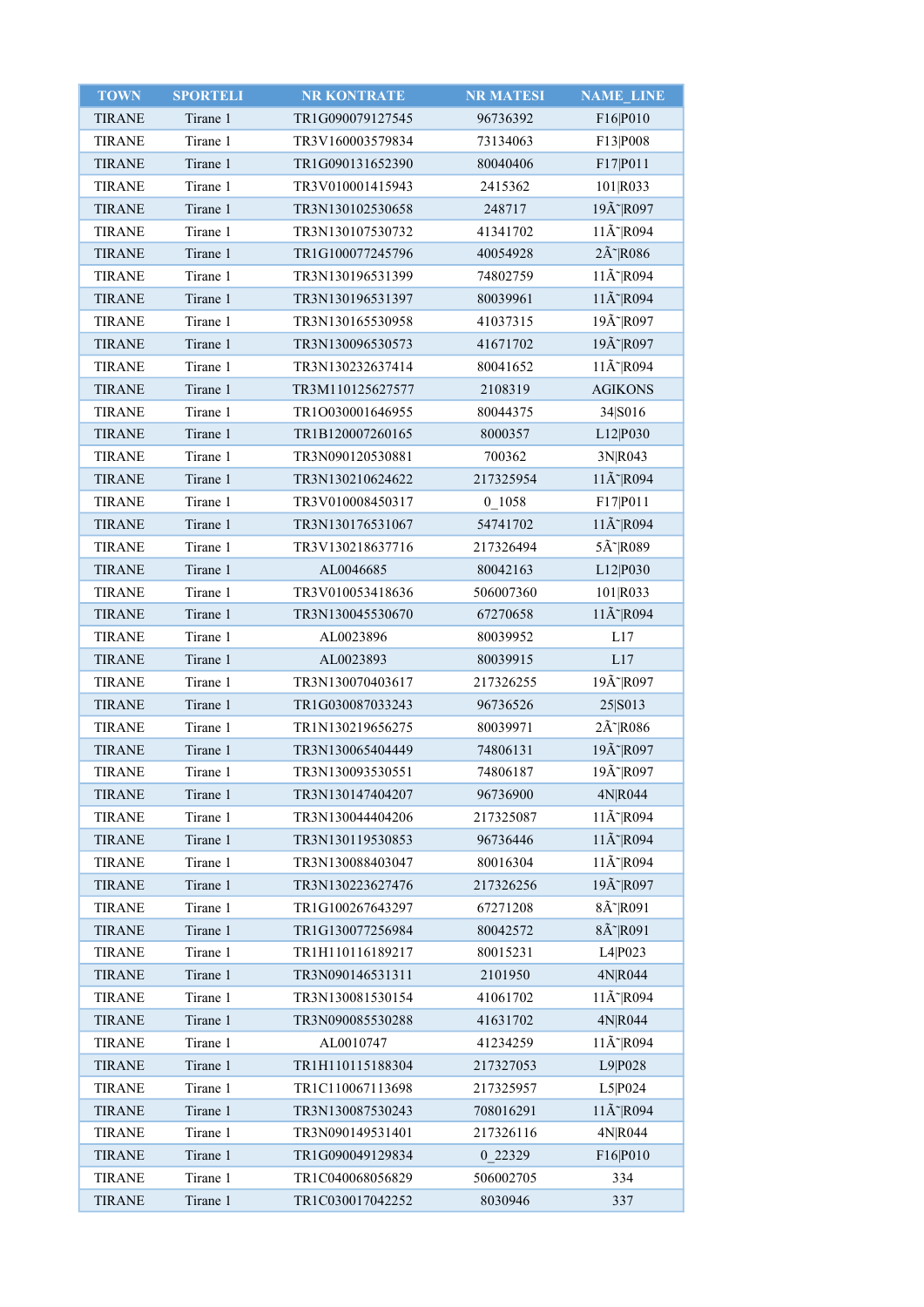| <b>TIRANE</b> | Tirane 1 | TR1H030468260764 | 80039768           | 327 P038                   |
|---------------|----------|------------------|--------------------|----------------------------|
| <b>TIRANE</b> | Tirane 1 | TR3N200014403637 | 217325595          | 19Ã~ R097                  |
| <b>TIRANE</b> | Tirane 1 | TR3N130200621743 | 41281702           | $11\text{\AA}^{\sim}$ R094 |
| <b>TIRANE</b> | Tirane 1 | TR2E080007115774 | 69109655           | 214 R053                   |
| <b>TIRANE</b> | Tirane 1 | TR1B080052115773 | 33919079           | 226 R058                   |
| <b>TIRANE</b> | Tirane 1 | TR3V160230579342 | 217325466          | F16 P010                   |
| <b>TIRANE</b> | Tirane 1 | TR3V160230579343 | 217325470          | F16 P010                   |
| <b>TIRANE</b> | Tirane 1 | TR1B080007112230 | 74801584           | L17                        |
| <b>TIRANE</b> | Tirane 1 | TR3V130089570932 | 738584             | F 18 P012                  |
| <b>TIRANE</b> | Tirane 1 | TR1N130247656273 | 80041890           | $11\text{\AA}^{\sim}$ R094 |
| <b>TIRANE</b> | Tirane 1 | TR1G030403652320 | 180535             | 335                        |
| <b>TIRANE</b> | Tirane 1 | TR1N130242649767 | 39757315           | 11Ã~ R094                  |
| <b>TIRANE</b> | Tirane 1 | TR3N130074401284 | 74802782           | 19Ã~ R097                  |
| <b>TIRANE</b> | Tirane 1 | TR3N130085530221 | 74802915           | $11\text{\AA}^{\sim}$ R094 |
| <b>TIRANE</b> | Tirane 1 | TR3N090156630281 | 41641702           | 4N R044                    |
| <b>TIRANE</b> | Tirane 1 | TR1G030252034768 | 700181             | F16 P010                   |
| <b>TIRANE</b> | Tirane 1 | TR3N090081530208 | 41391703           | 4N R044                    |
| <b>TIRANE</b> | Tirane 1 | TR3N130203622061 | 41981702           | 11Ã~ R094                  |
| <b>TIRANE</b> | Tirane 1 | TR3N130103530579 | 41681702           | $11\text{\AA}^{\sim}$ R094 |
| <b>TIRANE</b> | Tirane 1 | TR1G030260150896 | 96736337           | 26 S014                    |
| <b>TIRANE</b> | Tirane 1 | TR3N130058403087 | 74802852           | 19Ã~ R097                  |
| <b>TIRANE</b> | Tirane 1 | TR3N130109530795 | 41661702           | 11Ã~ R094                  |
| <b>TIRANE</b> | Tirane 1 | AL0036905        | 41314698           | 101 R033                   |
| <b>TIRANE</b> | Tirane 1 | TR3N090061403647 | 3691702            | 3N R043                    |
| <b>TIRANE</b> | Tirane 1 | TR3N130100530609 | 74802762           | 19Ã~ R097                  |
| <b>TIRANE</b> | Tirane 1 | TR3N130036530410 | 80249648           | $11\text{\AA}^{\sim}$ R094 |
| <b>TIRANE</b> | Tirane 1 | AL0026207        | 41313516           | 3N R043                    |
| <b>TIRANE</b> | Tirane 1 | AL0023586        | 41313794           | 3N R043                    |
| <b>TIRANE</b> | Tirane 1 | TR3V200020570980 | 5179               |                            |
| <b>TIRANE</b> | Tirane 1 | TR1G030315033397 | 80013693/2015      | 101 R033<br>S <sub>2</sub> |
| <b>TIRANE</b> | Tirane 1 |                  |                    | L9 P028                    |
|               | Tirane 1 | TR1C110065050558 | 217326993<br>85381 |                            |
| <b>TIRANE</b> | Tirane 1 | TR1G030383635230 |                    | S <sub>1</sub>             |
| <b>TIRANE</b> |          | TR3N130139637352 | 73279634           | 11Ã~ R094                  |
| <b>TIRANE</b> | Tirane 1 | TR3N130053403639 | 42001702           | $2\tilde{A}$ $R086$        |
| <b>TIRANE</b> | Tirane 1 | TR1H110064055483 | 700142             | 327 P038                   |
| <b>TIRANE</b> | Tirane 1 | TR1H110118637811 | 180608             | L4 P023                    |
| <b>TIRANE</b> | Tirane 1 | TR1H110120637810 | 180785             | L12 P030                   |
| <b>TIRANE</b> | Tirane 1 | TR2A110079543555 | 217327057          | L10 P029                   |
| <b>TIRANE</b> | Tirane 1 | TR1C110023053827 | 60039615           | L5 P024                    |
| <b>TIRANE</b> | Tirane 1 | AL0046993        | 80141911           | 321 P032                   |
| <b>TIRANE</b> | Tirane 1 | TR1G030436140205 | 96736689           | 25 S013                    |
| <b>TIRANE</b> | Tirane 1 | TR2A110077107585 | 217325502          | L10 P029                   |
| <b>TIRANE</b> | Tirane 1 | TR1O030484651613 | 80041896           | 330 P040                   |
| <b>TIRANE</b> | Tirane 1 | TR1G100035244303 | 100737654          | 18Å~ R096                  |
| <b>TIRANE</b> | Tirane 1 | AL0014395        | 80039367           | L17                        |
| <b>TIRANE</b> | Tirane 1 | TR3N130092530511 | 96736992           | 19Ã~ R097                  |
| <b>TIRANE</b> | Tirane 1 | TR3V010109639301 | 2010386            | 101 R033                   |
| <b>TIRANE</b> | Tirane 1 | TR3N130213625315 | 50109560           | $\ensuremath{\mathrm{S2}}$ |
| <b>TIRANE</b> | Tirane 1 | TR3N130024530179 | 41601702           | $11\text{\AA}^{\sim}$ R094 |
| <b>TIRANE</b> | Tirane 1 | TR3N130076450587 | 700266             | 19Ã~ R097                  |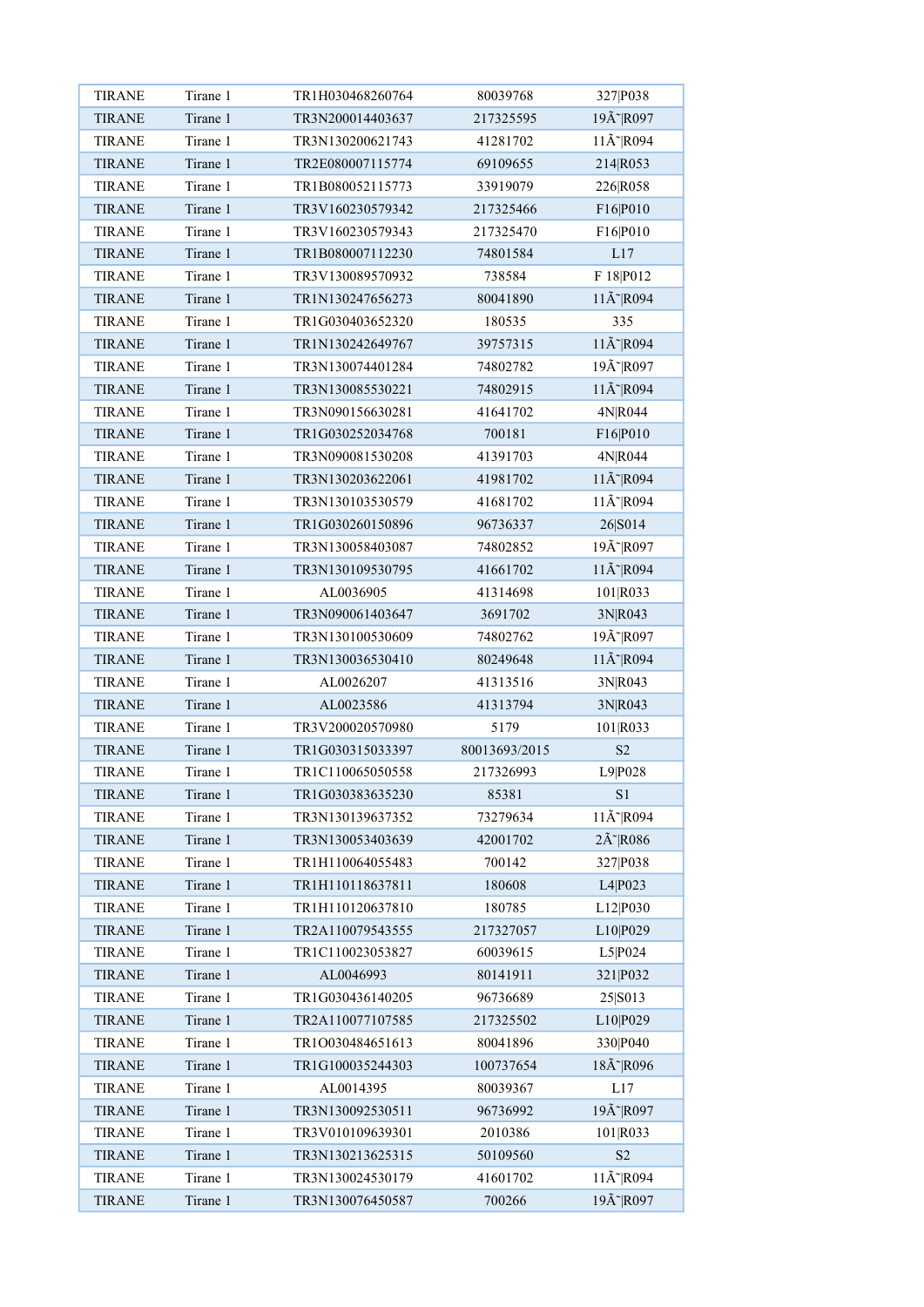| <b>TIRANE</b> | Tirane 1 | TR3N090083530275 | 506006087     | 4N R044                    |
|---------------|----------|------------------|---------------|----------------------------|
| <b>TIRANE</b> | Tirane 1 | TR3N130059401247 | 80043462      | $11\text{\AA}^{\sim}$ R094 |
| <b>TIRANE</b> | Tirane 1 | TR3N090122404188 | 2104227       | 4N R044                    |
| <b>TIRANE</b> | Tirane 1 | TR1G030318133541 | 51016182      | 331(BIRRA P041             |
| <b>TIRANE</b> | Tirane 1 | TR1G030348033370 | 51016140      | 331(BIRRA P041             |
| <b>TIRANE</b> | Tirane 1 | TR1G030349033363 | 51016187      | 331(BIRRA P041             |
| <b>TIRANE</b> | Tirane 1 | TR1G030350033368 | 51016176      | 331(BIRRA P041             |
| <b>TIRANE</b> | Tirane 1 | TR1G030253149633 | 80013866/2015 | 331(BIRRA P041             |
| <b>TIRANE</b> | Tirane 1 | TR1G030213143193 | 217325768     | 335                        |
| <b>TIRANE</b> | Tirane 1 | TR3N090058403615 | 2836          | 4N R044                    |
| <b>TIRANE</b> | Tirane 1 | TR3N130048530079 | 74802916      | $11\text{\AA}^{\sim}$ R094 |
| <b>TIRANE</b> | Tirane 1 | TR3N130166530979 | 74806142      | $11\text{\AA}^{\sim}$ R094 |
| <b>TIRANE</b> | Tirane 1 | TR1H110084630199 | 217326650     | 335                        |
| <b>TIRANE</b> | Tirane 1 | TR1H030451250205 | 217326044     | 329 P039                   |
| <b>TIRANE</b> | Tirane 1 | TR1C040032054311 | 49241823      | 339                        |
| <b>TIRANE</b> | Tirane 1 | TR3N130164530957 | 41321702      | 19Ã~ R097                  |
| <b>TIRANE</b> | Tirane 1 | TR3V010075571395 | 80249334      | 101 R033                   |
| <b>TIRANE</b> | Tirane 1 | TR3N130174450675 | 96736925      | 19Ã~ R097                  |
| <b>TIRANE</b> | Tirane 1 | TR3N130153530932 | 181096        | 11Ã~ R094                  |
| <b>TIRANE</b> | Tirane 1 | TR3N130212625293 | 859334        | $11\text{\AA}^{\sim}$ R094 |
| <b>TIRANE</b> | Tirane 1 | TR3N090141404172 | 41311726      | 3N R043                    |
| <b>TIRANE</b> | Tirane 1 | TR3N130226629737 | 217325594     | 11Ã~ R094                  |
| <b>TIRANE</b> | Tirane 1 | TR3V010059450272 | 42091702      | F 18 P012                  |
| <b>TIRANE</b> | Tirane 1 | TR3N200010403653 | 74802821      | 19Ã~ R097                  |
| <b>TIRANE</b> | Tirane 1 | TR3N130168531021 | 74802793      | $11\text{\AA}^{\sim}$ R094 |
| <b>TIRANE</b> | Tirane 1 | TR3V160217574634 | 182179        | F16 P010                   |
| <b>TIRANE</b> | Tirane 1 | TR1O030145029364 | 217327091     | 327 P038                   |
| <b>TIRANE</b> | Tirane 1 | TR2A040010110032 | 700195        | 4 R100                     |
| <b>TIRANE</b> | Tirane 1 | TR3N130216625912 | 50109506      | 19Ã~ R097                  |
| <b>TIRANE</b> | Tirane 1 | TR1B080056115778 | 700168        | 220 R055                   |
| <b>TIRANE</b> | Tirane 1 | TR1B080053115775 | 217326113     | 213 R052                   |
| <b>TIRANE</b> | Tirane 1 | TR1B080055115777 | 700154 1      | 213 R052                   |
| <b>TIRANE</b> | Tirane 1 | TR1B080054115776 | 700074        | 213 R052                   |
| <b>TIRANE</b> | Tirane 1 | TR1O030060206082 | 852030 2      | 340                        |
| <b>TIRANE</b> | Tirane 1 | TR1G030072206078 | 39787621      | 338                        |
| TIRANE        | Tirane 1 | TR1C110051226355 | 39759994      | L2 P021                    |
| <b>TIRANE</b> | Tirane 1 | TR2A110032226371 | 701642        | L10 P029                   |
| <b>TIRANE</b> | Tirane 1 | TR1B110121653047 | 180577        | L12 P030                   |
| TIRANE        | Tirane 1 | TR1C040113253845 | 74803220      | 334                        |
| <b>TIRANE</b> | Tirane 1 | TR1C110012210635 | 39803740      | L5 P024                    |
| <b>TIRANE</b> | Tirane 1 | TR1G100014232876 | 41314644      | $3\tilde{A}$ R087          |
| <b>TIRANE</b> | Tirane 1 | TR1O030032206080 | 39787449      | 324 P035                   |
| TIRANE        | Tirane 1 | TR1B080014226370 | 740383 2      | 332                        |
| <b>TIRANE</b> | Tirane 1 | TR1C110001200344 | 701683        | L2 P021                    |
| <b>TIRANE</b> | Tirane 1 | TR1B030008206087 | 8003421       | 322/1                      |
| <b>TIRANE</b> | Tirane 1 | TR1B080024226436 | 715107635     |                            |
| <b>TIRANE</b> | Tirane 1 | TR1B080007226362 | 40056895      | L12 P030<br>L17            |
|               | Tirane 1 |                  |               |                            |
| <b>TIRANE</b> |          | TR1C110013210636 | 857197        | L5 P024                    |
| <b>TIRANE</b> | Tirane 1 | TR1B110027206079 | 40055571      | 322/1                      |
| <b>TIRANE</b> | Tirane 1 | TR1C110021210589 | 40057017      | L5 P024                    |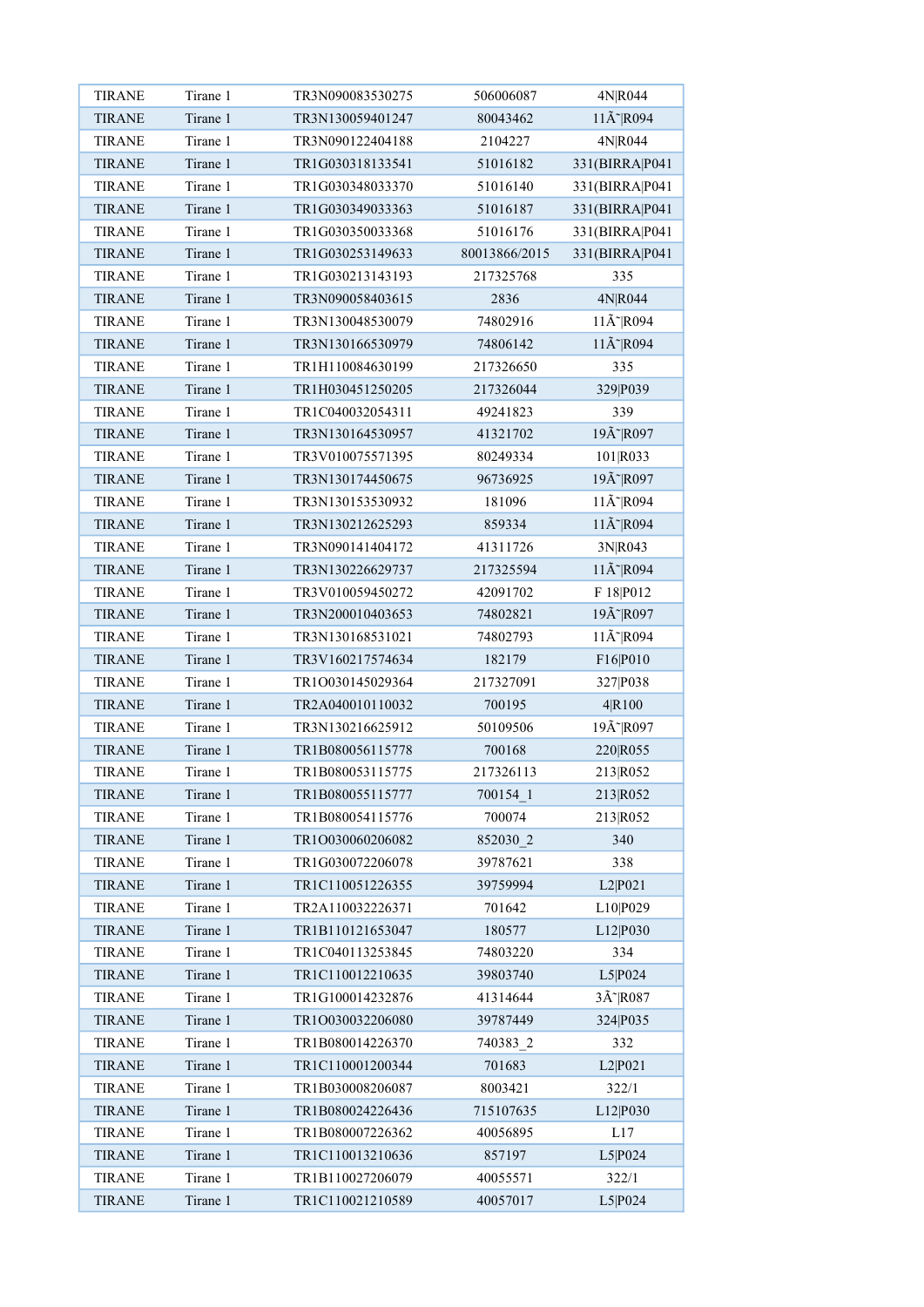| <b>TIRANE</b> | Tirane 1 | TR1H030001206083 | 39790335              | 321 P032                   |
|---------------|----------|------------------|-----------------------|----------------------------|
| <b>TIRANE</b> | Tirane 1 | TR1G100008232840 | 400456290             | 2Ã~ R086                   |
| <b>TIRANE</b> | Tirane 1 | TR1C030013210583 | 2108240               | 325 P036                   |
| <b>TIRANE</b> | Tirane 1 | TR1H110034210624 | 40056943              | L9 P028                    |
| <b>TIRANE</b> | Tirane 1 | TR1O030341206252 | 8003433               | 330 P040                   |
| <b>TIRANE</b> | Tirane 1 | TR1B080006226363 | 701397                | L17                        |
| <b>TIRANE</b> | Tirane 1 | TR1H110030226365 | 41230037              | 321 P032                   |
| <b>TIRANE</b> | Tirane 1 | TR1C040006210591 | 702358                | L9 P028                    |
| <b>TIRANE</b> | Tirane 1 | TR1H030033652268 | 40055494              | 329 P039                   |
| <b>TIRANE</b> | Tirane 1 | TR1C040045210692 | 856967                | 336                        |
| <b>TIRANE</b> | Tirane 1 | TR1C030017210588 | 9.11304E+15           | 337                        |
| <b>TIRANE</b> | Tirane 1 | TR1B110008206084 | 40057230              | 322/1                      |
| <b>TIRANE</b> | Tirane 1 | TR1H110035210587 | 41232339              | L9 P028                    |
| <b>TIRANE</b> | Tirane 1 | TR1B030030226359 | 2010076               | L19                        |
| <b>TIRANE</b> | Tirane 1 | TR1B110047226391 | 40056933              | 322/1                      |
| <b>TIRANE</b> | Tirane 1 | TR1B120001226361 | 8003656 2             | L19                        |
| <b>TIRANE</b> | Tirane 1 | TR1B030233210582 | 8002228               | 326 P037                   |
| <b>TIRANE</b> | Tirane 1 | TR1G100016232842 | 41037673              | 8Ã~ R091                   |
| <b>TIRANE</b> | Tirane 1 | TR1B030172206088 | 854883                | 340                        |
| <b>TIRANE</b> | Tirane 1 | TR1G100001232841 | 702690                | 3Ã~ R087                   |
| <b>TIRANE</b> | Tirane 1 | TR1C110041210593 | 2010077               | L9 P028                    |
| <b>TIRANE</b> | Tirane 1 | TR1C040019226366 | 739948 2              | 321 P032                   |
| <b>TIRANE</b> | Tirane 1 | TR1B030065206085 | 2010079               | 326 P037                   |
| <b>TIRANE</b> | Tirane 1 | TR1H030036210594 | 506010573             | 321 P032                   |
| <b>TIRANE</b> | Tirane 1 | TR1G100005226367 | 740149                | 18Ã~ R096                  |
| <b>TIRANE</b> | Tirane 1 | TR1O030039226360 | 8004837               | 322/1                      |
| <b>TIRANE</b> | Tirane 1 | TR1C110033210592 | 74804319              | L9 P028                    |
| <b>TIRANE</b> | Tirane 1 | TR1C030017210595 | 2108849               | 337                        |
| <b>TIRANE</b> | Tirane 1 | TR1H110039226368 | 39787845-2015         | L3 P022                    |
| <b>TIRANE</b> | Tirane 1 | TR3M110114648017 | 39761670              | 34 S016                    |
| <b>TIRANE</b> | Tirane 1 | TR3N130229639527 | 62770638              | 19Ã~ R097                  |
| <b>TIRANE</b> | Tirane 1 | TR1G100013128914 | 80039910              | 8Ã~ R091                   |
| <b>TIRANE</b> | Tirane 1 | TR3V010069570478 | 2006013324            | 101 R033                   |
| <b>TIRANE</b> | Tirane 1 | TR1O030003643838 | 2010534               | 323 P034                   |
| <b>TIRANE</b> | Tirane 1 | TR1O030001643836 | 39762231              | 323 P034                   |
| <b>TIRANE</b> | Tirane 1 | TR1O030001655409 | 80040523              | 338                        |
| <b>TIRANE</b> | Tirane 1 | TR1O030002643837 | 74801647              | 323 P034                   |
| <b>TIRANE</b> | Tirane 1 | TR1O030004643840 | 2010535               | 323 P034                   |
| <b>TIRANE</b> | Tirane 1 | TR1O030486655533 | 80091732              | 330 P040                   |
| <b>TIRANE</b> | Tirane 1 | TR1B030031025458 | 700169                | 324 P035                   |
| <b>TIRANE</b> | Tirane 1 | TR3N130150530918 | 41401702              | $11\text{\AA}^{\sim}$ R094 |
| <b>TIRANE</b> | Tirane 1 | TR3N130101530619 | 80249133              | $11\text{\AA}^{\sim}$ R094 |
| <b>TIRANE</b> | Tirane 1 | TR1B110119647460 | 80016658              | L4 P023                    |
| <b>TIRANE</b> | Tirane 1 | TR1N130246655551 | 20571703              | $11\text{\AA}^{\sim}$ R094 |
| <b>TIRANE</b> | Tirane 1 | AL0015707        | 41461703              | $11\text{\AA}^{\sim}$ R094 |
| <b>TIRANE</b> | Tirane 1 | TR3N130071400936 | 41261702              | $11\text{\AA}^{\sim}$ R094 |
| <b>TIRANE</b> | Tirane 1 | TR3N130045404210 | 96736705              | $11\text{\AA}^{\sim}$ R094 |
| <b>TIRANE</b> | Tirane 1 | TR1G030099033623 | 80038266              | $\ensuremath{\mathrm{S2}}$ |
| <b>TIRANE</b> | Tirane 1 | TR1G030099033515 |                       | S <sub>2</sub>             |
| <b>TIRANE</b> | Tirane 1 | TR3N090147531349 | 728431_2<br>217326114 | 3N R043                    |
|               |          |                  |                       |                            |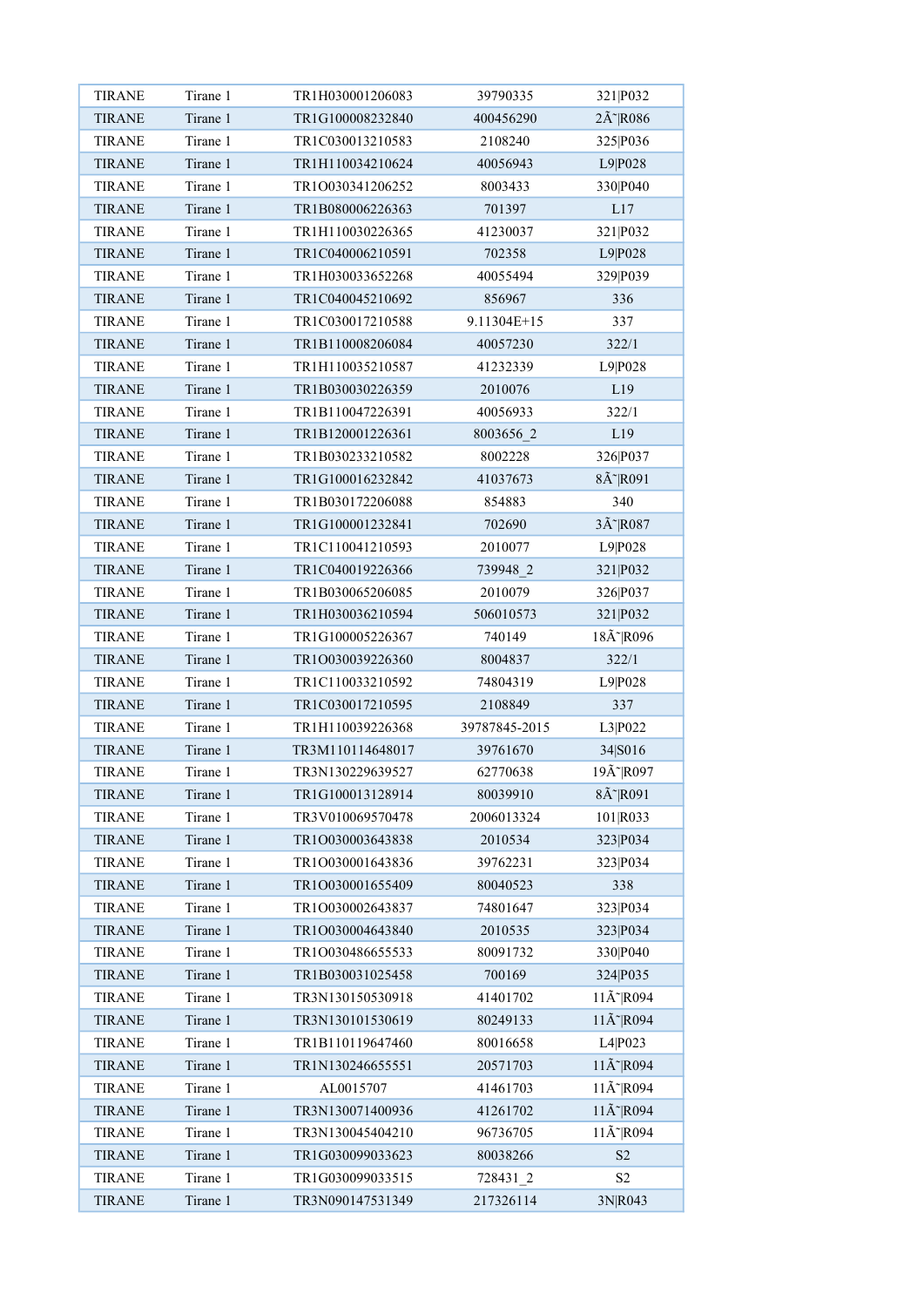| <b>TIRANE</b>                  | Tirane 1 | TR3N130121530879                     | 74802914             | $11\text{\AA}^{\sim}$ R094                         |
|--------------------------------|----------|--------------------------------------|----------------------|----------------------------------------------------|
| <b>TIRANE</b>                  | Tirane 1 | TR3N130035403645                     | 39787585             | $11\text{\AA}^{\sim}$ R094                         |
| <b>TIRANE</b>                  | Tirane 1 | TR3V130038419248                     | 96736735             | 5Ã~ R089                                           |
| <b>TIRANE</b>                  | Tirane 1 | TR3N130011624196                     | 80043892             | 11Ã~ R094                                          |
| <b>TIRANE</b>                  | Tirane 1 | TR3V010058418664                     | 2107200              | 101 R033                                           |
| <b>TIRANE</b>                  | Tirane 1 | AL0042402                            | 74800958             | 101 R033                                           |
| <b>TIRANE</b>                  | Tirane 1 | TR1G130249657226                     | 49611702             | $11\text{\AA}^{\sim}$ R094                         |
| <b>TIRANE</b>                  | Tirane 1 | TR3N090145531230                     | 3602                 | 4N R044                                            |
| <b>TIRANE</b>                  | Tirane 1 | TR3V010107573508                     | 735661               | 101 R033                                           |
| <b>TIRANE</b>                  | Tirane 1 | TR2L050031171943                     | 80040465             | 19Ã~ R097                                          |
| <b>TIRANE</b>                  | Tirane 1 | TR1G100023131364                     | 0 16847              | 8Ã~ R091                                           |
| <b>TIRANE</b>                  | Tirane 1 | TR3N130152530920                     | 8000129              | 11Ã~ R094                                          |
| <b>TIRANE</b>                  | Tirane 1 | TR1G100221638477                     | 182241               | $2\tilde{A}$ R086                                  |
| <b>TIRANE</b>                  | Tirane 1 | TR1G030100033372                     | 96736380             | S2                                                 |
| <b>TIRANE</b>                  | Tirane 1 | TR1G030100144516                     | 41121702             | $\mathbf{S2}$                                      |
| <b>TIRANE</b>                  | Tirane 1 | TR3N130219626164                     | 41035224             | 2Ã~ R086                                           |
| <b>TIRANE</b>                  | Tirane 1 | TR3V160229577304                     | 180564/2014          | F13 P008                                           |
| <b>TIRANE</b>                  | Tirane 1 | TR1H110002652359                     | 80040862             | 19Ã~ R097                                          |
| <b>TIRANE</b>                  | Tirane 1 | TR1G030088033358                     | 700104               | 25 S013                                            |
| <b>TIRANE</b>                  | Tirane 1 | TR1G030091034507                     | 80042623             | 335                                                |
| <b>TIRANE</b>                  | Tirane 1 | TR1G030092034508                     | 96736383             | 25 S013                                            |
| <b>TIRANE</b>                  | Tirane 1 | TR1N130140654439                     | 40069883             | $11\text{\AA}^{\sim}$ R094                         |
| <b>TIRANE</b>                  | Tirane 1 | TR1B030482647355                     | 67270632             | L17                                                |
| <b>TIRANE</b>                  | Tirane 1 | TR1B030109109997                     | 701186               | L17                                                |
| <b>TIRANE</b>                  | Tirane 1 | TR1C040017053403                     | 96736440             | 339                                                |
| <b>TIRANE</b>                  | Tirane 1 | TR1B030406105858                     | 700288               | 326 P037                                           |
| <b>TIRANE</b>                  | Tirane 1 | TR3N090150531211                     | 80041677             | 2N R042                                            |
| <b>TIRANE</b>                  | Tirane 1 | TR1G030087033258                     | 96736336             | 25 S013                                            |
| <b>TIRANE</b>                  | Tirane 1 | TR1C040071055111                     | 700132               | 339                                                |
| <b>TIRANE</b>                  | Tirane 1 | TR3V010042412537                     | 42111702             | 101 R033                                           |
| <b>TIRANE</b>                  | Tirane 1 | TR3N130078520091                     | 96736902             | $11\text{\AA}^{\sim}$ R094                         |
| <b>TIRANE</b>                  | Tirane 1 | TR3N090094530615                     | 3495                 | 1N R041                                            |
| <b>TIRANE</b>                  | Tirane 1 | TR1C110087147891                     | 96736846             | 339                                                |
| <b>TIRANE</b>                  | Tirane 1 | TR3V160166572739                     | 217326954            | F13 P008                                           |
| <b>TIRANE</b>                  | Tirane 1 | TR1C030392182771                     | 700059               | 325 P036                                           |
| <b>TIRANE</b>                  | Tirane 1 | TR3N090090530510                     | 96737098             | 2N R042                                            |
| <b>TIRANE</b>                  | Tirane 1 | TR1G160006131953                     | 96621341             | 10Å~ R093                                          |
| <b>TIRANE</b>                  | Tirane 1 | TR3V160113571906                     | 180560/2014          | F13 P008                                           |
| <b>TIRANE</b>                  | Tirane 1 | TR3N130097530585                     | 96736700             | 19Ã~ R097                                          |
| <b>TIRANE</b>                  | Tirane 1 | TR1C040076156000                     | 96737030             | 334                                                |
| <b>TIRANE</b>                  | Tirane 1 | TR3N090099530862                     | 40991702             | 3N R043                                            |
| <b>TIRANE</b>                  | Tirane 1 | TR1G030222205632                     | 96736334             | $\ensuremath{\mathrm{S2}}$                         |
| <b>TIRANE</b>                  | Tirane 1 | TR1C110077058228                     | 40057145             | L5 P024                                            |
| <b>TIRANE</b>                  | Tirane 1 | TR3N130114530828                     | 80014924             | $2\tilde{A}$ <sup><math>\tilde{}</math></sup> R086 |
|                                | Tirane 1 |                                      |                      |                                                    |
| <b>TIRANE</b>                  | Tirane 1 | TR1G030273032701                     | 700950               | 23 S012                                            |
| <b>TIRANE</b><br><b>TIRANE</b> | Tirane 1 | TR1G130053090657<br>TR1B030408178672 | 41091702<br>80038267 | S <sub>2</sub><br>L19                              |
|                                | Tirane 1 |                                      |                      |                                                    |
| <b>TIRANE</b>                  |          | TR1B030407178671                     | 80044036             | L19                                                |
| <b>TIRANE</b>                  | Tirane 1 | AL0025963                            | 217325503            | 19Ã~ R097                                          |
| <b>TIRANE</b>                  | Tirane 1 | TR3N130077450685                     | 99040162             | $11\text{\AA}^{\sim}$ R094                         |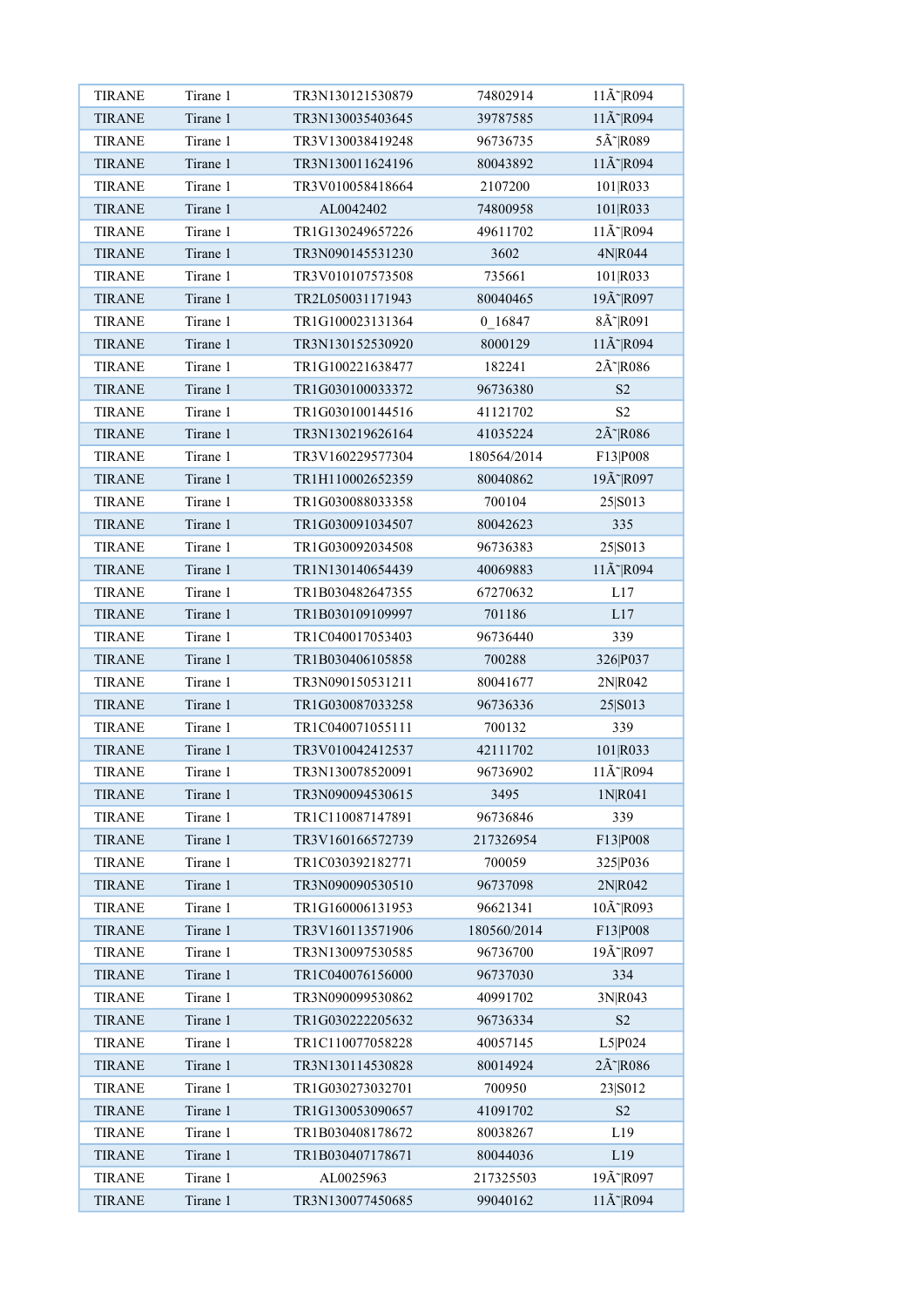| <b>TIRANE</b> | Tirane 1 | TR3N090039404106 | 217325265     | 5N R045                    |
|---------------|----------|------------------|---------------|----------------------------|
| <b>TIRANE</b> | Tirane 1 | TR3V130037419245 | 96736869      | 5Ã~ R089                   |
| <b>TIRANE</b> | Tirane 1 | TR3V130037419244 | 96736744      | 5Ã~ R089                   |
| <b>TIRANE</b> | Tirane 1 | TR1C040054014818 | 23861703      | 4 R100                     |
| <b>TIRANE</b> | Tirane 1 | TR1B080035112466 | 8032999       | 323 P034                   |
| <b>TIRANE</b> | Tirane 1 | TR1C020062158151 | 700338        | 334                        |
| <b>TIRANE</b> | Tirane 1 | TR1G100025133120 | 70222113      | Cela Nr.3                  |
| <b>TIRANE</b> | Tirane 1 | TR3N090066403595 | 708017154     | 4N R044                    |
| <b>TIRANE</b> | Tirane 1 | TR3N130118530852 | 96736443      | $11\text{\AA}^{\sim}$ R094 |
| <b>TIRANE</b> | Tirane 1 | TR1G030120035360 | 74800902      | 23 S012                    |
| <b>TIRANE</b> | Tirane 1 | TR1B030172030907 | 700193        | 340                        |
| <b>TIRANE</b> | Tirane 1 | TR2A080002107846 | 700686        | 329 P039                   |
| <b>TIRANE</b> | Tirane 1 | TR2A080002107847 | 80039522      | 329 P039                   |
| <b>TIRANE</b> | Tirane 1 | TR3N090084404126 | 506002485     | 2N R042                    |
| <b>TIRANE</b> | Tirane 1 | TR1B080017164806 | 217327052     | 221 R056                   |
| <b>TIRANE</b> | Tirane 1 | TR1B030085033593 | 017791 2      | L17                        |
| <b>TIRANE</b> | Tirane 1 | TR3N130068404455 | 74802860      | $11\text{\AA}^{\sim}$ R094 |
| <b>TIRANE</b> | Tirane 1 | TR1B120006195255 | 180835        | L12 P030                   |
| <b>TIRANE</b> | Tirane 1 | TR3N130209624621 | 74802786      | $11\text{\AA}^{\sim}$ R094 |
| <b>TIRANE</b> | Tirane 1 | TR1G030100033504 | 41461702      | 25 S013                    |
| <b>TIRANE</b> | Tirane 1 | TR3N130184531181 | 41035742      | 2Ã~ R086                   |
| <b>TIRANE</b> | Tirane 1 | TR3N090065403593 | 70219512      | 4N R044                    |
| <b>TIRANE</b> | Tirane 1 | AL0010754        | 80040162      | 19Ã~ R097                  |
| <b>TIRANE</b> | Tirane 1 | AL0042411        | 80256554      | 101 R033                   |
| <b>TIRANE</b> | Tirane 1 | TR1G130177252264 | 80014392-2015 | F16 P010                   |
| <b>TIRANE</b> | Tirane 1 | TR3N090029449931 | 36346860      | 3N R043                    |
| <b>TIRANE</b> | Tirane 1 | TR3N130048449992 | 42151702      | 19Ã~ R097                  |
| <b>TIRANE</b> | Tirane 1 | AL0008051        | 80040258      | 326 P037                   |
| <b>TIRANE</b> | Tirane 1 | AL0037618        | 80043909      | 326 P037                   |
| <b>TIRANE</b> | Tirane 1 | TR3N090095530620 | 5689          | 4N R044                    |
| <b>TIRANE</b> | Tirane 1 | TR1G030087149167 | 80043445      | 25 S013                    |
| <b>TIRANE</b> | Tirane 1 | TR3V130173573093 | 96736736      | 5Ã~ R089                   |
| <b>TIRANE</b> | Tirane 1 | TR3N130120530878 | 41951703      | $11\text{\AA}^{\sim}$ R094 |
| <b>TIRANE</b> | Tirane 1 | TR2A080003110029 | 808000604     | L10 P029                   |
| <b>TIRANE</b> | Tirane 1 | TR3N090089530490 | 13507         | 4N R044                    |
| <b>TIRANE</b> | Tirane 1 | TR3N090114404135 | 39787863      | 2N R042                    |
| <b>TIRANE</b> | Tirane 1 | TR3N130171531029 | 80038470      | $11\text{\AA}^{\sim}$ R094 |
| <b>TIRANE</b> | Tirane 1 | TR3N130230636092 | 67248677      | 11Ã~ R094                  |
| <b>TIRANE</b> | Tirane 1 | TR2A080006115292 | 80039775      | L12 P030                   |
| <b>TIRANE</b> | Tirane 1 | TR1G100025131363 | 96621238      | $6\tilde{A}$ R090          |
| <b>TIRANE</b> | Tirane 1 | TR3N130195531393 | 54731702      | $11\text{\AA}^{\sim}$ R094 |
| <b>TIRANE</b> | Tirane 1 | TR3N130066404450 | 80040355      | $11\text{\AA}^{\sim}$ R094 |
| <b>TIRANE</b> | Tirane 1 | TR3N090067403596 | 506000376     | 4N R044                    |
| <b>TIRANE</b> | Tirane 1 | TR3N090059404137 | 71061702      | 2N R042                    |
| <b>TIRANE</b> | Tirane 1 | TR3N090139531098 | 96736470      | 4N R044                    |
| <b>TIRANE</b> | Tirane 1 | TR1G030232145021 | 700616        | S <sub>2</sub>             |
| <b>TIRANE</b> | Tirane 1 | AL0012163        | 70631702      | 11Å~ R094                  |
| <b>TIRANE</b> | Tirane 1 | TR3N130228646096 | 80041158      | $11\text{\AA}^{\sim}$ R094 |
| <b>TIRANE</b> | Tirane 1 | TR1G030087033230 | 129461701     | 25 S013                    |
| <b>TIRANE</b> | Tirane 1 | TR1G030435140204 | 96736471      | 25 S013                    |
|               |          |                  |               |                            |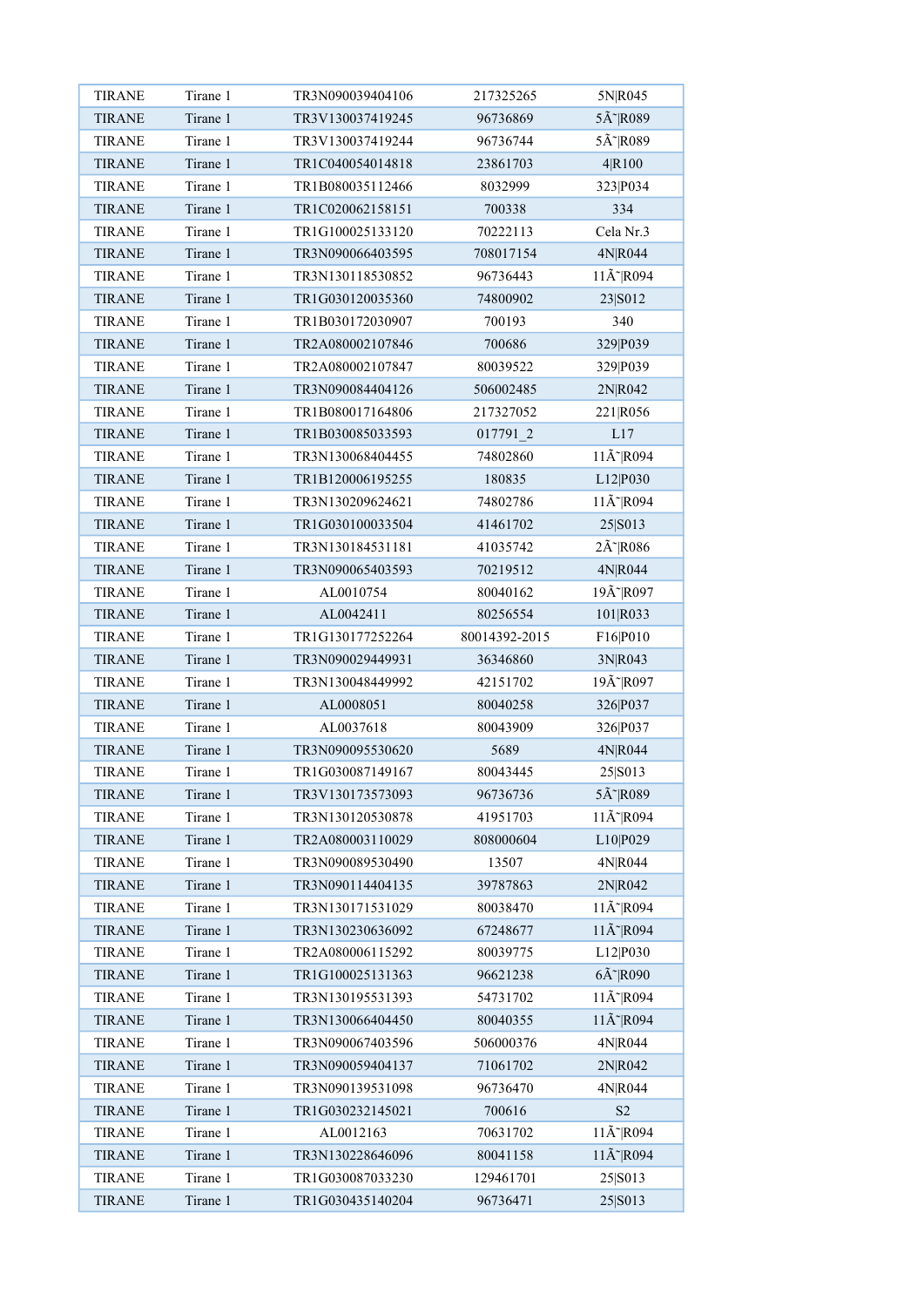| <b>TIRANE</b>                  | Tirane 1 | TR1G030087033229                     | 129481701            | 25 S013                          |
|--------------------------------|----------|--------------------------------------|----------------------|----------------------------------|
| <b>TIRANE</b>                  | Tirane 1 | TR1G030087033228                     | 30611703             | 25 S013                          |
| <b>TIRANE</b>                  | Tirane 1 | TR1B080024110042                     | 96736358             | L12 P030                         |
| <b>TIRANE</b>                  | Tirane 1 | TR1N130233655716                     | 39760109             | 19Ã~ R097                        |
| <b>TIRANE</b>                  | Tirane 1 | AL0023894                            | 74806235             | $2\tilde{A}$ R086                |
| <b>TIRANE</b>                  | Tirane 1 | AL0023895                            | 80249052             | 2Ã~ R086                         |
| <b>TIRANE</b>                  | Tirane 1 | AL0048004                            | 80142760             | 19Ã~ R097                        |
| <b>TIRANE</b>                  | Tirane 1 | TR3N130042404209                     | 74802802             | $11\text{\AA}^{\sim}$ R094       |
| <b>TIRANE</b>                  | Tirane 1 | TR3V010005418640                     | 0 6157               | 101 R033                         |
| <b>TIRANE</b>                  | Tirane 1 | TR3N130215625753                     | 2101924              | $11\text{\AA}^{\sim}$ R094       |
| <b>TIRANE</b>                  | Tirane 1 | TR3N090019404170                     | 2006013920           | 3N R043                          |
| <b>TIRANE</b>                  | Tirane 1 | TR3N130001404451                     | 41037215             | $11\text{\AA}^{\sim}$ R094       |
| <b>TIRANE</b>                  | Tirane 1 | TR1B110096158130                     | 74801483             | L12 P030                         |
| <b>TIRANE</b>                  | Tirane 1 | TR1N130248657179                     | 56591702             | $11\text{\AA}^{\sim}$ R094       |
| <b>TIRANE</b>                  | Tirane 1 | TR3N090124530917                     | 2006013864           | 2N R042                          |
| <b>TIRANE</b>                  | Tirane 1 | TR3N090134404407                     | 41591702             | 4N R044                          |
| <b>TIRANE</b>                  | Tirane 1 | TR1G130022023042                     | 180599               | F16 P010                         |
| <b>TIRANE</b>                  | Tirane 1 | TR2A110040109521                     | 700109               | L10 P029                         |
| <b>TIRANE</b>                  | Tirane 1 | AL0054730                            | 44718479             | <b>VOR R125</b>                  |
| <b>TIRANE</b>                  | Tirane 1 | TR1N090157651707                     | 40055845             | 3N R043                          |
| <b>TIRANE</b>                  | Tirane 1 | TR1C040052054773                     | 0506-010619          | 334                              |
| <b>TIRANE</b>                  | Tirane 1 | TR1H030445195603                     | 217327096            | 327 P038                         |
| <b>TIRANE</b>                  | Tirane 1 | TR1G030153036186                     | 51016145             | 25 S013                          |
| <b>TIRANE</b>                  | Tirane 1 | TR1B110055105874                     | 700884               | L7 P026                          |
| <b>TIRANE</b>                  | Tirane 1 | TR1B110111207591                     | 24241703             | L7 P026                          |
| <b>TIRANE</b>                  | Tirane 1 | TR1B110111207590                     | 18651703             | L7 P026                          |
| <b>TIRANE</b>                  | Tirane 1 | TR1B030110110037                     | 18661703             | 324 P035                         |
| <b>TIRANE</b>                  | Tirane 1 | TR1G030322164640                     | 96737092             | 23 S012                          |
| <b>TIRANE</b>                  | Tirane 1 | TR1B110119256622                     | 701268               | L12 P030                         |
| <b>TIRANE</b>                  | Tirane 1 | TR1B110119256621                     | 80041369             | L12 P030                         |
| <b>TIRANE</b>                  | Tirane 1 | TR1V090114656706                     | 80042503             | 101 R033                         |
| <b>TIRANE</b>                  | Tirane 1 | TR1O030484651305                     | 80017293             | 322 P033                         |
| <b>TIRANE</b>                  | Tirane 1 | TR1G100223656725                     | 80042439             | 2Ã~ R086                         |
| <b>TIRANE</b>                  | Tirane 1 | AL0010757                            | 41941703             | L10 P029                         |
| <b>TIRANE</b>                  | Tirane 1 | TR1C040016053407                     | 96736701             | 336                              |
| TIRANE                         | Tirane 1 | TR3N090069403614                     | 69105691             | 4N R044                          |
| <b>TIRANE</b>                  | Tirane 1 | TR3V010001418486                     | 0506-003300          | 101 R033                         |
| <b>TIRANE</b>                  | Tirane 1 | AL0012127                            | 74806214             | $11\text{\AA}^{\sim}$ R094       |
| <b>TIRANE</b>                  | Tirane 1 | TR3V010064450572                     | 21475825             | F13 P008                         |
| <b>TIRANE</b>                  | Tirane 1 | TR1G160005131952                     | 96621185             | 9Ã~ R092                         |
| <b>TIRANE</b>                  | Tirane 1 | TR3V160242621405                     | 1013192012           | F 18 P012                        |
| <b>TIRANE</b>                  | Tirane 1 | TR3N130043403641                     | 701645               | 19Ã~ R097                        |
| TIRANE                         | Tirane 1 | TR1G130041131870                     | 2007808964           | F16 P010                         |
| <b>TIRANE</b>                  | Tirane 1 | BE1D020234088769                     | 80135599             | $2\tilde{A}$ <sup>~</sup> $R086$ |
| <b>TIRANE</b>                  | Tirane 1 | TR3V010005418642                     | 41317469             | F13 P008                         |
|                                | Tirane 1 |                                      |                      | $11\text{\AA}^{\sim}$ R094       |
| <b>TIRANE</b><br><b>TIRANE</b> | Tirane 1 | TR3N130221627031<br>TR3N130098530599 | 18771703<br>41331702 | 11Å~ R094                        |
|                                | Tirane 1 |                                      |                      | $11\text{\AA}^{\sim}$ R094       |
| <b>TIRANE</b>                  |          | TR3N130155530940                     | 2006013714           |                                  |
| <b>TIRANE</b>                  | Tirane 1 | AL0024287                            | 41309627             | 101 R033                         |
| <b>TIRANE</b>                  | Tirane 1 | TR3N130214626344                     | 50109522             | 11Ã~ R094                        |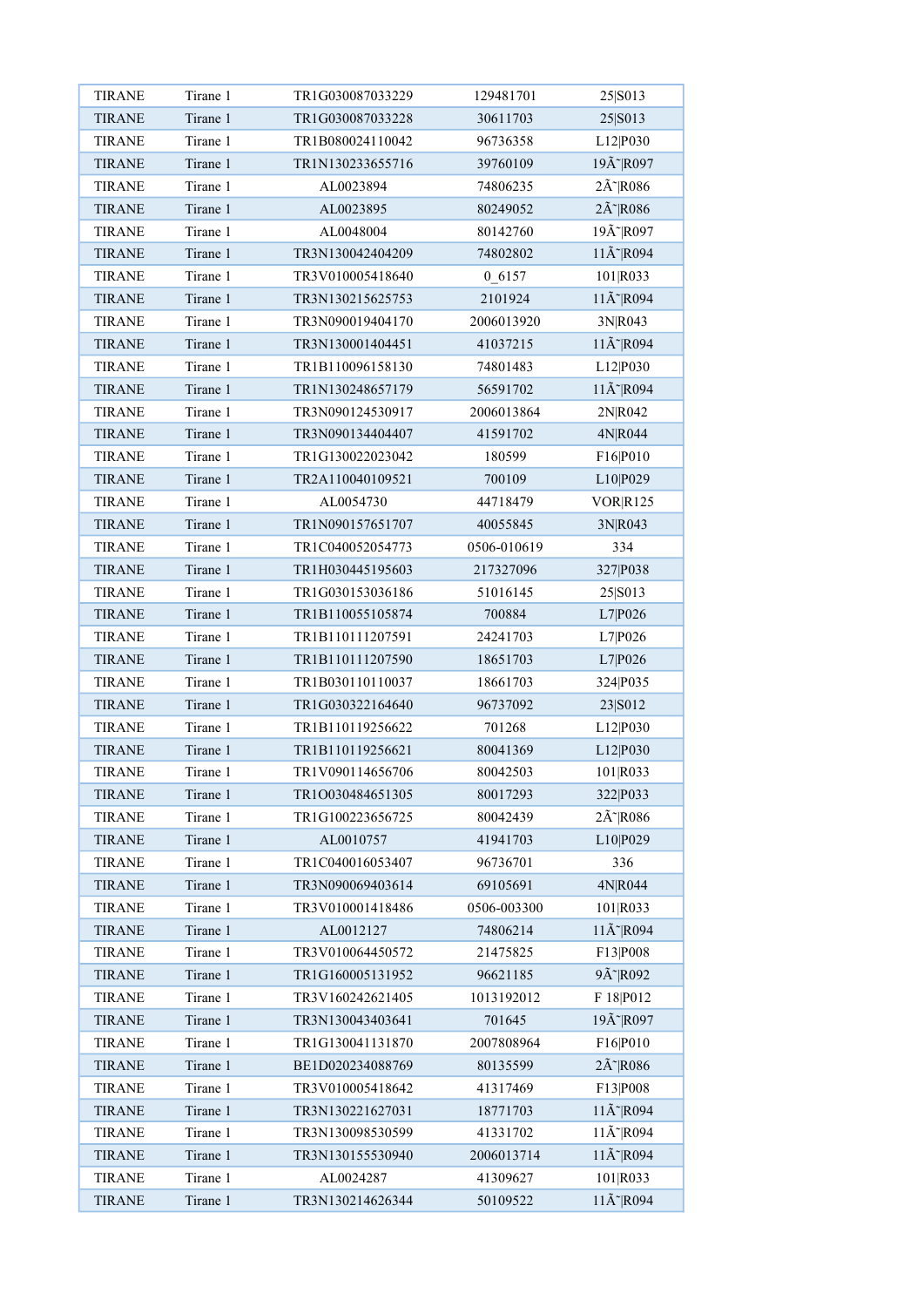| <b>TIRANE</b> | Tirane 1 | TR1G100001132968 | 96736919    | 18Ã~ R096                  |
|---------------|----------|------------------|-------------|----------------------------|
| <b>TIRANE</b> | Tirane 1 | TR3N130031403066 | 96736990    | $11\text{\AA}^{\sim}$ R094 |
| <b>TIRANE</b> | Tirane 1 | TR3N130220627036 | 41481703    | $11\text{\AA}^{\sim}$ R094 |
| <b>TIRANE</b> | Tirane 1 | TR1B080041112397 | 701307      | 205 R049                   |
| <b>TIRANE</b> | Tirane 1 | TR3N130080403071 | 74806130    | 19Ã~ R097                  |
| <b>TIRANE</b> | Tirane 1 | TR3N090111530398 | 8030096     | 1N R041                    |
| <b>TIRANE</b> | Tirane 1 | TR3N130067404453 | 96736615    | 11Ã~ R094                  |
| <b>TIRANE</b> | Tirane 1 | TR3N130202621964 | 808000743   | $11\text{\AA}^{\sim}$ R094 |
| <b>TIRANE</b> | Tirane 1 | TR1G030132127649 | 22040052    | 23 S012                    |
| <b>TIRANE</b> | Tirane 1 | TR3N130046404211 | 217325600   | 11Ã~ R094                  |
| <b>TIRANE</b> | Tirane 1 | TR3N090053403651 | 41751703    | 4N R044                    |
| <b>TIRANE</b> | Tirane 1 | TR3N130108404448 | 217326692   | $11\text{\AA}^{\sim}$ R094 |
| <b>TIRANE</b> | Tirane 1 | TR3N130182531160 | 41941702    | 19Ã~ R097                  |
| <b>TIRANE</b> | Tirane 1 | TR1G030452147454 | 80039958    | S <sub>2</sub>             |
| <b>TIRANE</b> | Tirane 1 | TR1N130243651598 | 80041272    | $11\text{\AA}^{\sim}$ R094 |
| <b>TIRANE</b> | Tirane 1 | TR1C090018129092 | 995671      | 334                        |
| <b>TIRANE</b> | Tirane 1 | TR1O030149035393 | 74801490    | 324 P035                   |
| <b>TIRANE</b> | Tirane 1 | TR1H110059110005 | 80043100    | L4 P023                    |
| <b>TIRANE</b> | Tirane 1 | TR1H080021110004 | 182282      | L12 P030                   |
| <b>TIRANE</b> | Tirane 1 | TR1H030152034540 | 40056619    | 327 P038                   |
| <b>TIRANE</b> | Tirane 1 | TR3N090102621425 | 42131702    | 4N R044                    |
| <b>TIRANE</b> | Tirane 1 | TR3N130152531157 | ELON124215  | $11\text{\AA}^{\sim}$ R094 |
| <b>TIRANE</b> | Tirane 1 | TR1G030202035766 | 8033915     | 23 S012                    |
| <b>TIRANE</b> | Tirane 1 | TR3N090137531068 | 2901702     | 4N R044                    |
| <b>TIRANE</b> | Tirane 1 | TR3V010075571222 | 0506-002510 | 101 R033                   |
| <b>TIRANE</b> | Tirane 1 | TR1C080015053897 | 96621240    | L12 P030                   |
| <b>TIRANE</b> | Tirane 1 | TR1C080015053896 | 80038752    | L12 P030                   |
| <b>TIRANE</b> | Tirane 1 | TR1G030328034531 | 23871703    | $\ensuremath{\mathrm{S2}}$ |
| <b>TIRANE</b> | Tirane 1 | TR3V010008450316 | 0 13119     | F17 P011                   |
| <b>TIRANE</b> | Tirane 1 | TR3N090060404138 | 46891703    | 2N R042                    |
| <b>TIRANE</b> | Tirane 1 | TR1G030387241824 | 47021703    | 11Ã~ R094                  |
| <b>TIRANE</b> | Tirane 1 | TR3N130073403586 | 2011220     | $11\text{\AA}^{\sim}$ R094 |
| <b>TIRANE</b> | Tirane 1 | TR1G030099129295 | 41311512    | S <sub>2</sub>             |
| <b>TIRANE</b> | Tirane 1 | TR3N130157530942 | 24001703    | $11\text{\AA}^{\sim}$ R094 |
| <b>TIRANE</b> | Tirane 1 | AL0050480        | 80248513    | 4N R044                    |
| <b>TIRANE</b> | Tirane 1 | TR1C040016055104 | 96736436    | 336                        |
| <b>TIRANE</b> | Tirane 1 | TR1G030069034360 | 0 14370     | S1                         |
| <b>TIRANE</b> | Tirane 1 | TR1H030138034536 | 4918434     | 321 P032                   |
| TIRANE        | Tirane 1 | TR3V010065453676 | 133211      | 5Ã~ R089                   |
| <b>TIRANE</b> | Tirane 1 | TR3N130084530206 | 74802917    | $11\text{\AA}^{\sim}$ R094 |
| <b>TIRANE</b> | Tirane 1 | TR1V090113655635 | 80039990    | 101 R033                   |
| <b>TIRANE</b> | Tirane 1 | TR3N130083530177 | 74806100    | 11Ã~ R094                  |
| <b>TIRANE</b> | Tirane 1 | TR3N130106531017 | 74802825    | $11\text{\AA}^{\sim}$ R094 |
| <b>TIRANE</b> | Tirane 1 | TR3V010008419219 | 708016127   | F17 P011                   |
| <b>TIRANE</b> | Tirane 1 | TR1N130246655550 | 40056883    | $11\text{\AA}^{\sim}$ R094 |
| <b>TIRANE</b> | Tirane 1 | TR1H030135045810 | 700158      | 321 P032                   |
| <b>TIRANE</b> | Tirane 1 | TR3V010043419220 | 69107782    | 101 R033                   |
| <b>TIRANE</b> | Tirane 1 | TR1H030140035462 | 182245      | 321 P032                   |
| <b>TIRANE</b> | Tirane 1 | TR3N130156530943 | 96736703    | $11\text{\AA}^{\sim}$ R094 |
| <b>TIRANE</b> | Tirane 1 | TR3N130104531019 | 41651702    | $11\text{\AA}^{\sim}$ R094 |
|               |          |                  |             |                            |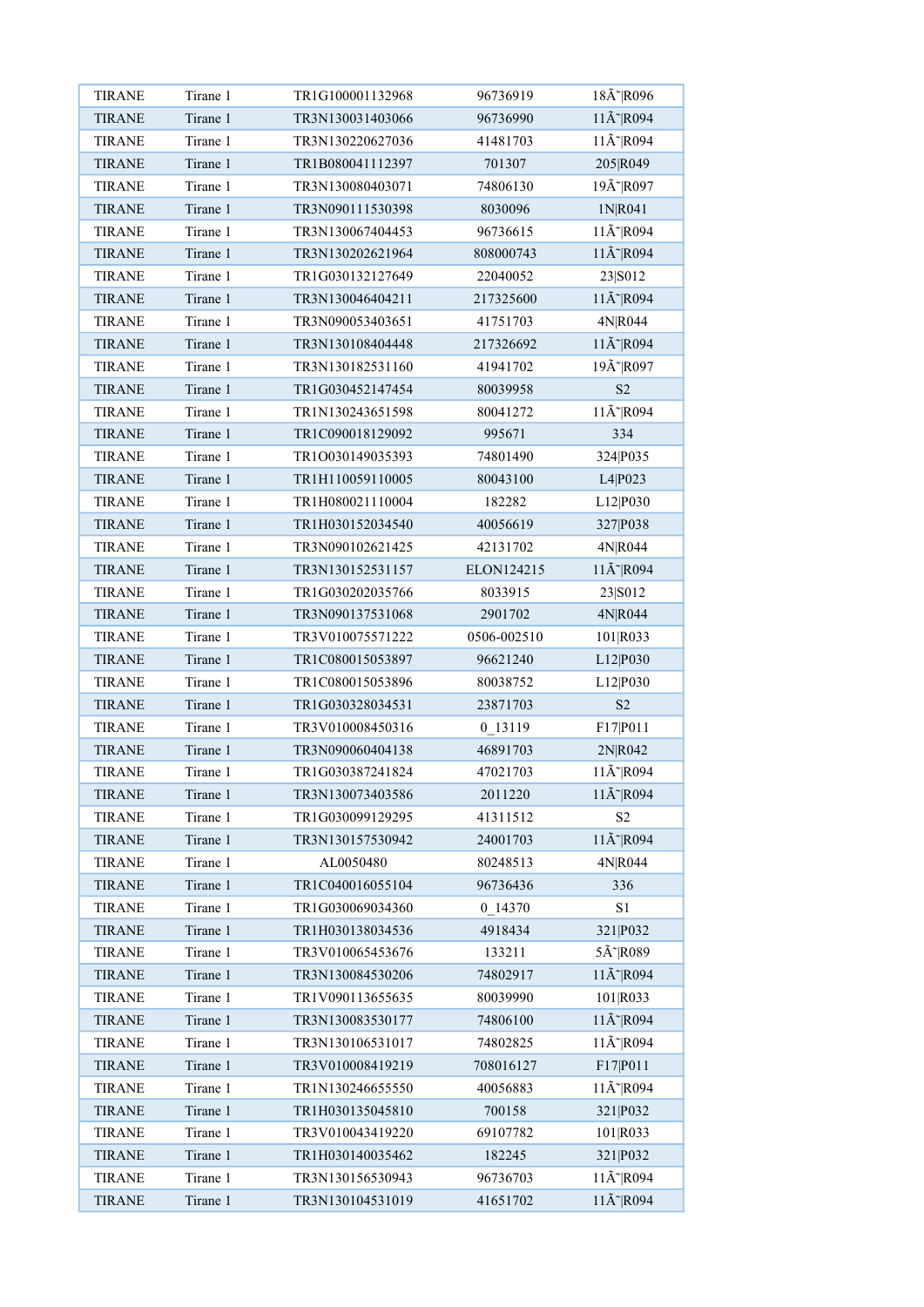| <b>TIRANE</b> | Tirane 1 | TR1H030465654259 | 80039672    | 321 P032                   |
|---------------|----------|------------------|-------------|----------------------------|
| <b>TIRANE</b> | Tirane 1 | TR1O030487657572 | 80040733    | 330 <sub>P040</sub>        |
| <b>TIRANE</b> | Tirane 1 | TR1N130231650476 | 80043409    | 19Ã~ R097                  |
| <b>TIRANE</b> | Tirane 1 | TR3V160098571646 | 2111083     | F17 P011                   |
| <b>TIRANE</b> | Tirane 1 | TR3N090064403611 | 41034982    | 4N R044                    |
| <b>TIRANE</b> | Tirane 1 | TR3N090128450667 | 41035009    | 4N R044                    |
| <b>TIRANE</b> | Tirane 1 | TR1H030442169521 | 80043379    | 329 P039                   |
| <b>TIRANE</b> | Tirane 1 | TR3N130163530955 | 74806184    | $11\text{\AA}^{\sim}$ R094 |
| <b>TIRANE</b> | Tirane 1 | TR3N090129403589 | 74806165    | 4N R044                    |
| <b>TIRANE</b> | Tirane 1 | TR3N130056401280 | 96736778    | 19Ã~ R097                  |
| <b>TIRANE</b> | Tirane 1 | TR3N130167531036 | 41771702    | $11\text{\AA}^{\sim}$ R094 |
| <b>TIRANE</b> | Tirane 1 | TR3N130099530601 | 41229664    | $11\text{\AA}^{\sim}$ R094 |
| <b>TIRANE</b> | Tirane 1 | TR3N130072403359 | 180582 2    | $11\text{\AA}^{\sim}$ R094 |
| <b>TIRANE</b> | Tirane 1 | TR3N130228629803 | 180557/2014 | 19Ã~ R097                  |
| <b>TIRANE</b> | Tirane 1 | TR1B110050109513 | 217326001   | L12 P030                   |
| <b>TIRANE</b> | Tirane 1 | TR1B110058109514 | 217326002   | L12 P030                   |
| <b>TIRANE</b> | Tirane 1 | TR1G030239148905 | 24111703    | F16 P010                   |
| <b>TIRANE</b> | Tirane 1 | TR3N130235641399 | 2120723     | $11\text{\AA}^{\sim}$ R094 |
| <b>TIRANE</b> | Tirane 1 | TR3N130100530689 | 74802756    | 19Ã~ R097                  |
| <b>TIRANE</b> | Tirane 1 | TR1O030061030866 | 80038083    | 330 <sub>P040</sub>        |
| <b>TIRANE</b> | Tirane 1 | AL0023892        | 80044260    | L17                        |
| <b>TIRANE</b> | Tirane 1 | AL0003686        | 80016299    | F17 P011                   |
| <b>TIRANE</b> | Tirane 1 | AL0003678        | 80042388    | F17 P011                   |
| <b>TIRANE</b> | Tirane 1 | TR1B080026110050 | 217326129   | 206 R050                   |
| <b>TIRANE</b> | Tirane 1 | TR1B080031110049 | 4919020     | 231 R061                   |
| <b>TIRANE</b> | Tirane 1 | TR3N130091530495 | 74802774    | $11\text{\AA}^{\sim}$ R094 |
| <b>TIRANE</b> | Tirane 1 | TR1C090045124285 | 0809-67062  | 336                        |
| <b>TIRANE</b> | Tirane 1 | TR3N130138404149 | 67270933    | 19Ã~ R097                  |
| <b>TIRANE</b> | Tirane 1 | TR3N090070403613 | 506011076   | 4N R044                    |
| <b>TIRANE</b> | Tirane 1 | TR3N090133531028 | 217325110   | 3N R043                    |
| <b>TIRANE</b> | Tirane 1 | AL0055044        | 30661703    | 323 P034                   |
| <b>TIRANE</b> | Tirane 1 | AL0048675        | 44715802    | 4N R044                    |
| <b>TIRANE</b> | Tirane 1 | TR3V010065453677 | 80040520    | 5Ã~ R089                   |
| <b>TIRANE</b> | Tirane 1 | TR3N130042403657 | 80016343    | $11\text{\AA}^{\sim}$ R094 |
| <b>TIRANE</b> | Tirane 1 | TR1G130112131652 | 80249363    | F 18 P012                  |
| <b>TIRANE</b> | Tirane 1 | AL0004967        | 217325959   | F13 P008                   |
| <b>TIRANE</b> | Tirane 1 | TR3N130060404444 | 74806145    | 19Ã~ R097                  |
| <b>TIRANE</b> | Tirane 1 | TR2D050018141058 | 80249415    | F13 P008                   |
| <b>TIRANE</b> | Tirane 1 | TR3N090038404107 | 23511703    | 2N R042                    |
| <b>TIRANE</b> | Tirane 1 | TR3N130172531030 | 217325963   | $11\text{\AA}^{\sim}$ R094 |
| <b>TIRANE</b> | Tirane 1 | TR1N130232654206 | 80042699    | 19Ã~ R097                  |
| <b>TIRANE</b> | Tirane 1 | TR3N130175531035 | 42081702    | $11\text{\AA}^{\sim}$ R094 |
| <b>TIRANE</b> | Tirane 1 | TR3N130086530224 | 40051032    | 11Ã~ R094                  |
| <b>TIRANE</b> | Tirane 1 | TR1G030100033395 | 688325      | $\ensuremath{\mathrm{S2}}$ |
| <b>TIRANE</b> | Tirane 1 | TR3N130189531291 | 41951702    | $11\text{\AA}^{\sim}$ R094 |
| <b>TIRANE</b> | Tirane 1 | TR3N130034403064 | 41311625    | 19Ã~ R097                  |
| <b>TIRANE</b> | Tirane 1 | TR3N130063404447 | 74806242    | 19Ã~ R097                  |
| <b>TIRANE</b> | Tirane 1 | TR3N130082530368 | 74806227    | $11\text{\AA}^{\sim}$ R094 |
| <b>TIRANE</b> | Tirane 1 | TR3N090079530153 | 26162       | 3N R043                    |
| <b>TIRANE</b> | Tirane 1 | TR1O030125035354 | 80038676    | 324 P035                   |
|               |          |                  |             |                            |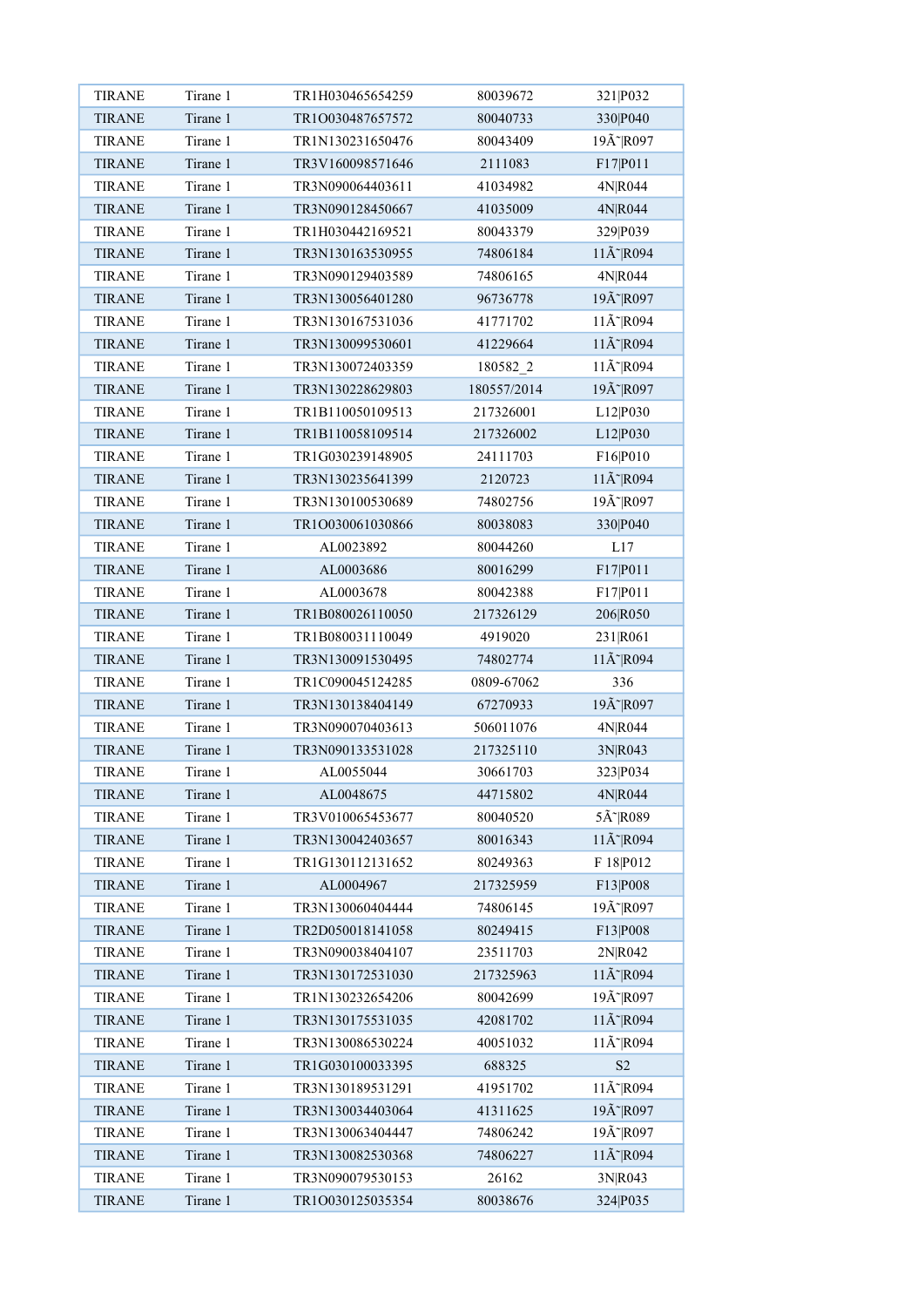| <b>TIRANE</b> | Tirane 1             | TR3N130082530176                     | 74806058              | $11\text{\AA}^{\sim}$ R094                      |
|---------------|----------------------|--------------------------------------|-----------------------|-------------------------------------------------|
| <b>TIRANE</b> | Tirane 1             | TR3N090063403599                     | 41038542              | 4N R044                                         |
| <b>TIRANE</b> | Tirane 1             | TR3N130194531385                     | 41781702              | $11\text{\AA}^{\sim}$ R094                      |
| <b>TIRANE</b> | Tirane 1             | TR1H110098158848                     | 80038422              | L4 P023                                         |
| <b>TIRANE</b> | Tirane 1             | TR1H110098159674                     | 700068                | L4 P023                                         |
| <b>TIRANE</b> | Tirane 1             | TR3N130187532295                     | 23491703              | $11\text{\AA}^{\sim}$ R094                      |
| <b>TIRANE</b> | Tirane 1             | TR3V200035573248                     | 80039629              | F13 P008                                        |
| <b>TIRANE</b> | Tirane 1             | TR1G030074034362                     | 728853                | S <sub>2</sub>                                  |
| <b>TIRANE</b> | Tirane 1             | TR3N090127530956                     | 39789539              | 4N R044                                         |
| <b>TIRANE</b> | Tirane 1             | TR3N130231636605                     | 80249162              | $11\text{\AA}^{\sim}$ R094                      |
| <b>TIRANE</b> | Tirane 1             | TR1N130245654326                     | 40057472              | $11\text{\AA}^{\sim}$ R094                      |
| <b>TIRANE</b> | Tirane 1             | TR3N130032450611                     | 80248741              | $11\text{\AA}^{\sim}$ R094                      |
| <b>TIRANE</b> | Tirane 1             | TR3M110113643502                     | 2120804               | 34 S016                                         |
| <b>TIRANE</b> | Tirane 1             | TR3N130230646768                     | 80015917              | 19Ã~ R097                                       |
| <b>TIRANE</b> | Tirane 1             | TR3V010111643499                     | 80043314              | 101 R033                                        |
| <b>TIRANE</b> | Tirane 1             | TR1N130241649705                     | 41011702              | $11\text{\AA}^{\sim}$ R094                      |
| <b>TIRANE</b> | Tirane 1             | TR1C110068056826                     | 96736945              | L5 P024                                         |
| <b>TIRANE</b> | Tirane 1             | TR1N130244654309                     | 80043384              | 4N R044                                         |
| <b>TIRANE</b> | Tirane 1             | TR3V010112648200                     | 80019251              | 101 R033                                        |
| <b>TIRANE</b> | Tirane 1             | TR1G130219657180                     | 57151702              | 5Ã~ R089                                        |
| <b>TIRANE</b> | Tirane 1             | TR3N130218639306                     | 67270874              | $2\tilde{A}$ <sup>-</sup> $R086$                |
| <b>TIRANE</b> | Tirane 1             | TR3N130240644701                     | 73308789              | $11\text{\AA}^{\sim}$ R094                      |
| <b>TIRANE</b> | Tirane 1             | TR3V130178573200                     | 217326010             | F17 P011                                        |
| <b>TIRANE</b> | Tirane 1             | TR1G030151036184                     | 82216907              | 25 S013                                         |
| <b>TIRANE</b> | Tirane 1             | TR3N090046403594                     | 8002234               | 4N R044                                         |
| <b>TIRANE</b> | Tirane 1             | TR1B080054115779                     | 4592584               | 213 R052                                        |
| <b>TIRANE</b> | Tirane 1             | TR1B080055115780                     | 4592578               | 213 R052                                        |
| <b>TIRANE</b> | Tirane 1             | TR1B080035112064                     | 700231                | 323 P034                                        |
| <b>TIRANE</b> | Tirane 1             | AL0034826                            | 80249206              | 330 P040                                        |
| <b>TIRANE</b> | Tirane 1             | TR2A110035013868                     | 41981703              | L2 P021                                         |
| <b>TIRANE</b> | Tirane 1             | TR3N090062403598                     | 41035059              | 4N R044                                         |
| <b>TIRANE</b> | Tirane 1             | TR3N130186530173                     | 41971702              | $11\text{\AA}^{\sim}$ R094                      |
|               | Tirane 1             | TR3N130188532296                     |                       | 11Ã~ R094                                       |
| <b>TIRANE</b> | Tirane 1             | TR1G030093038661                     | 41851702<br>217326508 |                                                 |
| <b>TIRANE</b> |                      |                                      |                       | 25 S013                                         |
| <b>TIRANE</b> | Tirane 1<br>Tirane 1 | TR1G100025082961<br>TR3N130211625130 | 18181703              | $6\tilde{A}$ R090<br>$11\text{\AA}^{\sim}$ R094 |
| <b>TIRANE</b> |                      |                                      | 50109499              |                                                 |
| <b>TIRANE</b> | Tirane 1             | TR3N130185531186                     | 74806238              | $11\text{\AA}^{\sim}$ R094                      |
| <b>TIRANE</b> | Tirane 1             | TR3N090125530931                     | 41371702              | 4N R044                                         |
| <b>TIRANE</b> | Tirane 1             | TR3N130023450610                     | 41230215              | $11\text{\AA}^{\sim}$ R094                      |
| <b>TIRANE</b> | Tirane 1             | TR3N130190531347                     | 80333008              | $11\text{\AA}^{\sim}$ R094                      |
| <b>TIRANE</b> | Tirane 1             | TR3V010001415944                     | 2012402/2014          | 101 R033                                        |
| <b>TIRANE</b> | Tirane 1             | TR1H110092118450                     | 700663                | L4 P023                                         |
| <b>TIRANE</b> | Tirane 1             | TR1H110092118374                     | 51016175              | L4 P023                                         |
| <b>TIRANE</b> | Tirane 1             | TR1H110092118373                     | 51016171              | L4 P023                                         |
| <b>TIRANE</b> | Tirane 1             | AL0002729                            | 80043543              | L17                                             |
| <b>TIRANE</b> | Tirane 1             | TR2A040001053451                     | 80041138              | L10 P029                                        |
| <b>TIRANE</b> | Tirane 1             | TR2A040001053452                     | 80041691              | L10 P029                                        |
| <b>TIRANE</b> | Tirane 1             | TR1G030246148809                     | 96736441              | $\ensuremath{\mathrm{S2}}$                      |
| <b>TIRANE</b> | Tirane 1             | TR1B080025110048                     | 8000349               | 206 R050                                        |
| <b>TIRANE</b> | Tirane 1             | TR1B080029110046                     | 217326130             | 206 R050                                        |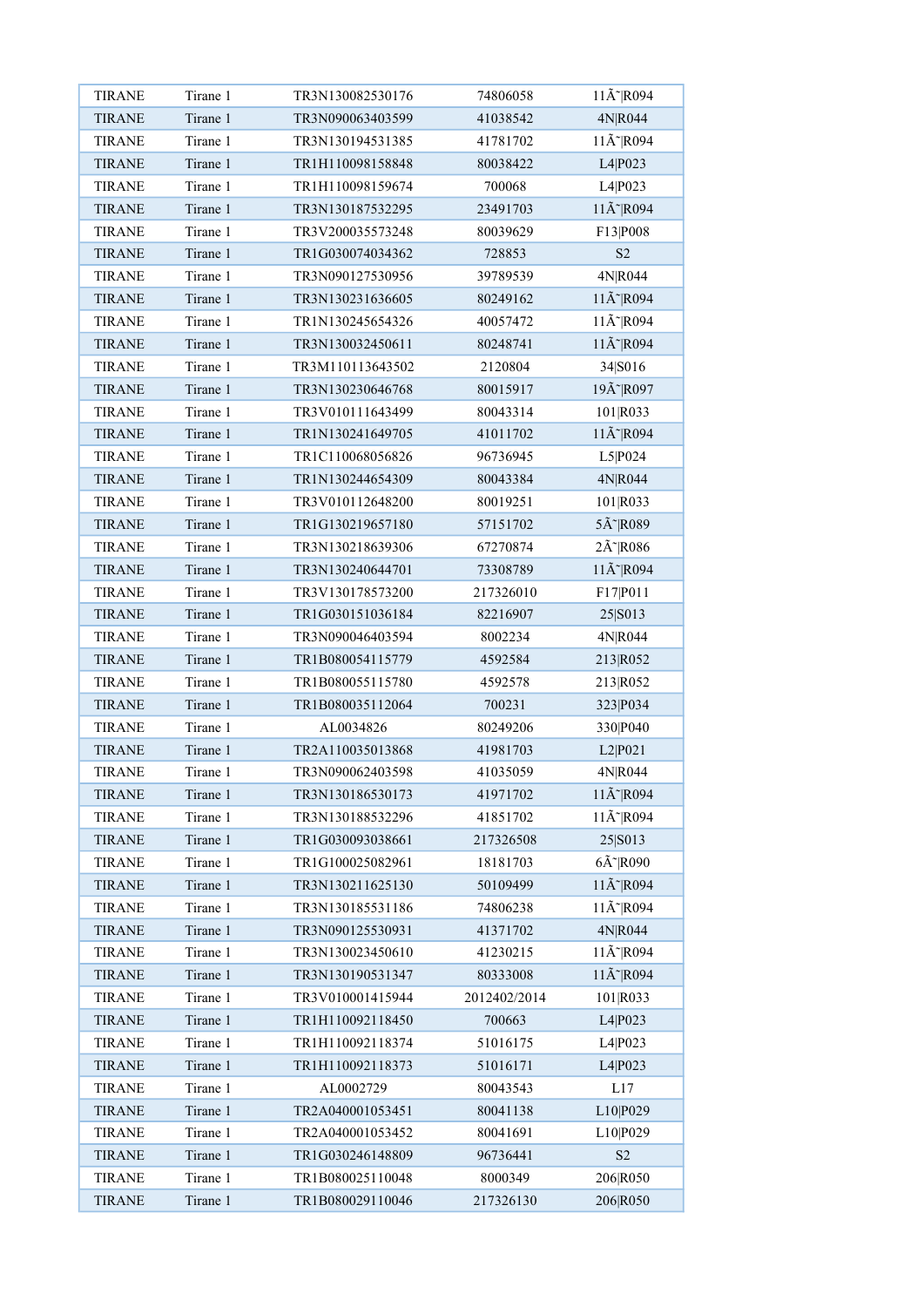| <b>TIRANE</b> | Tirane 1 | TR1B080030110047 | 8001559        | 231 R061                         |
|---------------|----------|------------------|----------------|----------------------------------|
| <b>TIRANE</b> | Tirane 1 | TR3N130047404212 | 8002369        | $11\text{\AA}^{\sim}$ R094       |
| <b>TIRANE</b> | Tirane 1 | TR1B030458256623 | 51095064       | 330 P040                         |
| <b>TIRANE</b> | Tirane 1 | TR1B030241117504 | NES21500001565 | L17                              |
| <b>TIRANE</b> | Tirane 1 | TR3N130239643957 | 180504         | $11\text{\AA}^{\sim}$ R094       |
| <b>TIRANE</b> | Tirane 1 | TR1O030061034615 | 217327120      | 330 P040                         |
| <b>TIRANE</b> | Tirane 1 | TR1H110102163603 | 464777         | F17 P011                         |
| <b>TIRANE</b> | Tirane 1 | TR3N130220629599 | 80249143       | $2\tilde{A}$ <sup>~</sup> $R086$ |
| <b>TIRANE</b> | Tirane 1 | TR1G030211142908 | 700493         | S <sub>2</sub>                   |
| <b>TIRANE</b> | Tirane 1 | TR1H030464259128 | 217327097      | 321 P032                         |
| <b>TIRANE</b> | Tirane 1 | TR1H030096034510 | 217325304      | 321 P032                         |
| <b>TIRANE</b> | Tirane 1 | TR1O030103035448 | 80044067       | 322 P033                         |
| <b>TIRANE</b> | Tirane 1 | TR3V010017418393 | 700563         | 5Ã~ R089                         |
| <b>TIRANE</b> | Tirane 1 | TR3V010014415891 | 8025444        | F17 P011                         |
| <b>TIRANE</b> | Tirane 1 | TR3N130012404361 | 80039480       | 19Ã~ R097                        |
| <b>TIRANE</b> | Tirane 1 | TR3N090073403728 | 41310562       | 2N R042                          |
| <b>TIRANE</b> | Tirane 1 | AL0012069        | 41931703       | 335                              |
| <b>TIRANE</b> | Tirane 1 | TR1G030403135180 | 96736393       | 335                              |
| <b>TIRANE</b> | Tirane 1 | TR1G030403135177 | 96736389       | 335                              |
| <b>TIRANE</b> | Tirane 1 | TR1G030403135179 | 96736390       | 335                              |
| <b>TIRANE</b> | Tirane 1 | TR1C040028055270 | 80041370       | 339                              |
| <b>TIRANE</b> | Tirane 1 | TR1B030109650890 | 39759294       | L17                              |
| <b>TIRANE</b> | Tirane 1 | TR3N090149642162 | 41271702       | 4N R044                          |
|               | Tirane 1 | TR3N130040437128 |                | $11\text{\AA}^{\sim}$ R094       |
| <b>TIRANE</b> |          |                  | 74802911       |                                  |
| <b>TIRANE</b> | Tirane 1 | TR3N090104437099 | 734748         | 4N R044                          |
| <b>TIRANE</b> | Tirane 1 | TR1B080008113152 | 217325114      | L12 P030                         |
| <b>TIRANE</b> | Tirane 1 | TR3N130183531175 | 41531702       | 19Ã~ R097                        |
| <b>TIRANE</b> | Tirane 1 | TR3V130019419249 | 80040298       | 5Ã~ R089                         |
| <b>TIRANE</b> | Tirane 1 | TR3N130075450663 | 506002991      | $2\tilde{A}$ <sup>-</sup> $R086$ |
| <b>TIRANE</b> | Tirane 1 | TR1N090161657307 | 18671702       | 4N R044                          |
| <b>TIRANE</b> | Tirane 1 | TR3N090152621749 | 735750 3       | 2N R042                          |
| <b>TIRANE</b> | Tirane 1 | TR3N090051520090 | 057329 3       | 4N R044                          |
| <b>TIRANE</b> | Tirane 1 | TR3N090077520114 | 40054152       | 1N R041                          |
| <b>TIRANE</b> | Tirane 1 | TR3N090142531158 | 40057007       | 3N R043                          |
| <b>TIRANE</b> | Tirane 1 | TR3N090130403600 | 40981702       | 4N R044                          |
| <b>TIRANE</b> | Tirane 1 | TR3N090068403597 | 108031910      | 4N R044                          |
| <b>TIRANE</b> | Tirane 1 | TR3N090157630399 | 42141702       | 4N R044                          |
| <b>TIRANE</b> | Tirane 1 | TR1G030403151206 | 80038204       | 325 P036                         |
| <b>TIRANE</b> | Tirane 1 | TR3V010008450315 | $0$ 1057       | F17 P011                         |
| <b>TIRANE</b> | Tirane 1 | TR1C030170042431 | 96736947       | 325 P036                         |
| <b>TIRANE</b> | Tirane 1 | TR3V010005418641 | 0 7271         | 101 R033                         |
| <b>TIRANE</b> | Tirane 1 | TR1C090022129294 | 700101         | 334                              |
| <b>TIRANE</b> | Tirane 1 | TR3N130090530489 | 80042599       | $11\text{\AA}^{\sim}$ R094       |
| <b>TIRANE</b> | Tirane 1 | TR3N130197531415 | 8030070        | 19Ã~ R097                        |
| <b>TIRANE</b> | Tirane 2 | TR2P020187189177 | 700436 2       | A14 P055                         |
| <b>TIRANE</b> | Tirane 2 | TR3S060065549016 | 45074362       | <b>SHG S008</b>                  |
| <b>TIRANE</b> | Tirane 2 | TR3M120191552008 | 39760784       | 2I S001                          |
| <b>TIRANE</b> | Tirane 2 | TR3M110051437110 | 96736469       | E <sub>5</sub>                   |
| <b>TIRANE</b> | Tirane 2 | TR3S080026540260 | 36791702       | <b>USHR130</b>                   |
| <b>TIRANE</b> | Tirane 2 | TR3M120088437119 | 80042332       | 3I S002                          |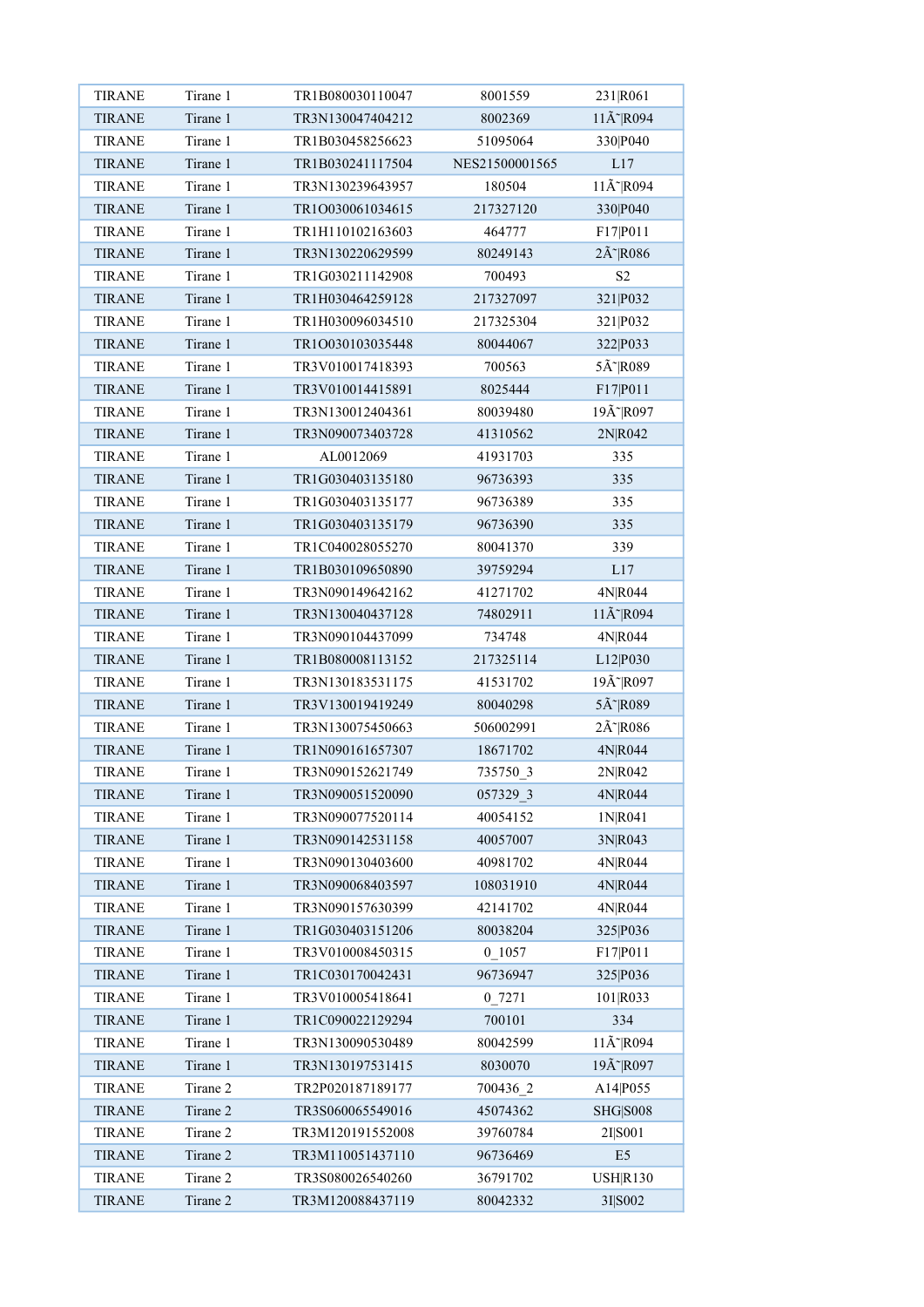| <b>TIRANE</b> | Tirane 2             | AL0051167                            | 44101703      | L18/1           |
|---------------|----------------------|--------------------------------------|---------------|-----------------|
| <b>TIRANE</b> | Tirane 2             | TR3S080043543928                     | 20851703      | <b>USHR130</b>  |
| <b>TIRANE</b> | Tirane 2             | TR3M120104550953                     | 217326072     | 7I S005         |
| <b>TIRANE</b> | Tirane 2             | TR3M050095450684                     | 41306928      | E <sub>5</sub>  |
| <b>TIRANE</b> | Tirane 2             | TR3M120116551868                     | 735402        | 2I S001         |
| <b>TIRANE</b> | Tirane 2             | TR3M120097550742                     | 40068155      | 2I S001         |
| <b>TIRANE</b> | Tirane 2             | AL0025154                            | 80038147      | E3              |
| <b>TIRANE</b> | Tirane 2             | TR3M120082437109                     | 217325590     | E <sub>5</sub>  |
| <b>TIRANE</b> | Tirane 2             | AL0031473                            | 41234683      | E5              |
| <b>TIRANE</b> | Tirane 2             | TR3M120081430158                     | 863430        | E <sub>5</sub>  |
| <b>TIRANE</b> | Tirane 2             | TR2P020053072282                     | 51113996      | A10 P051        |
| <b>TIRANE</b> | Tirane 2             | TR2P020062072281                     | 51114029      | A10 P051        |
| <b>TIRANE</b> | Tirane 2             | TR3M050110552187                     | 39759352      | 74 R076         |
| <b>TIRANE</b> | Tirane 2             | TR3S060066624395                     | 853930        | ZBA S010        |
| <b>TIRANE</b> | Tirane 2             | TR3M120221646974                     | 39758720      | 2I S001         |
| <b>TIRANE</b> | Tirane 2             | TR3M120001551952                     | 80043158      | E4              |
| <b>TIRANE</b> | Tirane 2             | TR2A120129152190                     | 217327072     | C 7 P063        |
| <b>TIRANE</b> | Tirane 2             | TR3S080027540710                     | 67461702      | <b>USHR130</b>  |
| <b>TIRANE</b> | Tirane 2             | TR2D020076016709                     | 217327060     | A3 P045         |
| <b>TIRANE</b> | Tirane 2             | TR2M120231652986                     | 40053914      | 2I S001         |
| <b>TIRANE</b> | Tirane 2             | TR1O030385173789                     | 701054        | E1              |
| <b>TIRANE</b> | Tirane 2             | TR2E120095110803                     | 217326000     | 312 P069        |
| <b>TIRANE</b> | Tirane 2             | TR2L020195246502                     | 217326996     | A10 P051        |
| <b>TIRANE</b> | Tirane 2             | TR2L020196246503                     | 217326992     | A10 P051        |
| <b>TIRANE</b> | Tirane 2             | TR3S080049547594                     | 20581703      | USH R130        |
|               | Tirane 2             |                                      |               | C <sub>5</sub>  |
| <b>TIRANE</b> |                      | TR2L060018249310<br>TR3M110062551330 | 80041952      |                 |
| <b>TIRANE</b> | Tirane 2<br>Tirane 2 | TR3S060064549011                     | 1288          | E5              |
| <b>TIRANE</b> |                      |                                      | 3604          | $\mbox{ALL}$    |
| <b>TIRANE</b> | Tirane 2             | AL0018604                            | 67271203      | A11 P052        |
| <b>TIRANE</b> | Tirane 2             | TR3S040019429888                     | 23981703      | C <sub>5</sub>  |
| <b>TIRANE</b> | Tirane 2             | TR3M050402628947                     | 2008-08002018 | E3              |
| <b>TIRANE</b> | Tirane 2             | TR2P060016070868                     | 80042919      | C 4 P 0 6 1     |
| <b>TIRANE</b> | Tirane 2             | TR3S040075541639                     | 41038132      | C <sub>5</sub>  |
| <b>TIRANE</b> | Tirane 2             | TR2P010015072273                     | 2112888       | C1 P058         |
| <b>TIRANE</b> | Tirane 2             | TR3M120203625318                     | 41034659      | 2I S001         |
| <b>TIRANE</b> | Tirane 2             | TR2L120024078036                     | 217325124     | C 4 P 0 6 1     |
| <b>TIRANE</b> | Tirane 2             | TR3M110108625362                     | 80041081      | E5              |
| <b>TIRANE</b> | Tirane 2             | TR2T120219649882                     | 80038312      | C1 P058         |
| <b>TIRANE</b> | Tirane 2             | TR3S080004622010                     | 80141917      | USH R130        |
| <b>TIRANE</b> | Tirane 2             | TR3M120094550585                     | 859065        | E4              |
| <b>TIRANE</b> | Tirane 2             | AL0048166                            | 80249574      | E1              |
| <b>TIRANE</b> | Tirane 2             | TR3S080019450035                     | 8000979       | <b>GUR R131</b> |
| <b>TIRANE</b> | Tirane 2             | TR3S080040543021                     | 39789376      | USH R130        |
| <b>TIRANE</b> | Tirane 2             | TR3S050124547674                     | 217325982     | Q.1 P070        |
| <b>TIRANE</b> | Tirane 2             | TR3M120194552130                     | 701515        | 7I S005         |
| <b>TIRANE</b> | Tirane 2             | TR3S040013427473                     | 217326395     | C <sub>5</sub>  |
| <b>TIRANE</b> | Tirane 2             | TR2L020204651572                     | 80041970      | A11 P052        |
| <b>TIRANE</b> | Tirane 2             | TR2L020204651574                     | 80041258      | A11 P052        |
| <b>TIRANE</b> | Tirane 2             | TR3S080031425676                     | 51061702      | <b>USHR130</b>  |
| <b>TIRANE</b> | Tirane 2             | TR3S080022420001                     | 41035761      | <b>SUR R132</b> |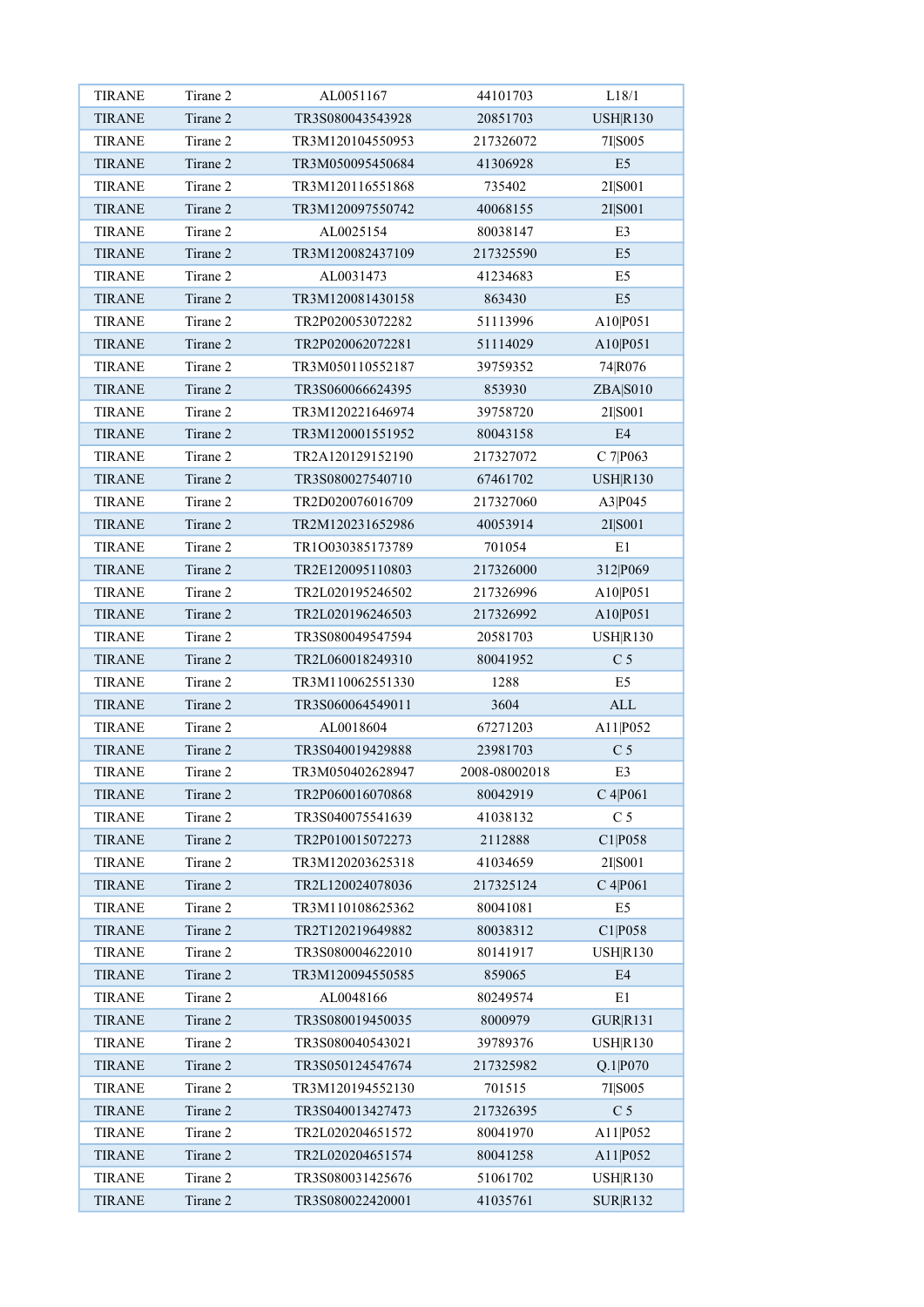| <b>TIRANE</b>                  | Tirane 2 | TR3M120190551958 | 41311703     | E4               |
|--------------------------------|----------|------------------|--------------|------------------|
| <b>TIRANE</b>                  | Tirane 2 | TR3M110038437062 | 96736920     | E <sub>5</sub>   |
| <b>TIRANE</b>                  | Tirane 2 | TR3M050063550691 | 41034822     | J10 P073         |
| <b>TIRANE</b>                  | Tirane 2 | TR3M050063550790 | 0506-000578  | J10 P073         |
| <b>TIRANE</b>                  | Tirane 2 | TR3M050063450695 | 0506000506 2 | J10 P073         |
| <b>TIRANE</b>                  | Tirane 2 | TR2D050026068869 | 41035677     | A6 P047          |
| <b>TIRANE</b>                  | Tirane 2 | TR3M120218637774 | 708014233    | 2I S001          |
| <b>TIRANE</b>                  | Tirane 2 | TR3M050121551336 | 6711         | E2               |
| <b>TIRANE</b>                  | Tirane 2 | TR3M050111550662 | 41036012     | J10 P073         |
| <b>TIRANE</b>                  | Tirane 2 | TR3S060067624730 | 96621347     | <b>BLU IMPER</b> |
| <b>TIRANE</b>                  | Tirane 2 | AL0018982        | 217326530    | E1               |
| <b>TIRANE</b>                  | Tirane 2 | TR2L050028070851 | 96736757     | A6 P047          |
| <b>TIRANE</b>                  | Tirane 2 | TR2D050012154171 | 80016401     | A14 P055         |
| <b>TIRANE</b>                  | Tirane 2 | TR2L020075074325 | 217327119    | A6 P047          |
| <b>TIRANE</b>                  | Tirane 2 | TR2E150006019693 | 69111076     | 79 R079          |
| <b>TIRANE</b>                  | Tirane 2 | TR3S060053429896 | 700330       | <b>SHK</b>  S007 |
| <b>TIRANE</b>                  | Tirane 2 | TR3S060066643501 | 41038086     | SHM S006         |
| <b>TIRANE</b>                  | Tirane 2 | TR3M120107551331 | 0708-015069  | 2I S001          |
| <b>TIRANE</b>                  | Tirane 2 | TR1G030100094530 | 47061703     | <b>SURR132</b>   |
| <b>TIRANE</b>                  | Tirane 2 | TR2E010107092759 | 80042888     | 79 R079          |
| <b>TIRANE</b>                  | Tirane 2 | TR2L050031072314 | 80042168     | A11 P052         |
| <b>TIRANE</b>                  | Tirane 2 | TR2E010219090486 | 392748       | 79 R079          |
| <b>TIRANE</b>                  | Tirane 2 | TR2T010040082962 | 80249400     | 85 R082          |
| <b>TIRANE</b>                  | Tirane 2 | TR2A110012200345 | 6718         | L1 P020          |
| <b>TIRANE</b>                  | Tirane 2 | TR2L060026216443 | 40056620     | A11 P052         |
| <b>TIRANE</b>                  | Tirane 2 | TR2A020218652454 | 180583       | A1 P043          |
|                                | Tirane 2 | TR2A110008200347 |              |                  |
| <b>TIRANE</b><br><b>TIRANE</b> | Tirane 2 |                  | 39787353     | C1 P058          |
|                                |          | TR2P120096216446 | 506007362    | C15 P065         |
| <b>TIRANE</b>                  | Tirane 2 | TR2A020002200342 | 740412       | A1 P043          |
| <b>TIRANE</b>                  | Tirane 2 | TR2A110026226354 | 39804320     | L6 P025          |
| <b>TIRANE</b>                  | Tirane 2 | TR2A050006216453 | 740534       | C14 P064         |
| <b>TIRANE</b>                  | Tirane 2 | TR1B120002226357 | 39787317     | L18/1            |
| <b>TIRANE</b>                  | Tirane 2 | TR2E120044226358 | 701635       | C 3 P060         |
| <b>TIRANE</b>                  | Tirane 2 | TR2A110006200343 | 41037556     | L8 P027          |
| <b>TIRANE</b>                  | Tirane 2 | TR2T120065221148 | 41036190     | C 3 P060         |
| <b>TIRANE</b>                  | Tirane 2 | TR1B030018206081 | 8003880      | L18/1            |
| <b>TIRANE</b>                  | Tirane 2 | TR2P120092216442 | 41231041     | C14 P064         |
| <b>TIRANE</b>                  | Tirane 2 | TR2A050001210586 | 506003285    | C14 P064         |
| <b>TIRANE</b>                  | Tirane 2 | TR2L160009216444 | 8032083      | A11 P052         |
| <b>TIRANE</b>                  | Tirane 2 | TR2P120048216441 | 74803750     | C14 P064         |
| <b>TIRANE</b>                  | Tirane 2 | TR2P120027216454 | 2007954      | C 4 P 0 6 1      |
| <b>TIRANE</b>                  | Tirane 2 | TR2E120045226392 | 701664       | C 3 P060         |
| <b>TIRANE</b>                  | Tirane 2 | TR2A120056210590 | 856921       | C15 P065         |
| <b>TIRANE</b>                  | Tirane 2 | TR2A110029216440 | 506012282    | C2 P059          |
| <b>TIRANE</b>                  | Tirane 2 | TR2A020030216439 | 39763083     | L13              |
| <b>TIRANE</b>                  | Tirane 2 | TR2A110019210625 | 8035710      | L6 P025          |
| <b>TIRANE</b>                  | Tirane 2 | TR2A020020216438 | 41307608     | A3 P045          |
| <b>TIRANE</b>                  | Tirane 2 | TR2A110028210584 | 8033387      | L8 P027          |
| <b>TIRANE</b>                  | Tirane 2 | TR2P120052221146 | 850829       | C15 P065         |
| <b>TIRANE</b>                  | Tirane 2 | TR2A110007200354 | 708017204    | C2 P059          |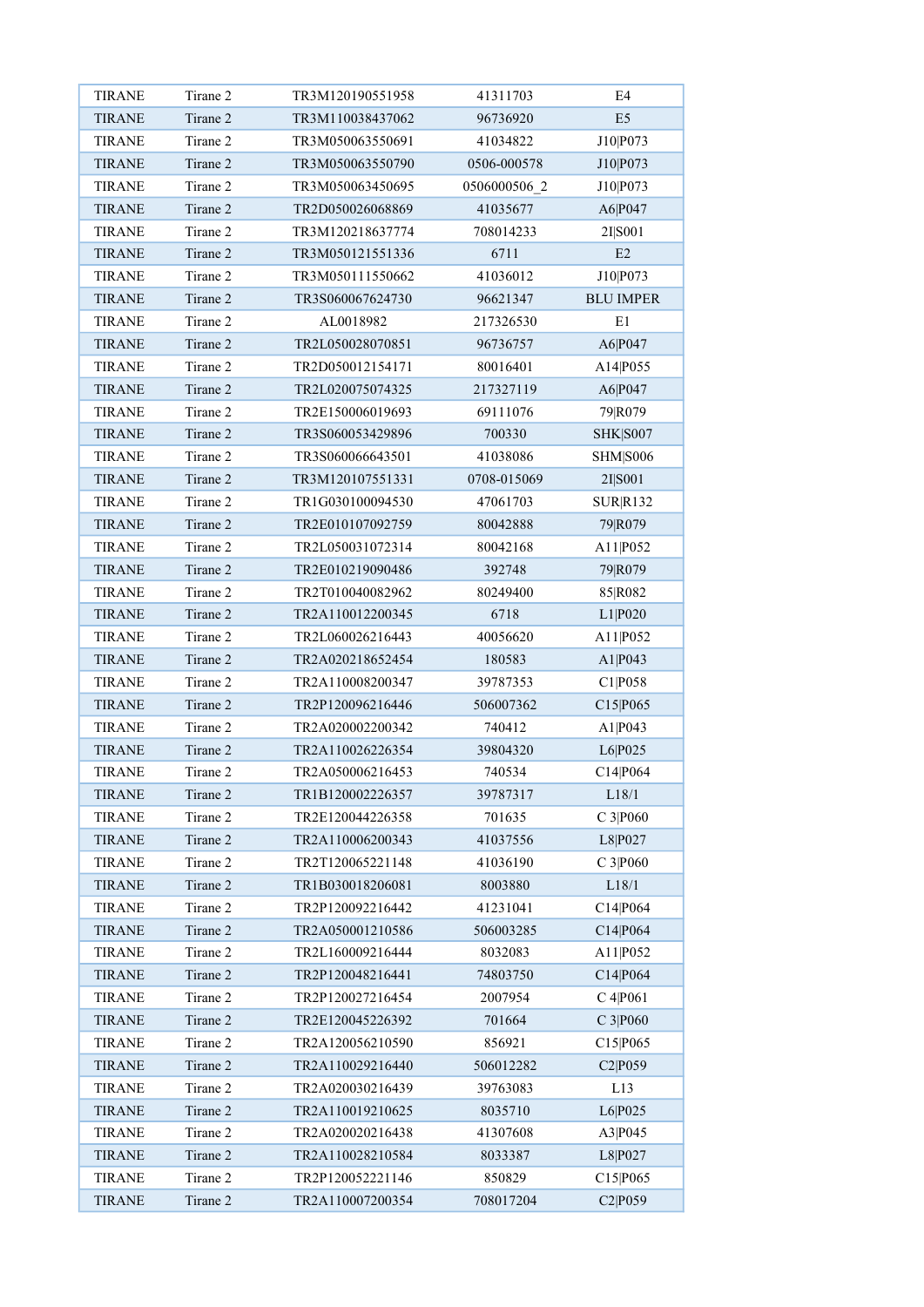| <b>TIRANE</b> | Tirane 2 | TR2A110014200353 | 41037237  | L1 P020                   |
|---------------|----------|------------------|-----------|---------------------------|
| <b>TIRANE</b> | Tirane 2 | TR2A110010200350 | 8034054   | C1 P058                   |
| <b>TIRANE</b> | Tirane 2 | TR2T010005221147 | 708017374 | C 7 P063                  |
| <b>TIRANE</b> | Tirane 2 | TR2A120088226364 | 506010529 | C 7 P063                  |
| <b>TIRANE</b> | Tirane 2 | TR2A120059216437 | 41037203  | C15 P065                  |
| <b>TIRANE</b> | Tirane 2 | TR2E010024221179 | 8001174   | 80 R080                   |
| <b>TIRANE</b> | Tirane 2 | TR2T120105221145 | 506010201 | C 7 P063                  |
| <b>TIRANE</b> | Tirane 2 | TR2P060012216445 | 39787646  | A14 P055                  |
| <b>TIRANE</b> | Tirane 2 | TR2A110009200355 | 39804692  | L1 P020                   |
| <b>TIRANE</b> | Tirane 2 | TR2T120008200349 | 708017093 | C1 P058                   |
| <b>TIRANE</b> | Tirane 2 | TR2E120063221178 | 8035777   | 312 P069                  |
| <b>TIRANE</b> | Tirane 2 | AL0011023        | 80042006  | A1 P043                   |
| <b>TIRANE</b> | Tirane 2 | TR2L050016072176 | 96736476  | A14 P055                  |
| <b>TIRANE</b> | Tirane 2 | TR2T120105080144 | 701237    | C 7 P063                  |
| <b>TIRANE</b> | Tirane 2 | TR2M210490653141 | 80042429  | E1                        |
| <b>TIRANE</b> | Tirane 2 | TR2M210489653140 | 80043030  | E1                        |
| <b>TIRANE</b> | Tirane 2 | TR3M050410647070 | 73136114  | E1                        |
| <b>TIRANE</b> | Tirane 2 | TR2M210488653139 | 80041863  | E1                        |
| <b>TIRANE</b> | Tirane 2 | TR2E150007090485 | 393133    | ANTENA R129               |
| <b>TIRANE</b> | Tirane 2 | TR3S040012427467 | 0 9030    | 118 R024                  |
| <b>TIRANE</b> | Tirane 2 | TR3M120212627359 | 41035553  | E4                        |
| <b>TIRANE</b> | Tirane 2 | TR2E010013220629 | 80014320  | 75 R077                   |
| <b>TIRANE</b> | Tirane 2 | TR2E010013220630 | 73308696  | 75 R077                   |
| <b>TIRANE</b> | Tirane 2 | TR2D050040071236 | 96736434  | A1 P043                   |
| <b>TIRANE</b> | Tirane 2 | TR3M110057550961 | 41037723  | E <sub>5</sub>            |
| <b>TIRANE</b> | Tirane 2 | TR1G030088033359 | 80040175  | E1                        |
| <b>TIRANE</b> | Tirane 2 | AL0032358        | 41311064  | <b>SURR132</b>            |
| <b>TIRANE</b> | Tirane 2 | TR3M050120437057 | 4739      | E2                        |
| <b>TIRANE</b> | Tirane 2 | TR3S080020425672 | 80042053  | <b>USHR130</b>            |
| <b>TIRANE</b> | Tirane 2 | AL0042440        | 74804369  | <b>SHG S008</b>           |
| <b>TIRANE</b> | Tirane 2 | AL0042946        | 80039586  | E2                        |
| <b>TIRANE</b> | Tirane 2 | TR2T010018141056 |           | 91 R083                   |
|               | Tirane 2 | TR3M120009435792 | 96736582  | E4                        |
| <b>TIRANE</b> | Tirane 2 |                  | 39787487  |                           |
| <b>TIRANE</b> |          | AL0043202        | 74805058  | E4                        |
| <b>TIRANE</b> | Tirane 2 | AL0048000        | 44685188  | 3I S002                   |
| TIRANE        | Tirane 2 | TR3M120115551867 | 4741702   | 3I S002                   |
| <b>TIRANE</b> | Tirane 2 | AL0037237        | 217325070 | E9                        |
| <b>TIRANE</b> | Tirane 2 | AL0037846        | 217325071 | $\rm E9$                  |
| <b>TIRANE</b> | Tirane 2 | TR3S080001621654 | 39762922  | SUR R132                  |
| <b>TIRANE</b> | Tirane 2 | AL0036274        | 41310925  | $\mathop{\hbox{\rm E}} 5$ |
| <b>TIRANE</b> | Tirane 2 | TR2P010208070571 | 96736616  | 65 R069                   |
| <b>TIRANE</b> | Tirane 2 | AL0012638        | 41230542  | E4                        |
| <b>TIRANE</b> | Tirane 2 | AL0037441        | 80041565  | A11 P052                  |
| <b>TIRANE</b> | Tirane 2 | TR3M110037437050 | 80135347  | E <sub>5</sub>            |
| <b>TIRANE</b> | Tirane 2 | TR3S080021425675 | 20951703  | USH R130                  |
| <b>TIRANE</b> | Tirane 2 | TR2D050033072770 | 700353    | A14 P055                  |
| <b>TIRANE</b> | Tirane 2 | TR2P060005072174 | 0 10841   | C14 P064                  |
| <b>TIRANE</b> | Tirane 2 | TR2P060045072427 | 808000098 | 124 R030                  |
| <b>TIRANE</b> | Tirane 2 | TR2L020205287281 | 217327098 | A10 P051                  |
| <b>TIRANE</b> | Tirane 2 | TR2P020206654895 | 80043872  | A10 P051                  |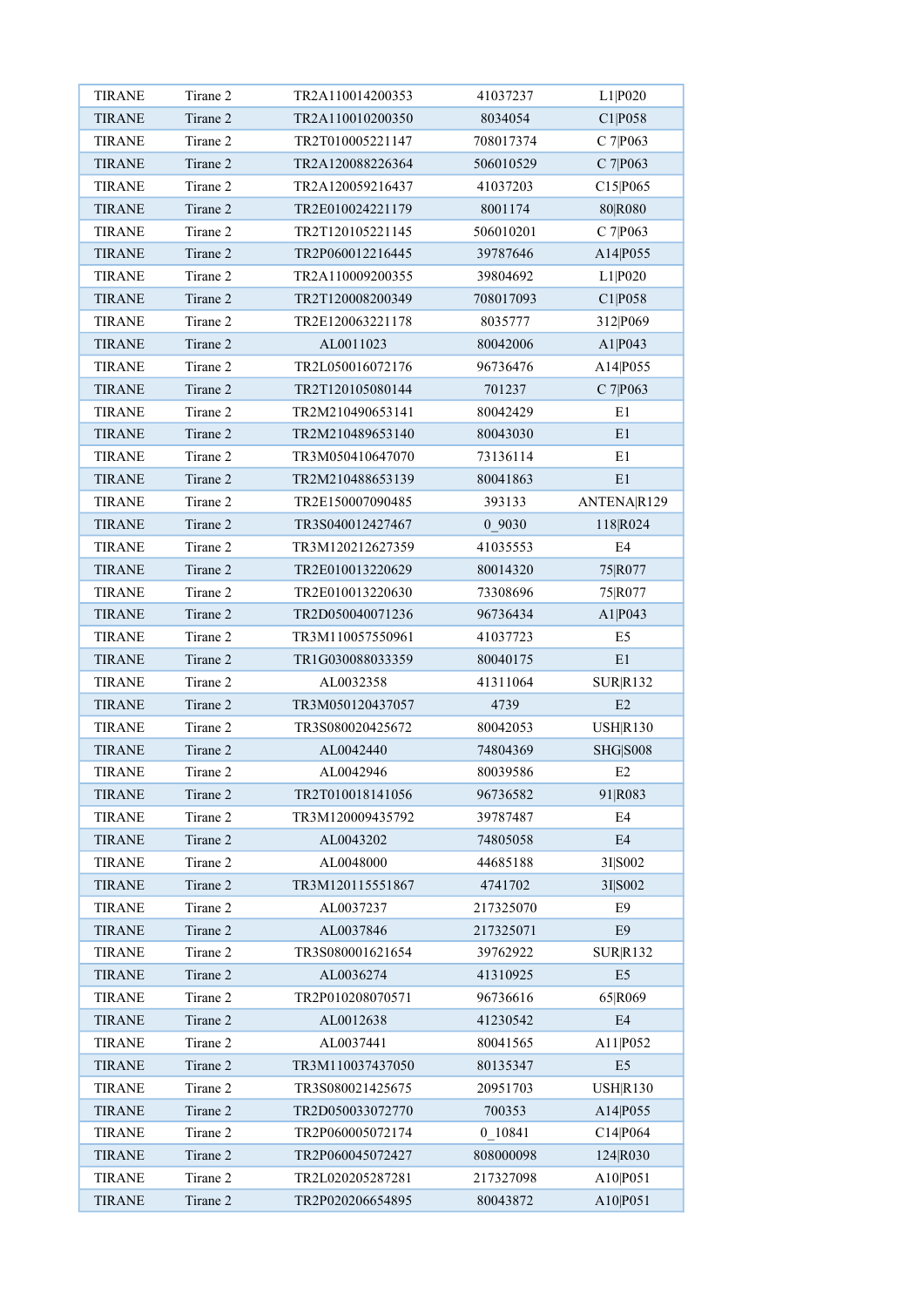| <b>TIRANE</b>                  | Tirane 2 | TR2E010039089793 | 69111253     | 73 R075                         |
|--------------------------------|----------|------------------|--------------|---------------------------------|
| <b>TIRANE</b>                  | Tirane 2 | TR2A050036062162 | 855528       | A1 P043                         |
| <b>TIRANE</b>                  | Tirane 2 | TR2D050020072381 | 43939279     | A6 P047                         |
| <b>TIRANE</b>                  | Tirane 2 | TR2E120119222423 | 35810103     | 312 P069                        |
| <b>TIRANE</b>                  | Tirane 2 | TR3M120109551552 | 41037942     | 2I S001                         |
| <b>TIRANE</b>                  | Tirane 2 | TR3M110050437089 | 80040117     | E <sub>5</sub>                  |
| <b>TIRANE</b>                  | Tirane 2 | TR3M120205625917 | 50109549     | 2I S001                         |
| <b>TIRANE</b>                  | Tirane 2 | TR2T120117093572 | 51016194     | C8 P066                         |
| <b>TIRANE</b>                  | Tirane 2 | TR2D050034071180 | 96736435     | A1 P043                         |
| <b>TIRANE</b>                  | Tirane 2 | TR1B120005158426 | 47131703     | C 6 P062                        |
| <b>TIRANE</b>                  | Tirane 2 | TR2T120141095578 | 217327085    | C 3 P060                        |
| <b>TIRANE</b>                  | Tirane 2 | TR2D050019190306 | 67270685     | E <sub>5</sub>                  |
| <b>TIRANE</b>                  | Tirane 2 | TR3M110059551249 | 217326042    | E2                              |
| <b>TIRANE</b>                  | Tirane 2 | DU2C050205116002 | 41312739     | L6 P025                         |
| <b>TIRANE</b>                  | Tirane 2 | TR3M050140622021 | 96621336     | E1                              |
| <b>TIRANE</b>                  | Tirane 2 | TR3M050142622024 | 96621190     | E1                              |
| <b>TIRANE</b>                  | Tirane 2 | TR3M050141622023 | 96621259     | E1                              |
| <b>TIRANE</b>                  | Tirane 2 | TR3M050108552055 | 2006700336   | E1                              |
| <b>TIRANE</b>                  | Tirane 2 | TR3S040065540287 | 3698         | C <sub>5</sub>                  |
| <b>TIRANE</b>                  | Tirane 2 | TR2M120231652993 | 40053884     | 2I S001                         |
| <b>TIRANE</b>                  | Tirane 2 | TR2T150005094358 | 96736764     | ANTENA R129                     |
| <b>TIRANE</b>                  | Tirane 2 | TR3M050145624607 | 80038803     | 75 R077                         |
| <b>TIRANE</b>                  | Tirane 2 | TR3S040072427482 | 217325035    | Q.2 P071                        |
| <b>TIRANE</b>                  | Tirane 2 | TR3S080034542866 | 74802607     | <b>USHR130</b>                  |
| <b>TIRANE</b>                  | Tirane 2 | TR2D070015110011 | 180638       | A1 P043                         |
| <b>TIRANE</b>                  | Tirane 2 | TR2M210446655612 | 217325075    | E <sub>5</sub>                  |
| <b>TIRANE</b>                  | Tirane 2 | TR2T010105095330 | 180790       |                                 |
| <b>TIRANE</b>                  | Tirane 2 | TR2A050046148425 | 47031703     | 79 R <sub>079</sub><br>C14 P064 |
| <b>TIRANE</b>                  | Tirane 2 | TR3S080029540756 |              |                                 |
|                                | Tirane 2 |                  | $000091 - 1$ | GUR R131<br>E1                  |
| <b>TIRANE</b><br><b>TIRANE</b> | Tirane 2 | TR1B080019109998 | 00701201 1   |                                 |
|                                | Tirane 2 | TR2A110033013865 | 217325788    | L1 P020                         |
| <b>TIRANE</b>                  |          | TR2A110034013866 | 700150       | L1 P020                         |
| <b>TIRANE</b>                  | Tirane 2 | TR3M120223647939 | 39762934     | 2I S001                         |
| <b>TIRANE</b>                  | Tirane 2 | TR2A110002650197 | 80039357     | TID & GENER 2                   |
| <b>TIRANE</b>                  | Tirane 2 | TR2S060067650241 | 39752192     | <b>SHG S008</b>                 |
| <b>TIRANE</b>                  | Tirane 2 | TR3M120111551722 | 40054981     | 3I S002                         |
| <b>TIRANE</b>                  | Tirane 2 | TR2D020085147896 | 96736437     | A1 P043                         |
| <b>TIRANE</b>                  | Tirane 2 | AL0021428        | 41232685     | E5                              |
| <b>TIRANE</b>                  | Tirane 2 | AL0034656        | 41313488     | E5                              |
| <b>TIRANE</b>                  | Tirane 2 | TR2S060065649769 | 73308782     | ZBA S010                        |
| <b>TIRANE</b>                  | Tirane 2 | TR2S060119656066 | 23411703     | ZBA S010                        |
| <b>TIRANE</b>                  | Tirane 2 | TR2E010013090403 | 41691703     | 75 R077                         |
| <b>TIRANE</b>                  | Tirane 2 | TR2E010024090491 | 44031703     | 80 R080                         |
| <b>TIRANE</b>                  | Tirane 2 | TR2E010030090492 | 700194       | 71 R073                         |
| <b>TIRANE</b>                  | Tirane 2 | TR2L020064072410 | 80219565     | A14 P055                        |
| <b>TIRANE</b>                  | Tirane 2 | TR2D050017072387 | 2108222      | A <sub>1</sub> $P$ 043          |
| <b>TIRANE</b>                  | Tirane 2 | AL0036685        | 74802532     | E5                              |
| <b>TIRANE</b>                  | Tirane 2 | TR3S080044544127 | 74803678     | GUR R131                        |
| <b>TIRANE</b>                  | Tirane 2 | TR1B030034112659 | 80044157     | 312 P069                        |
| <b>TIRANE</b>                  | Tirane 2 | TR3M120195552712 | 217325588    | E <sub>5</sub>                  |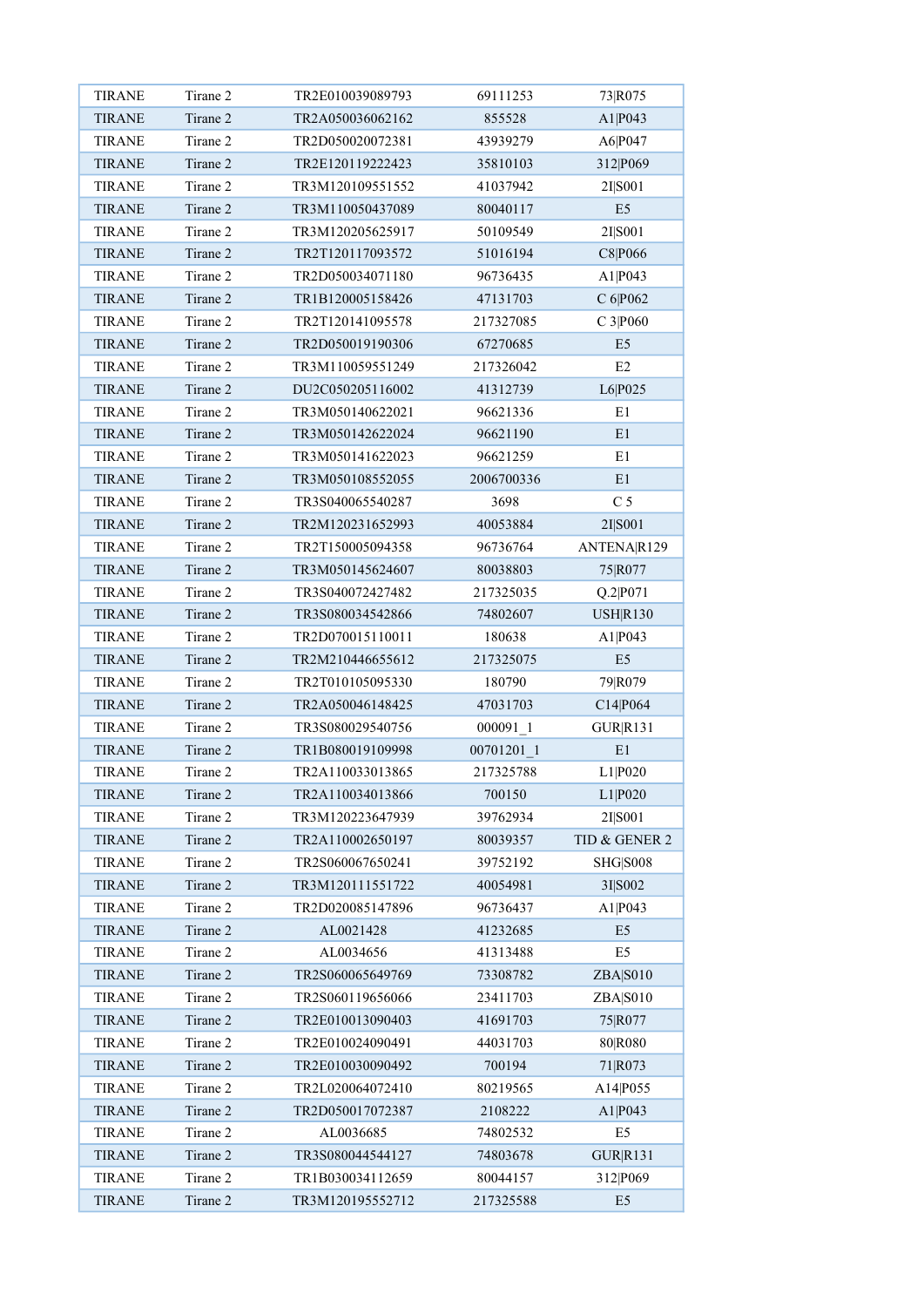| <b>TIRANE</b> | Tirane 2 | TR2T010012090007 | 39763974   | 85 R082         |
|---------------|----------|------------------|------------|-----------------|
| <b>TIRANE</b> | Tirane 2 | TR3M120209626893 | 80042643   | 7I S005         |
| <b>TIRANE</b> | Tirane 2 | TR2T010268287494 | 74803459   | 79 R079         |
| <b>TIRANE</b> | Tirane 2 | TR3M120002436965 | 182185     | E4              |
| <b>TIRANE</b> | Tirane 2 | TR3S080023540086 | 51191702   | <b>GUR R131</b> |
| <b>TIRANE</b> | Tirane 2 | AL0005717        | 80040814   | L13             |
| <b>TIRANE</b> | Tirane 2 | TR3S060048425539 | 80019213   | ZBA S010        |
| <b>TIRANE</b> | Tirane 2 | AL0012655        | 41234172   | E4              |
| <b>TIRANE</b> | Tirane 2 | AL0053475        | 44687200   | 3I S002         |
| <b>TIRANE</b> | Tirane 2 | TR3M050408639528 | 217325077  | E1              |
| <b>TIRANE</b> | Tirane 2 | TR2P060060149731 | 80041388   | A10 P051        |
| <b>TIRANE</b> | Tirane 2 | TR3M110442636095 | 41038206   | E <sub>5</sub>  |
| <b>TIRANE</b> | Tirane 2 | TR3M110054435314 | 39789724   | E <sub>5</sub>  |
| <b>TIRANE</b> | Tirane 2 | TR3M050068450584 | 22040185   | J9. P072        |
| <b>TIRANE</b> | Tirane 2 | KR1B030084051596 | 800039909  | 7I S005         |
| <b>TIRANE</b> | Tirane 2 | TR2P060034072194 | 217327077  | A11 P052        |
| <b>TIRANE</b> | Tirane 2 | TR2P060020072193 | 96736483   | 124 R030        |
| <b>TIRANE</b> | Tirane 2 | TR2P060023072280 | 80039374   | C <sub>5</sub>  |
| <b>TIRANE</b> | Tirane 2 | TR2P060025072295 | 41741703   | C17             |
| <b>TIRANE</b> | Tirane 2 | TR2L020203072309 | 80043292   | A11 P052        |
| <b>TIRANE</b> | Tirane 2 | TR1B030037112254 | 700228     | L18/1           |
| <b>TIRANE</b> | Tirane 2 | TR2A120101104308 | 700117 2   | C 7 P063        |
|               | Tirane 2 | TR3S040073540829 |            |                 |
| <b>TIRANE</b> | Tirane 2 |                  | 80042566   | 118 R024        |
| <b>TIRANE</b> |          | AL0002417        | 217325981  | C15 P065        |
| <b>TIRANE</b> | Tirane 2 | TR3M120087437120 | 8000062    | E <sub>5</sub>  |
| <b>TIRANE</b> | Tirane 2 | TR3M120112551725 | 728395     | 2I S001         |
| <b>TIRANE</b> | Tirane 2 | TR2L020215637293 | 217327086  | A6 P047         |
| <b>TIRANE</b> | Tirane 2 | TR3M120036437007 | 39790518   | 2I S001         |
| <b>TIRANE</b> | Tirane 2 | TR3M050102551973 | 41301703   | J9. P072        |
| <b>TIRANE</b> | Tirane 2 | TR2P020059072279 | 4919430    | A14 P055        |
| <b>TIRANE</b> | Tirane 2 | TR2P020059072278 | 4917644    | A14 P055        |
| <b>TIRANE</b> | Tirane 2 | TR3M120125437118 | 700783     | 3I S002         |
| <b>TIRANE</b> | Tirane 2 | TR3M120218637775 | 80142749   | E4              |
| <b>TIRANE</b> | Tirane 2 | TR2A110204655514 | 80041986   | L15 P031        |
| <b>TIRANE</b> | Tirane 2 | TR2E010024083566 | 69105467   | 80 R080         |
| TIRANE        | Tirane 2 | TR3M110093551909 | 217327056  | E1              |
| <b>TIRANE</b> | Tirane 2 | TR3S080024540672 | 18171703   | <b>USHR130</b>  |
| <b>TIRANE</b> | Tirane 2 | TR1B080044105764 | 96736815   | E1              |
| <b>TIRANE</b> | Tirane 2 | TR3M110067551777 | 39789391   | E5              |
| <b>TIRANE</b> | Tirane 2 | AL0040474        | 80249222   | 7I S005         |
| <b>TIRANE</b> | Tirane 2 | TR3M110042437055 | 41034672   | E5              |
| <b>TIRANE</b> | Tirane 2 | TR2E010218090794 | 108004407  | 79 R079         |
| <b>TIRANE</b> | Tirane 2 | TR2S080046654162 | 80024560   | GUR R131        |
| <b>TIRANE</b> | Tirane 2 | TR3S080009541659 | 2009240    | <b>USHR130</b>  |
| <b>TIRANE</b> | Tirane 2 | TR3M120103550920 | 96736539 2 | 2I S001         |
| <b>TIRANE</b> | Tirane 2 | TR3M120220640153 | 80041954   | 2I S001         |
| <b>TIRANE</b> | Tirane 2 | TR3M120105550479 | 80041806   | E1              |
| <b>TIRANE</b> | Tirane 2 | TR3M110052437193 | 182320     | E <sub>5</sub>  |
| <b>TIRANE</b> | Tirane 2 | AL0051220        | 44689762   | 2I S001         |
| <b>TIRANE</b> | Tirane 2 | TR3S080015449941 | 2006013217 | <b>USHR130</b>  |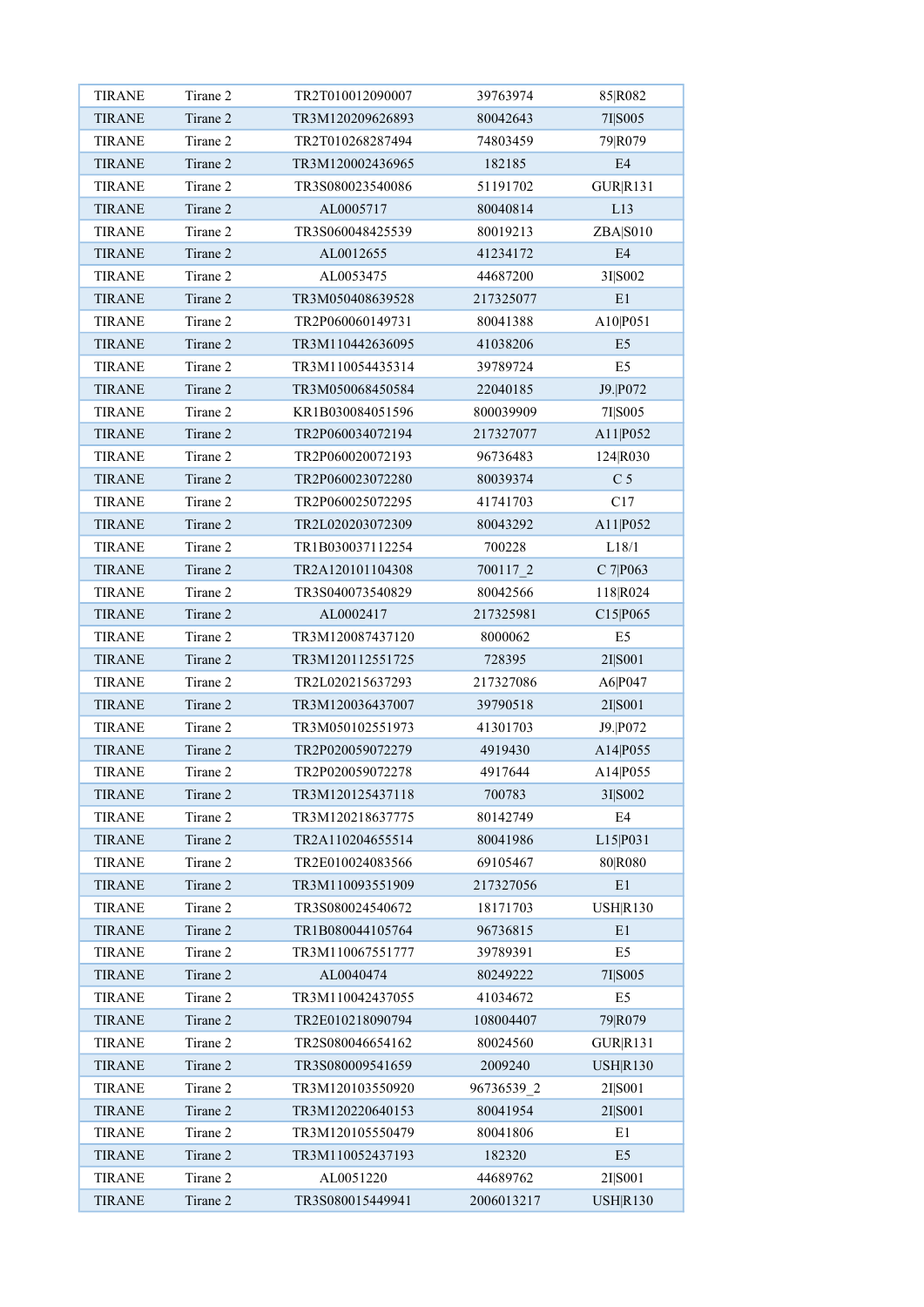| <b>TIRANE</b> | Tirane 2 | TR2L050032071240 | 39540300         | A11 P052             |
|---------------|----------|------------------|------------------|----------------------|
| <b>TIRANE</b> | Tirane 2 | AL0055489        | 80249638         | <b>SURR132</b>       |
| <b>TIRANE</b> | Tirane 2 | TR3S080030540988 | 3351702          | <b>SUR R132</b>      |
| <b>TIRANE</b> | Tirane 2 | AL0018985        | 41232834         | E <sub>5</sub>       |
| <b>TIRANE</b> | Tirane 2 | TR3N120083437112 | 217325591        | E <sub>5</sub>       |
| <b>TIRANE</b> | Tirane 2 | TR3S080004549152 | 47211703         | <b>USHR130</b>       |
| <b>TIRANE</b> | Tirane 2 | TR2P060067019964 | 96736481         | A14 P055             |
| <b>TIRANE</b> | Tirane 2 | TR2P010035071957 | 180697           | C 4 P 0 6 1          |
| <b>TIRANE</b> | Tirane 2 | TR3M110064551335 | 80039389         | E <sub>5</sub>       |
| <b>TIRANE</b> | Tirane 2 | TR3M120200624620 | 41306830         | 3I S002              |
| <b>TIRANE</b> | Tirane 2 | TR3M110012435794 | 41034579         | E <sub>5</sub>       |
| <b>TIRANE</b> | Tirane 2 | TR2L020154072202 | 80249237         | A11 P052             |
| <b>TIRANE</b> | Tirane 2 | TR3S080011429916 | 0 10126          | <b>SUR R132</b>      |
| <b>TIRANE</b> | Tirane 2 | TR2A010034200848 | 96736452         | 76 R078              |
| <b>TIRANE</b> | Tirane 2 | TR2A110037053878 | 96736451         | L1 P020              |
| <b>TIRANE</b> | Tirane 2 | TR2T120164082853 | 96736563         | C 7 P063             |
| <b>TIRANE</b> | Tirane 2 | TR2A010034090498 | 96736450         | 76 R078              |
| <b>TIRANE</b> | Tirane 2 | TR2M120231652990 | 40055312         | 2I S001              |
| <b>TIRANE</b> | Tirane 2 | TR3M120068623436 | 41226344         | 2I S001              |
| <b>TIRANE</b> | Tirane 2 | TR3M120040437017 | 74804317         | 2I S001              |
| <b>TIRANE</b> | Tirane 2 | TR3M110056550618 | 803443           | E1                   |
| <b>TIRANE</b> | Tirane 2 | TR2E010031090495 | 701334           | 311 P068             |
| <b>TIRANE</b> | Tirane 2 | TR2D050023072322 | 96736767         | 49 R <sub>0</sub> 19 |
| <b>TIRANE</b> | Tirane 2 | TR2L050022072321 | 134373           | A11 P052             |
| <b>TIRANE</b> | Tirane 2 | TR2P020200251280 | 217327055        | A10 P051             |
| <b>TIRANE</b> | Tirane 2 | AL0048163        | 74799507         | E <sub>5</sub>       |
| <b>TIRANE</b> | Tirane 2 | TR3M120076621992 | 80041314         | E4                   |
| <b>TIRANE</b> | Tirane 2 | TR3M110094551940 | 2007802669       | E <sub>5</sub>       |
| <b>TIRANE</b> | Tirane 2 | TR2A050006074507 | 80038508         | C14 P064             |
| <b>TIRANE</b> | Tirane 2 | TR3M110096552014 | 40069168         | E <sub>5</sub>       |
| <b>TIRANE</b> | Tirane 2 | TR3M200027551745 | 39787629         | E <sub>5</sub>       |
| <b>TIRANE</b> | Tirane 2 | TR3S040113540864 | 80042128         | Q.2 P071             |
| <b>TIRANE</b> | Tirane 2 | TR3M110075437194 | 217325249        | E <sub>5</sub>       |
| <b>TIRANE</b> | Tirane 2 | TR3M050038435670 | 999317           | E1                   |
| <b>TIRANE</b> | Tirane 2 | TR3M050010435310 | 5301153          | E <sub>5</sub>       |
| TIRANE        | Tirane 2 | TR2D050020072626 | 96736952         | A14 P055             |
| <b>TIRANE</b> | Tirane 2 | TR3M050136553225 | 13040002107274/0 | SUR R132             |
| <b>TIRANE</b> | Tirane 2 | TR3M050037437087 | 40057120         | J10 P073             |
| TIRANE        | Tirane 2 | TR2P020173072185 | 6501108          | A10 P051             |
| <b>TIRANE</b> | Tirane 2 | TR2P060031072288 | 1717934          | A10 P051             |
| <b>TIRANE</b> | Tirane 2 | TR2P060024065004 | 8000142          | A10 P051             |
| <b>TIRANE</b> | Tirane 2 | TR2P020173072188 | 96736699         | A10 P051             |
| TIRANE        | Tirane 2 | TR2P060042072186 | 96736528         | A10 P051             |
| <b>TIRANE</b> | Tirane 2 | TR2P060024072283 | 96736702         | A10 P051             |
| <b>TIRANE</b> | Tirane 2 | TR2P060032072289 | 8001933          | A10 P051             |
| <b>TIRANE</b> | Tirane 2 | TR2P060043067268 | 8001689          | A10 P051             |
| <b>TIRANE</b> | Tirane 2 | TR2A020069075635 | 217327079        | A3 P045              |
| <b>TIRANE</b> | Tirane 2 | TR2A110038110034 | 96736810         | C 7 P063             |
| <b>TIRANE</b> | Tirane 2 | TR2A110036110033 | 96736809         | C 7 P063             |
| <b>TIRANE</b> | Tirane 2 | TR2L020204651573 | 80043585         | A11 P052             |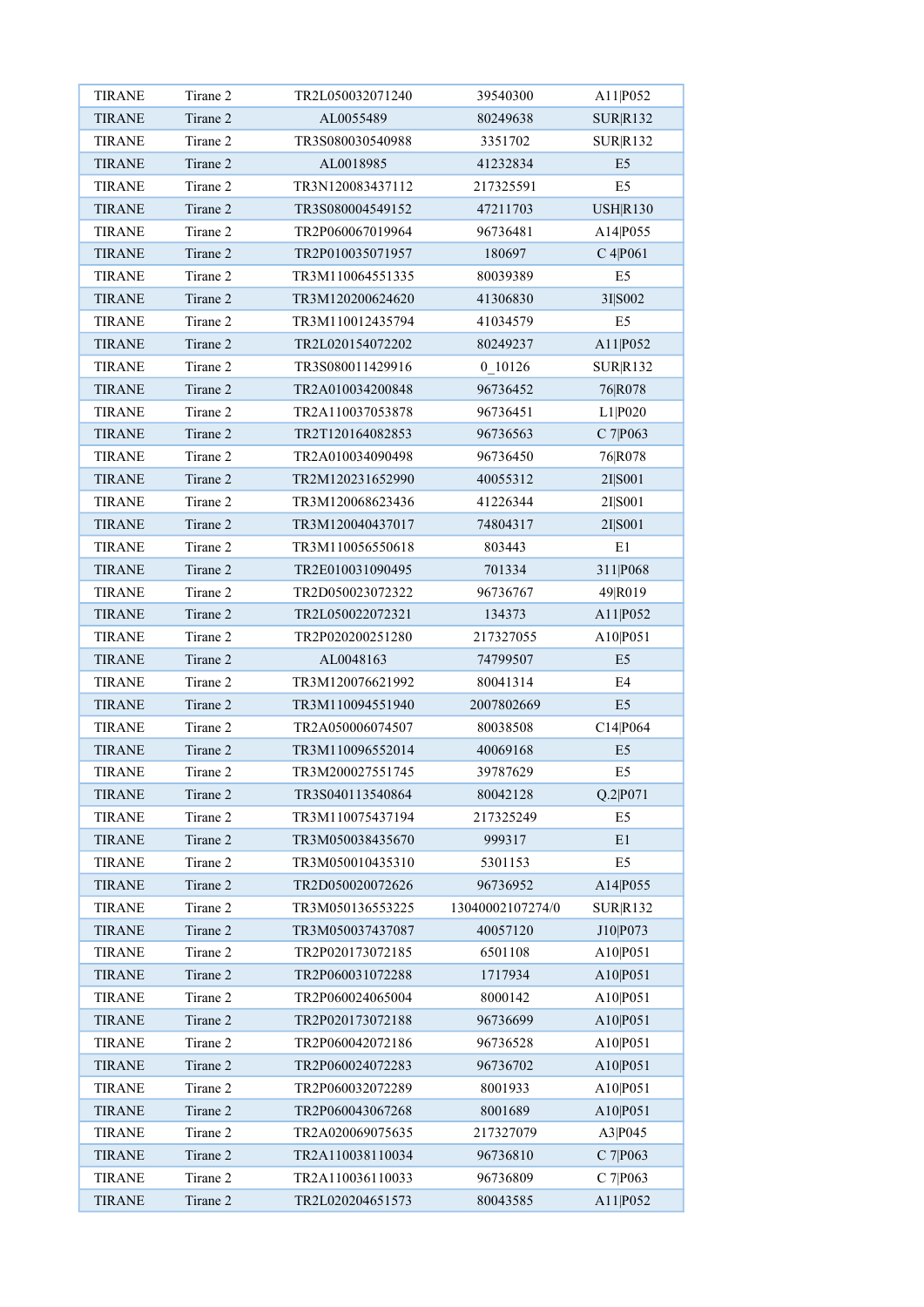| <b>TIRANE</b> | Tirane 2 | TR3M120075449932 | 39764234    | 3I S002             |
|---------------|----------|------------------|-------------|---------------------|
| <b>TIRANE</b> | Tirane 2 | TR3M120224648015 | 39763061    | 2I S001             |
| <b>TIRANE</b> | Tirane 2 | TR3M050121550968 | 41037286    | E2                  |
| <b>TIRANE</b> | Tirane 2 | TR2M120211652023 | 80039686    | 3I S002             |
| <b>TIRANE</b> | Tirane 2 | AL0025128        | 80041942    | E8                  |
| <b>TIRANE</b> | Tirane 2 | TR3S060044425690 | 41227375    | <b>SHK</b>   S007   |
| <b>TIRANE</b> | Tirane 2 | TR2S060001650568 | 80043983    | L30-15              |
| <b>TIRANE</b> | Tirane 2 | TR2P120164654208 | 217325199   | C 4 P 0 6 1         |
| <b>TIRANE</b> | Tirane 2 | TR2P120163653314 | 217325188   | C 4 P 0 6 1         |
| <b>TIRANE</b> | Tirane 2 | TR2P020054072298 | 217325310   | A10 P051            |
| <b>TIRANE</b> | Tirane 2 | TR2P020219542516 | 217325311   | A14 P055            |
| <b>TIRANE</b> | Tirane 2 | TR2P020219542517 | 217325307   | A14 P055            |
| <b>TIRANE</b> | Tirane 2 | TR2M210444653495 | 80042422    | E <sub>5</sub>      |
| <b>TIRANE</b> | Tirane 2 | TR3M120092550464 | 217325583   | 7I S005             |
| <b>TIRANE</b> | Tirane 2 | TR3M120089436808 | 0 1623      | 2I S001             |
| <b>TIRANE</b> | Tirane 2 | AL0047489        | 44694133    | E4                  |
| <b>TIRANE</b> | Tirane 2 | AL0028356        | 20941703    | E7                  |
| <b>TIRANE</b> | Tirane 2 | TR3M120036449987 | 506009723   | 2I S001             |
| <b>TIRANE</b> | Tirane 2 | TR2P050056169728 | 2006839121  | 52 R021             |
| <b>TIRANE</b> | Tirane 2 | TR3S080017429960 | 44689347    | GUR R131            |
| <b>TIRANE</b> | Tirane 2 | TR2E010266251906 | 44421703    | 79 R079             |
| <b>TIRANE</b> | Tirane 2 | TR2D050041073620 | 2.00808E+11 | 48 R018             |
| <b>TIRANE</b> | Tirane 2 | TR2D020110165879 | 217327081   | A3 P045             |
| <b>TIRANE</b> | Tirane 2 | TR2M210045649550 | 41541703    | E <sub>5</sub>      |
| <b>TIRANE</b> | Tirane 2 | AL0021982        | 41234646    | 3I S002             |
| <b>TIRANE</b> | Tirane 2 | TR2P020173071892 | 217325585   | A10 P051            |
| <b>TIRANE</b> | Tirane 2 | TR2P160010071891 | 217325585   | C 4 P 0 6 1         |
| <b>TIRANE</b> | Tirane 2 | TR3M110041437056 | 41036021    | E <sub>5</sub>      |
| <b>TIRANE</b> | Tirane 2 | TR3M110045437052 | 80040268    | E5                  |
| <b>TIRANE</b> | Tirane 2 | TR2M210445655611 | 80041494    | E <sub>5</sub>      |
| <b>TIRANE</b> | Tirane 2 | TR3M120091550082 | 2006027     | 2I S001             |
| <b>TIRANE</b> | Tirane 2 | AL0033921        | 41312665    | <b>SUR R132</b>     |
| <b>TIRANE</b> | Tirane 2 | TR3M120093550545 | 41037654    | 3I S002             |
| <b>TIRANE</b> | Tirane 2 | TR2P060009072198 | 0 12906     | A14 P055            |
| <b>TIRANE</b> | Tirane 2 | TR2D020087148872 | 217327090   | A6 P047             |
| TIRANE        | Tirane 2 | TR2P120092190569 | 80044448    | C14 P064            |
| <b>TIRANE</b> | Tirane 2 | TR3M120219639303 | 67270640    | 2I S001             |
| <b>TIRANE</b> | Tirane 2 | TR2T010018092764 | 80042828    | 91 R083             |
| <b>TIRANE</b> | Tirane 2 | TR2D020197178757 | 217327074   | A1 P043             |
| <b>TIRANE</b> | Tirane 2 | TR2P120066090832 | 80041295    | $\mathrm{E}4$       |
| <b>TIRANE</b> | Tirane 2 | TR2T120107013888 | 808000994   | C1 P058             |
| <b>TIRANE</b> | Tirane 2 | TR2T010026090476 | 96736579    | 70 RO72             |
| TIRANE        | Tirane 2 | TR3S080014427457 | 217326496   | USH R130            |
| <b>TIRANE</b> | Tirane 2 | TR3M120058435324 | 2007572     | 2I S001             |
| <b>TIRANE</b> | Tirane 2 | TR3S080025540674 | 700126      | SUR R132            |
| <b>TIRANE</b> | Tirane 2 | TR3S060061515510 | 80043441    | <b>SHK</b>   \$8007 |
| <b>TIRANE</b> | Tirane 2 | TR2T010088093653 | 96737008    | 97 R084             |
| <b>TIRANE</b> | Tirane 2 | TR2M120227650505 | 2120751     | 2I S001             |
| <b>TIRANE</b> | Tirane 2 | AL0004209        | 41037324    | E4                  |
| <b>TIRANE</b> | Tirane 2 | AL0042430        | 80249437    | E1                  |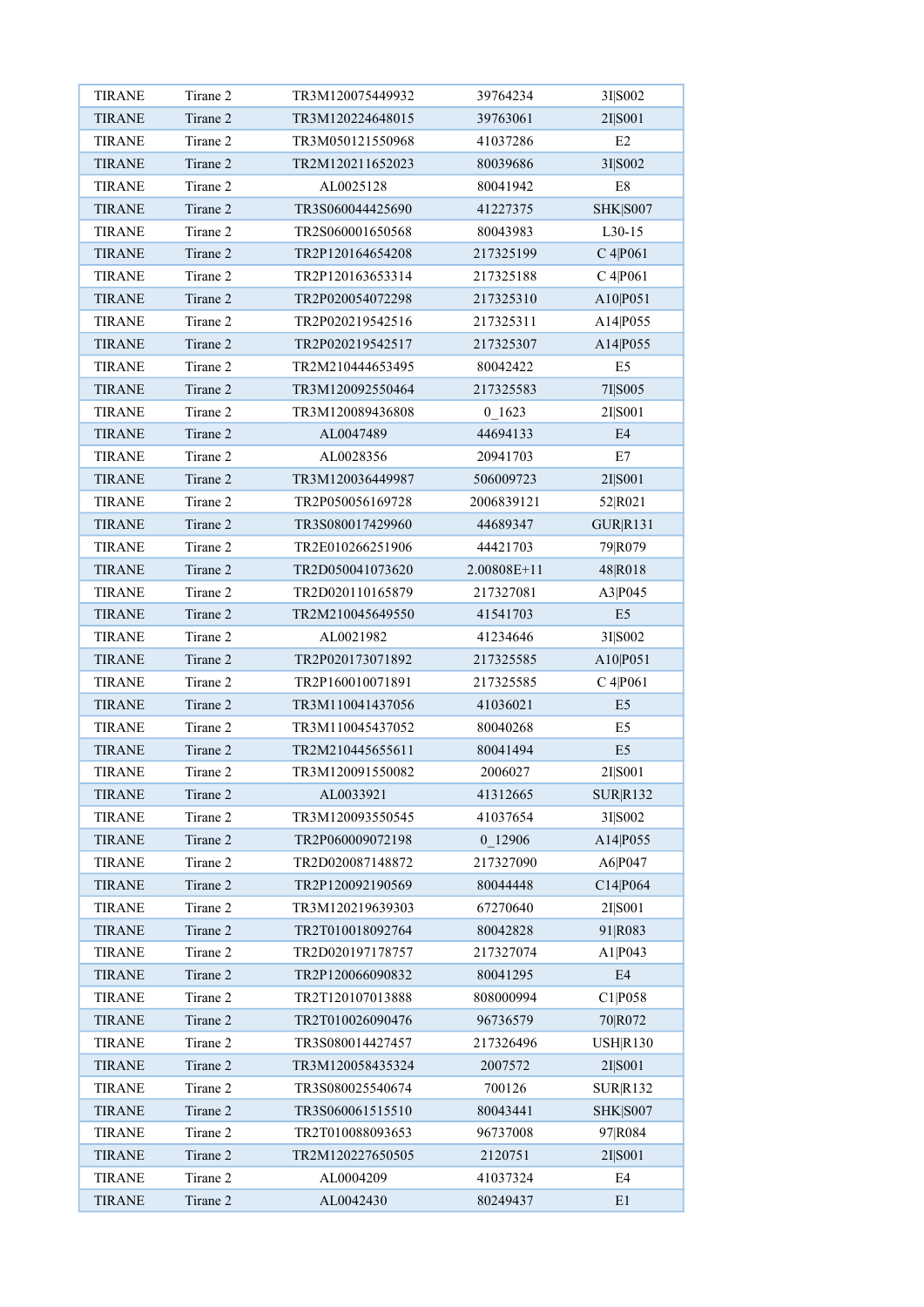| <b>TIRANE</b> | Tirane 2 | TR2T120114017930 | 700100      | C1 P058                            |
|---------------|----------|------------------|-------------|------------------------------------|
| <b>TIRANE</b> | Tirane 2 | TR2P060019287496 | 80039451    | A14 P055                           |
| <b>TIRANE</b> | Tirane 2 | TR2E010027090481 | 80138328    | 311 P068                           |
| <b>TIRANE</b> | Tirane 2 | TR3M110052437088 | 3331702     | E <sub>5</sub>                     |
| <b>TIRANE</b> | Tirane 2 | TR3M050113550636 | 41037005    | J9. P072                           |
| <b>TIRANE</b> | Tirane 2 | TR2M120212654751 | 80039642    | 3I S002                            |
| <b>TIRANE</b> | Tirane 2 | TR3S080047425673 | 46511703    | <b>USHR130</b>                     |
| <b>TIRANE</b> | Tirane 2 | TR3S080018429962 | 700165      | <b>GUR R131</b>                    |
| <b>TIRANE</b> | Tirane 2 | TR3M110039435728 | 41309140    | E1                                 |
| <b>TIRANE</b> | Tirane 2 | TR2A110001640804 | 70225413    | TID & GENER 2                      |
| <b>TIRANE</b> | Tirane 2 | TR2A110001639512 | 2014180593  | TID & GENER 2                      |
| <b>TIRANE</b> | Tirane 2 | TR2P120092072304 | 19151703    | C14 P064                           |
| <b>TIRANE</b> | Tirane 2 | TR3M050140624208 | 96621223    | E1                                 |
| <b>TIRANE</b> | Tirane 2 | AL0037235        | 80038104    | TID & GENER 2                      |
| <b>TIRANE</b> | Tirane 2 | TR3M120217628948 | 217325596   | E3                                 |
| <b>TIRANE</b> | Tirane 2 | TR3M120118437018 | 44690520    | 3I S002                            |
| <b>TIRANE</b> | Tirane 2 | TR2P060067543019 | 217325196   | A14 P055                           |
| <b>TIRANE</b> | Tirane 2 | TR2E010087093590 | 40053458    | 79 R079                            |
| <b>TIRANE</b> | Tirane 2 | TR2P020221633762 | 217327058   | A14 P055                           |
| <b>TIRANE</b> | Tirane 2 | TR2T010083092784 | 96736766    | 97 R084                            |
| <b>TIRANE</b> | Tirane 2 | TR2T010083094534 | 96736560    | 97 R084                            |
| <b>TIRANE</b> | Tirane 2 | TR3S060056429922 | 96621312    | $2\tilde{A}$ <sup>~</sup> $R$ 063  |
| <b>TIRANE</b> | Tirane 2 | TR3S060057421431 | 96621152    | $4\tilde{A}$ <sup>~</sup> $R065$   |
| <b>TIRANE</b> | Tirane 2 | TR3S060054424984 | 96621309    | $3 \tilde{A}^*$                    |
| <b>TIRANE</b> | Tirane 2 | TR3S060055429923 | 96621247    | $1\text{\AA}$ <sup>-</sup> $R$ 062 |
| <b>TIRANE</b> | Tirane 2 | TR3S060060429924 | 96621218    | 7Ã~ R068                           |
| <b>TIRANE</b> | Tirane 2 | TR3M050027543929 | 2007-804607 | <b>SUR R132</b>                    |
| <b>TIRANE</b> | Tirane 2 | TR3S060059429921 | 96621220    | $6\tilde{A}$ R067                  |
|               | Tirane 2 | TR3S080019429980 | 700111      | <b>GUR R131</b>                    |
| <b>TIRANE</b> |          |                  |             |                                    |
| <b>TIRANE</b> | Tirane 2 | TR3M120003435827 | 20661145    | E4                                 |
| <b>TIRANE</b> | Tirane 2 | TR3M120025437131 | 1622431     | 7I S005                            |
| <b>TIRANE</b> | Tirane 2 | TR3S060044429917 | 18627248    | <b>SHK</b>   S007                  |
| <b>TIRANE</b> | Tirane 2 | TR3M120042436606 | 21421703    | 2I S001                            |
| <b>TIRANE</b> | Tirane 2 | TR1O030479628022 | 217325540   | E1                                 |
| <b>TIRANE</b> | Tirane 2 | TR3S040014429918 | 8049191     | C16                                |
| <b>TIRANE</b> | Tirane 2 | TR3S060042425634 | 20662616    | <b>SHG S008</b>                    |
| <b>TIRANE</b> | Tirane 2 | TR3S060058429919 | 96621239    | $5\text{\AA}^{\sim}$ R066          |
| <b>TIRANE</b> | Tirane 2 | TR3S060044429987 | 5667066     | <b>SHK</b>   S007                  |
| <b>TIRANE</b> | Tirane 2 | AL0048622        | 44692216    | 2I S001                            |
| <b>TIRANE</b> | Tirane 2 | TR3M050403629571 | 80042246    | E1                                 |
| <b>TIRANE</b> | Tirane 2 | TR2D050035072316 | 80038841    | 44 R014                            |
| <b>TIRANE</b> | Tirane 2 | TR2T010032090497 | 67270937    | 85 R082                            |
| <b>TIRANE</b> | Tirane 2 | TR3M120222647863 | 44683928    | 2I S001                            |
| <b>TIRANE</b> | Tirane 2 | TR3S200009425385 | 5602        | GUR R131                           |
| <b>TIRANE</b> | Tirane 2 | TR3S040112546870 | 58941702    | Q.1 P070                           |
| <b>TIRANE</b> | Tirane 2 | TR3M120077435323 | 506012510   | 2I S001                            |
| <b>TIRANE</b> | Tirane 2 | AL0037961        | 74802583    | E4                                 |
| <b>TIRANE</b> | Tirane 2 | TR2M120229652515 | 2009562     | 2I S001                            |
| <b>TIRANE</b> | Tirane 2 | TR3S080039542869 | 30401703    | SUR R132                           |
| <b>TIRANE</b> | Tirane 2 | TR3M120204625734 | 862518      | 2I S001                            |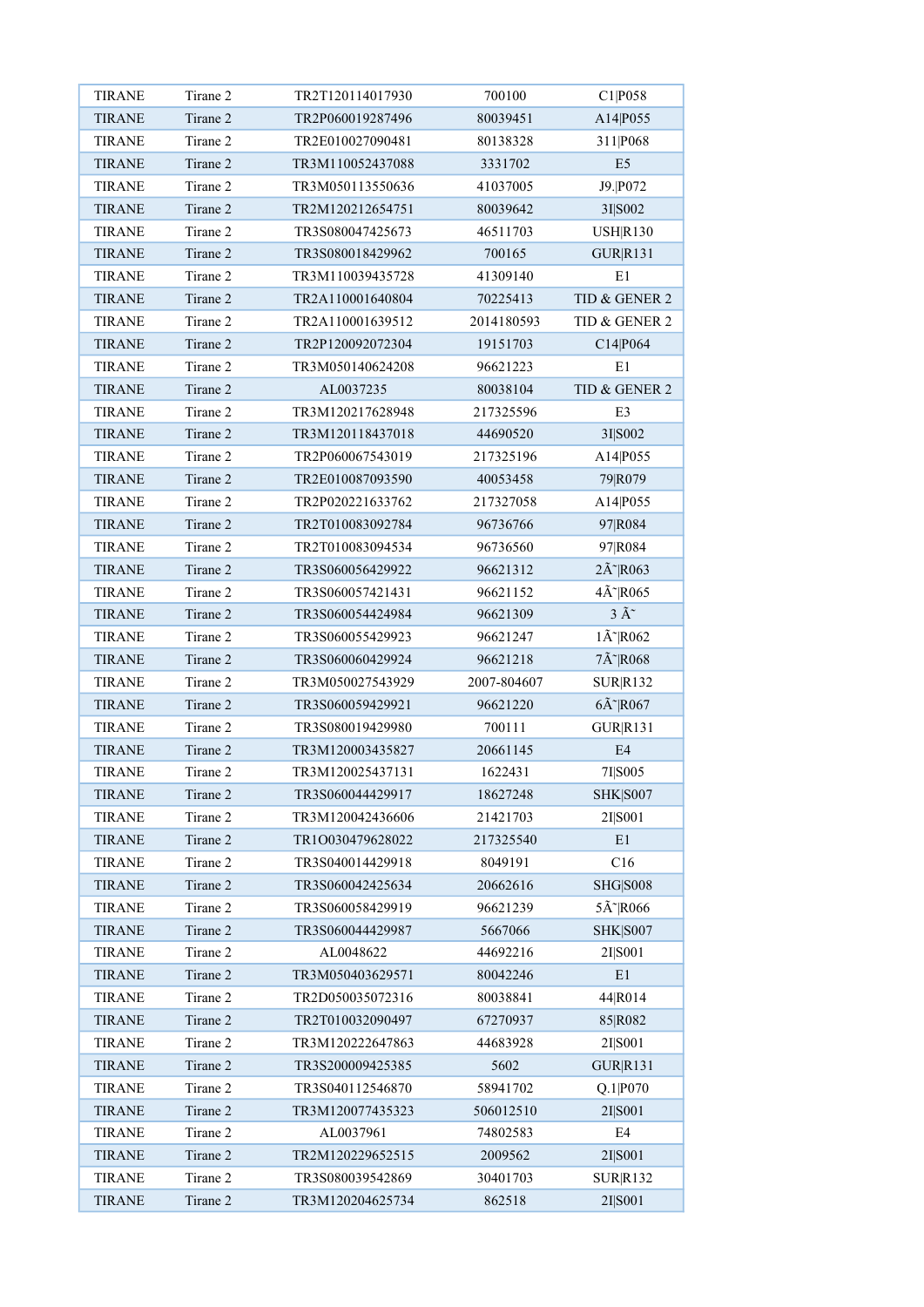| <b>TIRANE</b> | Tirane 2 | TR3M110443637985 | 5669656       | E <sub>5</sub>  |
|---------------|----------|------------------|---------------|-----------------|
| <b>TIRANE</b> | Tirane 2 | TR3M110055550444 | 859373        | E <sub>5</sub>  |
| <b>TIRANE</b> | Tirane 2 | TR1B120005158431 | 700464        | C 6 P062        |
| <b>TIRANE</b> | Tirane 2 | TR1B030123035239 | 217327054     | L18/1           |
| <b>TIRANE</b> | Tirane 2 | TR3S080005425674 | 41225740      | USH R130        |
| <b>TIRANE</b> | Tirane 2 | TR3M110095551949 | 8032933       | E5              |
| <b>TIRANE</b> | Tirane 2 | TR3S080011429959 | 729355        | <b>GUR R131</b> |
| <b>TIRANE</b> | Tirane 2 | AL0012652        | 41234619      | 3I S002         |
| <b>TIRANE</b> | Tirane 2 | TR3M120189550557 | 41034716      | 2I S001         |
| <b>TIRANE</b> | Tirane 2 | TR3S040030427471 | 80039770      | 118 R024        |
| <b>TIRANE</b> | Tirane 2 | TR3S050098425679 | 4974078       | Q.2 P071        |
| <b>TIRANE</b> | Tirane 2 | AL0042439        | 74805209      | 2I S001         |
| <b>TIRANE</b> | Tirane 2 | TR3M120108551551 | 40057673      | 3I S002         |
| <b>TIRANE</b> | Tirane 3 | AL0032427        | 80039745      | L30             |
| <b>TIRANE</b> | Tirane 3 | TR3K160010642642 | 217325033     | F7 P005         |
| <b>TIRANE</b> | Tirane 3 | TR3V030083450016 | 80042588      | F8 P006         |
| <b>TIRANE</b> | Tirane 3 | TR1F020048058148 | 96737044      | A7 P048         |
| <b>TIRANE</b> | Tirane 3 | TR3S040100543015 | 2109737       | A21             |
| <b>TIRANE</b> | Tirane 3 | TR3V030120571167 | 40067792      | GJO R122        |
| <b>TIRANE</b> | Tirane 3 | TR3K070128567329 | 2007803538    | 253/1 R011      |
| <b>TIRANE</b> | Tirane 3 | TR3V160096572752 | 80042048      | F8 P006         |
| <b>TIRANE</b> | Tirane 3 | TR3V160173624728 | 217325221     | TE2 P016        |
| <b>TIRANE</b> | Tirane 3 | TR3V160270628056 | NES4300003136 | F7 P005         |
| <b>TIRANE</b> | Tirane 3 | TR3V160270628055 | NES4300003017 | F7 P005         |
| <b>TIRANE</b> | Tirane 3 | TR3V030269642179 | 67271201      | <b>RIN R124</b> |
| <b>TIRANE</b> | Tirane 3 | TR3S040062540307 | 2107099       | 126 R032        |
| <b>TIRANE</b> | Tirane 3 | TR3V030260621630 | 73308761      | <b>RIN R124</b> |
| <b>TIRANE</b> | Tirane 3 | AL0018689        | 80248639      | <b>PRER123</b>  |
| <b>TIRANE</b> | Tirane 3 | TR3S070139627119 | 80040816      | F <sub>29</sub> |
| <b>TIRANE</b> | Tirane 3 | TR3K020582654069 | 40053430      | 145 R114        |
| <b>TIRANE</b> | Tirane 3 | TR3V160188573469 | 2007802375    | TE2 P016        |
| <b>TIRANE</b> | Tirane 3 | AL0025193        | 80248942      | F5 P003         |
| <b>TIRANE</b> | Tirane 3 | TR3K160119449392 | 39759640      | F28 P014        |
| <b>TIRANE</b> | Tirane 3 | TR1F090070132306 | 80039681      | 104 R035        |
| <b>TIRANE</b> | Tirane 3 | TR3V030269637664 | 41231621      | <b>PRE R123</b> |
| <b>TIRANE</b> | Tirane 3 | TR1F130024129368 | 217325983     | F3 P002         |
| <b>TIRANE</b> | Tirane 3 | TR1F130260632196 | 8000851       | F3 P002         |
| <b>TIRANE</b> | Tirane 3 | TR3V030198415934 | 96736671      | RIN R124        |
| <b>TIRANE</b> | Tirane 3 | TR3V160112571907 | 217326021     | F7 P005         |
| <b>TIRANE</b> | Tirane 3 | TR3K020582656107 | 80041682      | 150 R117        |
| <b>TIRANE</b> | Tirane 3 | TR1F090036129367 | 41036166      | 104 R035        |
| <b>TIRANE</b> | Tirane 3 | TR3V160033570664 | 701617        | F7 P005         |
| <b>TIRANE</b> | Tirane 3 | TR3V160192573610 | 217326011     | F7 P005         |
| <b>TIRANE</b> | Tirane 3 | TR1F130080162242 | 96736652      | F3 P002         |
| <b>TIRANE</b> | Tirane 3 | TR3V160576652071 | 217325034     | F14 P009        |
| <b>TIRANE</b> | Tirane 3 | TR3V160070571111 | 217326110     | F8 P006         |
| <b>TIRANE</b> | Tirane 3 | TR3V160287652131 | VID00000026   | F7 P005         |
| <b>TIRANE</b> | Tirane 3 | TR3V160287652132 | VID00000058   | F7 P005         |
| <b>TIRANE</b> | Tirane 3 | TR3V160095412365 | ELON132429    | F7 P005         |
| <b>TIRANE</b> | Tirane 3 | TR3V160139418608 | 217327088     | F8 P006         |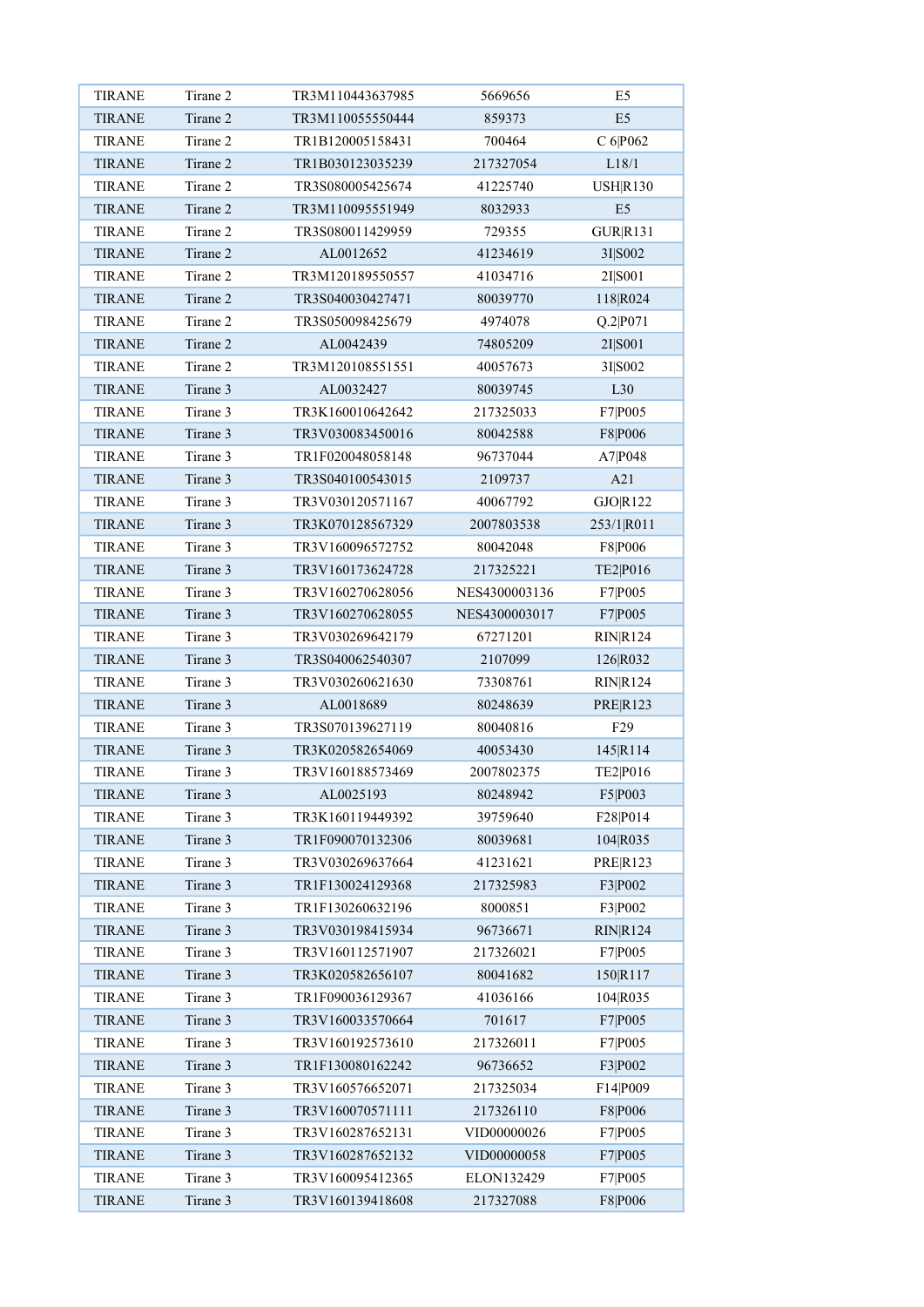| <b>TIRANE</b> | Tirane 3 | TR3V160237579630 | 217326955     | F3 P002         |
|---------------|----------|------------------|---------------|-----------------|
| <b>TIRANE</b> | Tirane 3 | TR3V160034419222 | 217326020     | F5 P003         |
| <b>TIRANE</b> | Tirane 3 | TR3K020574630427 | 80042900      | F27 P013        |
| <b>TIRANE</b> | Tirane 3 | TR3V160271628143 | 96621255      | F3 P002         |
| <b>TIRANE</b> | Tirane 3 | TR3V160177573169 | 217326966     | F7 P005         |
| <b>TIRANE</b> | Tirane 3 | TR3V030069450620 | 2010417       | <b>PRE R123</b> |
| <b>TIRANE</b> | Tirane 3 | TR3V160191573606 | 217326029     | F12 P007        |
| <b>TIRANE</b> | Tirane 3 | TR3K020256500065 | 217325598     | 152 R118        |
| <b>TIRANE</b> | Tirane 3 | TR1F130065133032 | 80014244-2015 | F3 P002         |
| <b>TIRANE</b> | Tirane 3 | TR3V160251625555 | VID00000110   | F7 P005         |
| <b>TIRANE</b> | Tirane 3 | TR3K020548564860 | 2007808638    | F28 P014        |
| <b>TIRANE</b> | Tirane 3 | TR3V030226573106 | 738091 1      | GJO R122        |
| <b>TIRANE</b> | Tirane 3 | TR3S070127546438 | 2007802976    | 253/1 R011      |
| <b>TIRANE</b> | Tirane 3 | TR3K160029447756 | 860196        | F28 P014        |
| <b>TIRANE</b> | Tirane 3 | TR3K160269629143 | 217326985     | F27 P013        |
| <b>TIRANE</b> | Tirane 3 | TR3K020101567417 | 80043498      | F14 P009        |
| <b>TIRANE</b> | Tirane 3 | TR3V160189573503 | 67248680      | F5 P003         |
| <b>TIRANE</b> | Tirane 3 | TR3V160158418634 | 506003576     | F8 P006         |
| <b>TIRANE</b> | Tirane 3 | TR3V160094450205 | ELON132480    | F7 P005         |
| <b>TIRANE</b> | Tirane 3 | TR1G130048132625 | 217325303     | F5 P003         |
| <b>TIRANE</b> | Tirane 3 | TR1G130048140188 | 217324994     | F5 P003         |
| <b>TIRANE</b> | Tirane 3 | TR3V160283650484 | 217326531     | F7 P005         |
| <b>TIRANE</b> | Tirane 3 | TR3V030244573562 | 2007803788    | <b>PRE R123</b> |
| <b>TIRANE</b> | Tirane 3 | TR3V160573649734 | ELON136140    | F8 P006         |
| <b>TIRANE</b> | Tirane 3 | DU0H080364073953 | 44431703      | 145 R114        |
| <b>TIRANE</b> | Tirane 3 | TR3V160075571169 | 51113277/2015 | F7 P005         |
| <b>TIRANE</b> | Tirane 3 | TR3V160047415926 | 80249433      | F7 P005         |
| <b>TIRANE</b> | Tirane 3 | TR1F130258631005 | 217325988     | F3 P002         |
| <b>TIRANE</b> | Tirane 3 | TR1F040020053381 | 217325066     | F3 P002         |
| <b>TIRANE</b> | Tirane 3 | TR3S070065449900 | 2101292       | A8 P049         |
| <b>TIRANE</b> | Tirane 3 | TR1F020077189684 | 217325198     | A13 P054        |
| <b>TIRANE</b> | Tirane 3 | TR1F020032178670 | 80038015      | A13 P054        |
| <b>TIRANE</b> | Tirane 3 | TR3V030277651992 | 40070775      | <b>PRE R123</b> |
| TIRANE        | Tirane 3 | TR1F130105072857 | 96736517      | F3 P002         |
| <b>TIRANE</b> | Tirane 3 | TR3V160572649797 | 217325953     | F8 P006         |
| <b>TIRANE</b> | Tirane 3 | TR3V160575652065 | 180551        | F14 P009        |
| <b>TIRANE</b> | Tirane 3 | TR3V160265627109 | 217325222     | RIN R124        |
| <b>TIRANE</b> | Tirane 3 | TR3V160265627110 | 217325200     | <b>RIN R124</b> |
| <b>TIRANE</b> | Tirane 3 | TR3V160173419265 | 217325220     | TE1 P015        |
| <b>TIRANE</b> | Tirane 3 | TR3K020575635515 | 2113052       | 150 R117        |
| <b>TIRANE</b> | Tirane 3 | TR3V010063418635 | ELON136049    | F7 P005         |
| <b>TIRANE</b> | Tirane 3 | TR3K020564620492 | 803507        | 150 R117        |
| <b>TIRANE</b> | Tirane 3 | TR3V160150645349 | 217326995     | F8 P006         |
| <b>TIRANE</b> | Tirane 3 | TR3V160089571494 | 51124206      | F5 P003         |
| <b>TIRANE</b> | Tirane 3 | TR1F040061055597 | 8004595       | A7 P048         |
| <b>TIRANE</b> | Tirane 3 | TR3V160058570919 | 41035703      | F3 P002         |
| <b>TIRANE</b> | Tirane 3 | TR3K020556566147 | 74804210      | 145 R114        |
| TIRANE        | Tirane 3 | TR3V020569621696 | 850993        | 143 R113        |
| <b>TIRANE</b> | Tirane 3 | TR3V030234573262 | 8000515       | PRE R123        |
| <b>TIRANE</b> | Tirane 3 | TR3K020565620517 | 700671        | 150 R117        |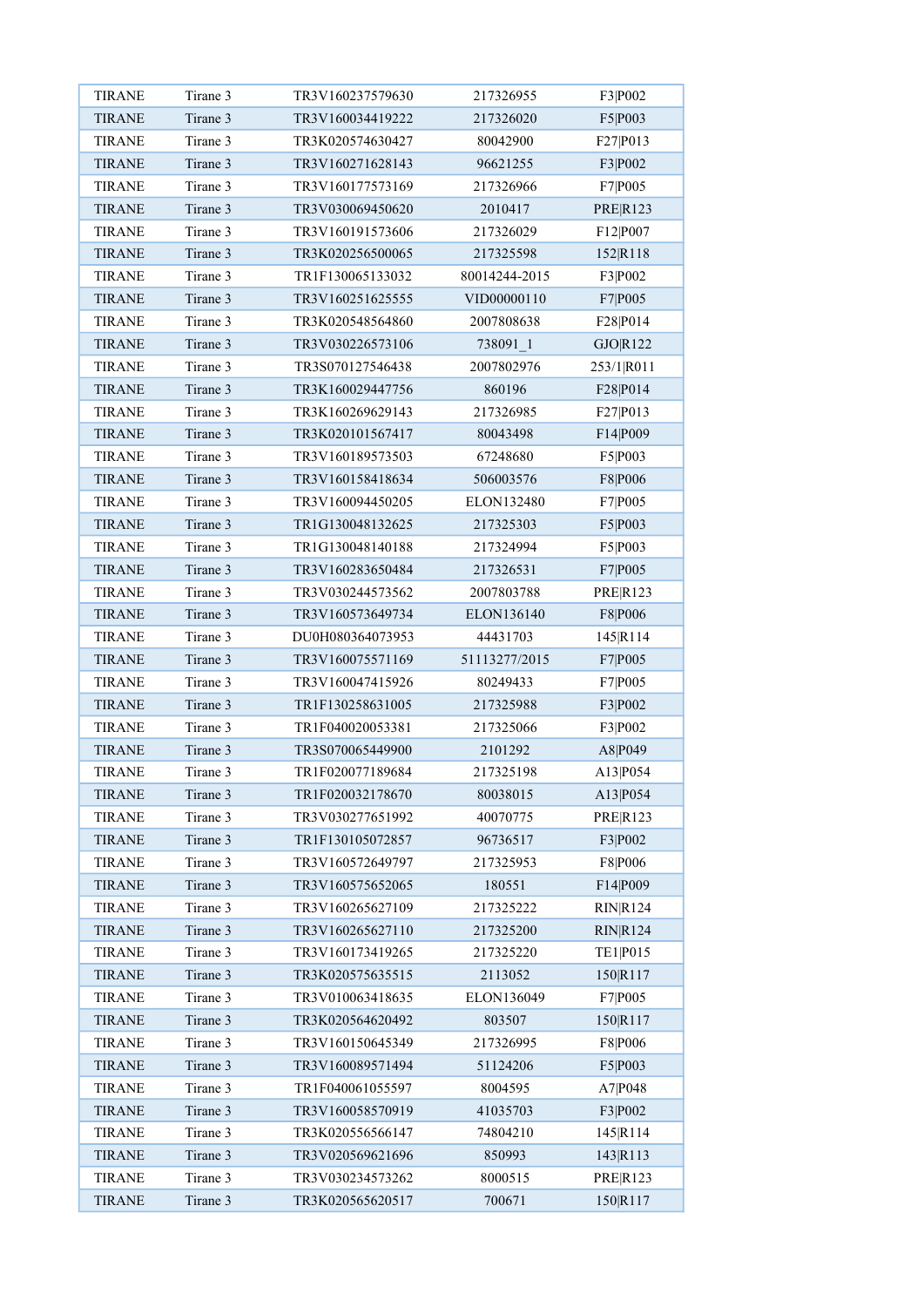| <b>TIRANE</b> | Tirane 3 | TR3V160156418639 | NES18300008148 | F8 P006         |
|---------------|----------|------------------|----------------|-----------------|
| <b>TIRANE</b> | Tirane 3 | TR1F130038127312 | 217327015      | F3 P002         |
| <b>TIRANE</b> | Tirane 3 | AL0028403        | 41232667       | 253/1 R011      |
| <b>TIRANE</b> | Tirane 3 | TR3S040066540714 | 192719         | 126 R032        |
| <b>TIRANE</b> | Tirane 3 | TR3V030055418841 | 55852858       | <b>PRE R123</b> |
| <b>TIRANE</b> | Tirane 3 | TR3V030140627191 | 217325935      | <b>VORR125</b>  |
| <b>TIRANE</b> | Tirane 3 | TR3V160165418644 | 217327069      | F7 P005         |
| <b>TIRANE</b> | Tirane 3 | TR3V030231573247 | 809998         | <b>PRER123</b>  |
| <b>TIRANE</b> | Tirane 3 | TR3V030011450606 | 2111162        | GJO R122        |
| <b>TIRANE</b> | Tirane 3 | TR3K020276626993 | 40501702       | 150 R117        |
| <b>TIRANE</b> | Tirane 3 | TR3K160561637415 | 217324991      | F28 P014        |
| <b>TIRANE</b> | Tirane 3 | TR3K020177449390 | 80038755       | 150 R117        |
| <b>TIRANE</b> | Tirane 3 | TR3V030123571120 | 80043193       | GJO R122        |
| <b>TIRANE</b> | Tirane 3 | TR3V030274654313 | 2101969        | <b>RIN R124</b> |
| <b>TIRANE</b> | Tirane 3 | TR1F070031255847 | 41037793       | 247 R005        |
| <b>TIRANE</b> | Tirane 3 | TR3V030265630363 | 2110904        | <b>RIN R124</b> |
| <b>TIRANE</b> | Tirane 3 | TR3K020557566174 | 80138956       | 152 R118        |
| <b>TIRANE</b> | Tirane 3 | TR2D020098172323 | 28211702       | A4 P046         |
| <b>TIRANE</b> | Tirane 3 | AL0033937        | 80142740       | <b>VORR125</b>  |
| <b>TIRANE</b> | Tirane 3 | TR3V030107453657 | 5139           | RIN R124        |
| <b>TIRANE</b> | Tirane 3 | TR3K020165447925 | 995691         | 150 R117        |
| <b>TIRANE</b> | Tirane 3 | TR3K020545564842 | 7100551        | 145 R114        |
| <b>TIRANE</b> | Tirane 3 | TR3V030013571036 | 506003880      | VOR R125        |
| <b>TIRANE</b> | Tirane 3 | TR3S040023429887 | 180524         | 126 R032        |
| <b>TIRANE</b> | Tirane 3 | TR3V160163572728 | VID00000024    | F7 P005         |
| <b>TIRANE</b> | Tirane 3 | TR3V160228577274 | ELON132924     | F8 P006         |
| <b>TIRANE</b> | Tirane 3 | TR3V160219576652 | 217325772      | F8 P006         |
| <b>TIRANE</b> | Tirane 3 | TR3V160219576651 | ELON124348     | F8 P006         |
| TIRANE        | Tirane 3 | TR3V160125572300 | 217327068      | F7 P005         |
| <b>TIRANE</b> | Tirane 3 | AL0047494        | 74805094       | <b>RIN R124</b> |
| <b>TIRANE</b> | Tirane 3 | TR3V030241573428 | 74805070       | <b>RIN R124</b> |
| <b>TIRANE</b> | Tirane 3 | AL0055540        | 43571703       | F5 P003         |
| <b>TIRANE</b> | Tirane 3 | TR3V160036450101 | 217327080      | F7 P005         |
| TIRANE        | Tirane 3 | TR3V160088450514 | ELON136017     | F7 P005         |
| <b>TIRANE</b> | Tirane 3 | TR3V160088651770 | ELON136061     | F7 P005         |
| <b>TIRANE</b> | Tirane 3 | TR3K020279563326 | 8003716 1      | F28 P014        |
| <b>TIRANE</b> | Tirane 3 | TR3K020542564826 | 50109505       | 150 R117        |
| <b>TIRANE</b> | Tirane 3 | TR3K020208449929 | 42071703       | F27 P013        |
| <b>TIRANE</b> | Tirane 3 | TR3V030116571059 | VID00000020    | F7 P005         |
| <b>TIRANE</b> | Tirane 3 | TR3V160152418638 | NES18300008107 | F8 P006         |
| <b>TIRANE</b> | Tirane 3 | TR1F130057133144 | 96737015       | F3 P002         |
| <b>TIRANE</b> | Tirane 3 | TR3V030204572671 | 2007803288     | RIN R124        |
| <b>TIRANE</b> | Tirane 3 | TR3V020225450494 | 4918049        | 141 R111        |
| <b>TIRANE</b> | Tirane 3 | TR3V030265656108 | 80038624       | GJO R122        |
| <b>TIRANE</b> | Tirane 3 | TR3V030217573034 | 710037         | GJO R122        |
| <b>TIRANE</b> | Tirane 3 | TR1G130123135027 | 217326989      | F5 P003         |
| <b>TIRANE</b> | Tirane 3 | TR3V030018500058 | 855818         | <b>VOR R125</b> |
| <b>TIRANE</b> | Tirane 3 | TR3V160045450527 | 217327087      | F7 P005         |
| <b>TIRANE</b> | Tirane 3 | TR3V030223573094 | 80038459       | VOR R125        |
| <b>TIRANE</b> | Tirane 3 | TR3S040099543016 | 217326495      | 126 R032        |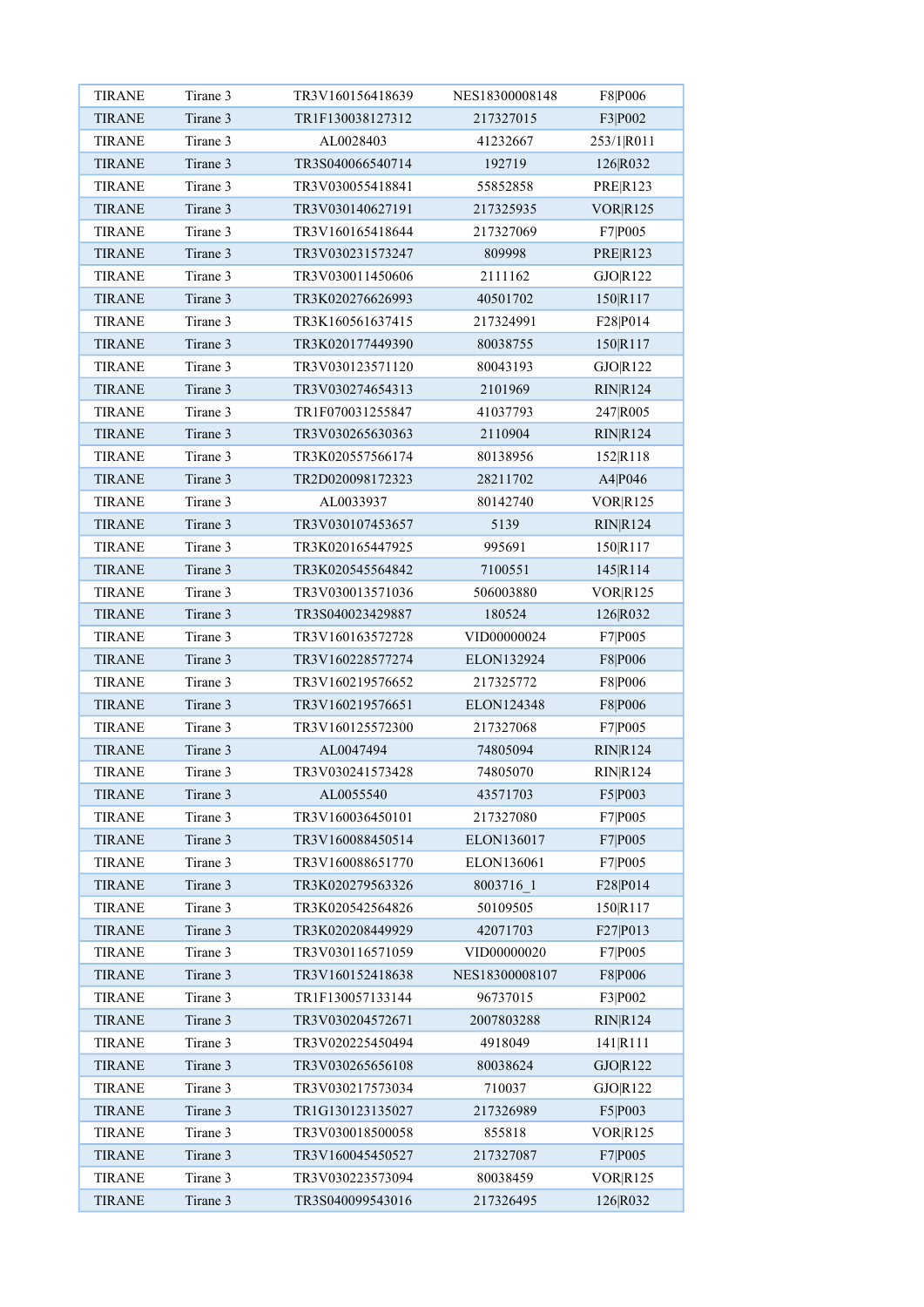| <b>TIRANE</b> | Tirane 3 | TR3V160147570336 | NES18300008847 | F8 P006         |
|---------------|----------|------------------|----------------|-----------------|
| <b>TIRANE</b> | Tirane 3 | TR3K160236620602 | 30000008       | F28 P014        |
| <b>TIRANE</b> | Tirane 3 | AL0043734        | 43771703       | <b>RIN R124</b> |
| <b>TIRANE</b> | Tirane 3 | TR3V160007415896 | 8032752        | F8 P006         |
| <b>TIRANE</b> | Tirane 3 | AL0025208        | 80248541       | F7 P005         |
| <b>TIRANE</b> | Tirane 3 | TR3G160263654289 | 39752303       | F5 P003         |
| <b>TIRANE</b> | Tirane 3 | TR3V160085411031 | 217327093      | F7 P005         |
| <b>TIRANE</b> | Tirane 3 | TR3V160041450034 | NES18300008991 | F8 P006         |
| <b>TIRANE</b> | Tirane 3 | TR3V030127571656 | 700352         | <b>RIN R124</b> |
| <b>TIRANE</b> | Tirane 3 | TR3S040121643500 | 74805215       | 126 R032        |
| <b>TIRANE</b> | Tirane 3 | TR3K160566650177 | 74804352       | F28 P014        |
| <b>TIRANE</b> | Tirane 3 | TR3V030110570933 | 74804320       | RIN R124        |
| <b>TIRANE</b> | Tirane 3 | TR3V160294657062 | 80044232       | F7 P005         |
| <b>TIRANE</b> | Tirane 3 | TR3V160240621694 | 80042395       | F14 P009        |
| <b>TIRANE</b> | Tirane 3 | DU0H080508123227 | 56331702       | 145 R114        |
| <b>TIRANE</b> | Tirane 3 | TR3V160105570585 | 96736539 1     | F7 P005         |
| <b>TIRANE</b> | Tirane 3 | TR3K020187626166 | 80042431       | 143 R113        |
| <b>TIRANE</b> | Tirane 3 | TR3V160152418625 | NES18300008108 | F8 P006         |
| <b>TIRANE</b> | Tirane 3 | TR1F130116125630 | 47291703       | F3 P002         |
| <b>TIRANE</b> | Tirane 3 | TR3V030219573077 | 701319         | <b>VORR125</b>  |
| <b>TIRANE</b> | Tirane 3 | TR3V160212574550 | 217326978      | F7 P005         |
| <b>TIRANE</b> | Tirane 3 | TR3K070133620450 | 110863473      | 253/1 R011      |
| <b>TIRANE</b> | Tirane 3 | AL0049753        | 74806744       | R011            |
| <b>TIRANE</b> | Tirane 3 | TR3V030236573373 | 2007804252     | <b>PRER123</b>  |
| <b>TIRANE</b> | Tirane 3 | TR3V160059570920 | 217326019      | F8 P006         |
| <b>TIRANE</b> | Tirane 3 | AL0055536        | 80249196       | F8 P006         |
| <b>TIRANE</b> | Tirane 3 | TR3V160117571994 | 5113974        | F8 P006         |
| <b>TIRANE</b> | Tirane 3 | AL0001637        | 80041355       | F5 P003         |
| <b>TIRANE</b> | Tirane 3 | TR3V160100571680 | 217324997      | F8 P006         |
| <b>TIRANE</b> | Tirane 3 | TR3K020195429931 | 20791703       | 145 R114        |
| <b>TIRANE</b> | Tirane 3 | TR3V160214574622 | 51016197       | $C-P P017$      |
| <b>TIRANE</b> | Tirane 3 | TR1F130060133147 | 217325354      | F3 P002         |
| <b>TIRANE</b> | Tirane 3 | AL0049471        | 217325108      | F3 P002         |
| <b>TIRANE</b> | Tirane 3 | TR3V160186573427 | 250800784      | F3 P002         |
| <b>TIRANE</b> | Tirane 3 | TR2D070026109754 | 217325587      | 249 R007        |
| <b>TIRANE</b> | Tirane 3 | AL0019975        | 80249099       | 145 R114        |
| <b>TIRANE</b> | Tirane 3 | TR1G090130633780 | 2107485        | 104 R035        |
| <b>TIRANE</b> | Tirane 3 | AL0020707        | 41229828       | <b>VORR125</b>  |
| <b>TIRANE</b> | Tirane 3 | TR3V030124571390 | 001747_1       | RIN R124        |
| <b>TIRANE</b> | Tirane 3 | TR3V160095639712 | 217325032      | F7 P005         |
| <b>TIRANE</b> | Tirane 3 | TR3V160227577272 | 217326008      | F14 P009        |
| <b>TIRANE</b> | Tirane 3 | TR3K020259561881 | 74804212       | 154 R 120       |
| TIRANE        | Tirane 3 | TR3K020579637986 | 80249447       | 145 R114        |
| <b>TIRANE</b> | Tirane 3 | AL0020635        | 41227250       | 145 R114        |
| <b>TIRANE</b> | Tirane 3 | TR3K020252429930 | 217325287      | 145 R 114       |
| <b>TIRANE</b> | Tirane 3 | TR1F130070133334 | 96737018       | F3 P002         |
| <b>TIRANE</b> | Tirane 3 | TR3V160233579353 | 217325967      | F5 P003         |
| <b>TIRANE</b> | Tirane 3 | TR3V030245573645 | 215831         | RIN R124        |
| <b>TIRANE</b> | Tirane 3 | TR2D020198249311 | 80041381       | 242 R003        |
| <b>TIRANE</b> | Tirane 3 | TR3K020520564441 | 40111702       | 150 R117        |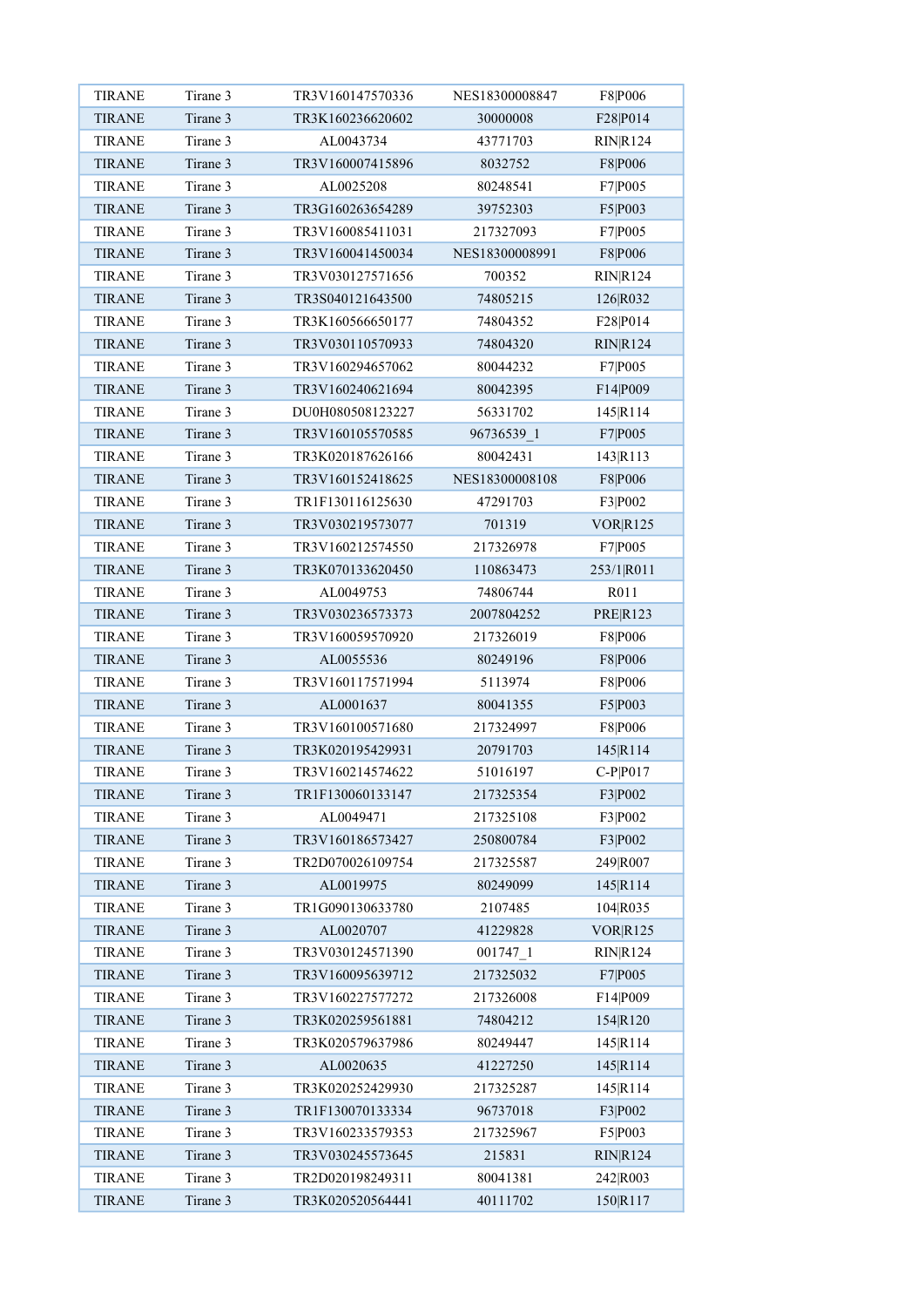| <b>TIRANE</b> | Tirane 3 | TR3V160170572753 | VID00000089    | F7 P005        |
|---------------|----------|------------------|----------------|----------------|
| <b>TIRANE</b> | Tirane 3 | TR1G130161195602 | 217326391      | F5 P003        |
| <b>TIRANE</b> | Tirane 3 | TR1G130161195601 | 217326401      | F5 P003        |
| <b>TIRANE</b> | Tirane 3 | AL0040705        | 74800855       | 141 R111       |
| <b>TIRANE</b> | Tirane 3 | TR3K020245429926 | 182304         | 145 R114       |
| <b>TIRANE</b> | Tirane 3 | TR3K020577630395 | 2008/08001440  | 145 R114       |
| <b>TIRANE</b> | Tirane 3 | AL0010179        | 217326987      | A13 P054       |
| <b>TIRANE</b> | Tirane 3 | TR1F130058133145 | 18781703       | F3 P002        |
| <b>TIRANE</b> | Tirane 3 | AL0011110        | 41232707       | 143 R113       |
| <b>TIRANE</b> | Tirane 3 | TR3V160040418669 | NES18300009538 | F8 P006        |
| <b>TIRANE</b> | Tirane 3 | TR3V160224577109 | 217326979      | F7 P005        |
| <b>TIRANE</b> | Tirane 3 | TR3V160240621693 | 20861703       | F14 P009       |
| <b>TIRANE</b> | Tirane 3 | TR3V160001628947 | VID00000080    | F7 P005        |
| <b>TIRANE</b> | Tirane 3 | TR1G130098128174 | 19131703       | F5 P003        |
| <b>TIRANE</b> | Tirane 3 | TR1C020002200346 | 2109123        | A2 P044        |
| <b>TIRANE</b> | Tirane 3 | TR1C020001200348 | 40069030       | A2 P044        |
| <b>TIRANE</b> | Tirane 3 | TR1C020003206086 | 2109223        | A2 P044        |
| <b>TIRANE</b> | Tirane 3 | TR3V160262627054 | ELON136087     | F7 P005        |
| <b>TIRANE</b> | Tirane 3 | TR3V160262627055 | ELON136019     | F7 P005        |
| <b>TIRANE</b> | Tirane 3 | TR3V160133572573 | NES18300010403 | F7 P005        |
| <b>TIRANE</b> | Tirane 3 | TR3V160135572569 | 2006011606     | F7 P005        |
| <b>TIRANE</b> | Tirane 3 | TR1F130013128922 | 71771702       | F3 P002        |
| <b>TIRANE</b> | Tirane 3 | TR3V160136572568 | 2010301        | F7 P005        |
| <b>TIRANE</b> | Tirane 3 | TR3V010071570480 | NES18300010455 | F7 P005        |
| <b>TIRANE</b> | Tirane 3 | TR3V010070570479 | NES18300010417 | F8 P006        |
| <b>TIRANE</b> | Tirane 3 | TR3V160134572572 | NES18300008161 | F7 P005        |
| <b>TIRANE</b> | Tirane 3 | AL0017879        | 41230958       | VOR R125       |
| <b>TIRANE</b> | Tirane 3 | TR1F130011128897 | 69110880       | F6 P004        |
| <b>TIRANE</b> | Tirane 3 | AL0002582        | 80038595       | A4 P046        |
| <b>TIRANE</b> | Tirane 3 | TR2D040005197755 | 80040472       | A2 P044        |
| <b>TIRANE</b> | Tirane 3 | TR3V010051419221 | 2010493        | 108 R038       |
| <b>TIRANE</b> | Tirane 3 | TR1G130061133148 | 217326529      | F5 P003        |
| <b>TIRANE</b> | Tirane 3 | TR1F130054132967 | 217325993      | F3 P002        |
| <b>TIRANE</b> | Tirane 3 | TR3V160167572742 | 217326984      | F7 P005        |
| <b>TIRANE</b> | Tirane 3 | AL0017315        | 80142782       | VOR R125       |
| <b>TIRANE</b> | Tirane 3 | TR3K070131620138 | 80042058       | 253/1 R011     |
| <b>TIRANE</b> | Tirane 3 | TR1F070021115772 | 96621174       | 252 R009       |
| <b>TIRANE</b> | Tirane 3 | TR3V160094450207 | NES18300008992 | F7 P005        |
| <b>TIRANE</b> | Tirane 3 | TR3V160152418651 | NES18300009426 | F8 P006        |
| <b>TIRANE</b> | Tirane 3 | TR3K020264562566 | 40055749       | 153 R119       |
| <b>TIRANE</b> | Tirane 3 | TR1G130062133149 | 217325121      | F5 P003        |
| <b>TIRANE</b> | Tirane 3 | TR1F130011261154 | 70224113       | HYGEIA P019    |
| TIRANE        | Tirane 3 | TR3V030088412375 | 0 8881         | GJO R122       |
| <b>TIRANE</b> | Tirane 3 | TR3V160088450001 | NES4300004604  | F7 P005        |
| <b>TIRANE</b> | Tirane 3 | TR3K160199449455 | 80042366       | F28 P014       |
| <b>TIRANE</b> | Tirane 3 | TR3V030278656105 | ELON132889     | <b>PRER123</b> |
| <b>TIRANE</b> | Tirane 3 | TR1F130049132899 | 180581         | F2 P001        |
| <b>TIRANE</b> | Tirane 3 | TR3V160116571947 | 217326030      | F7 P005        |
| <b>TIRANE</b> | Tirane 3 | TR3V030251579346 | 80040399       | VOR R125       |
| <b>TIRANE</b> | Tirane 3 | TR3S040118630108 | 2107068        | 126 R032       |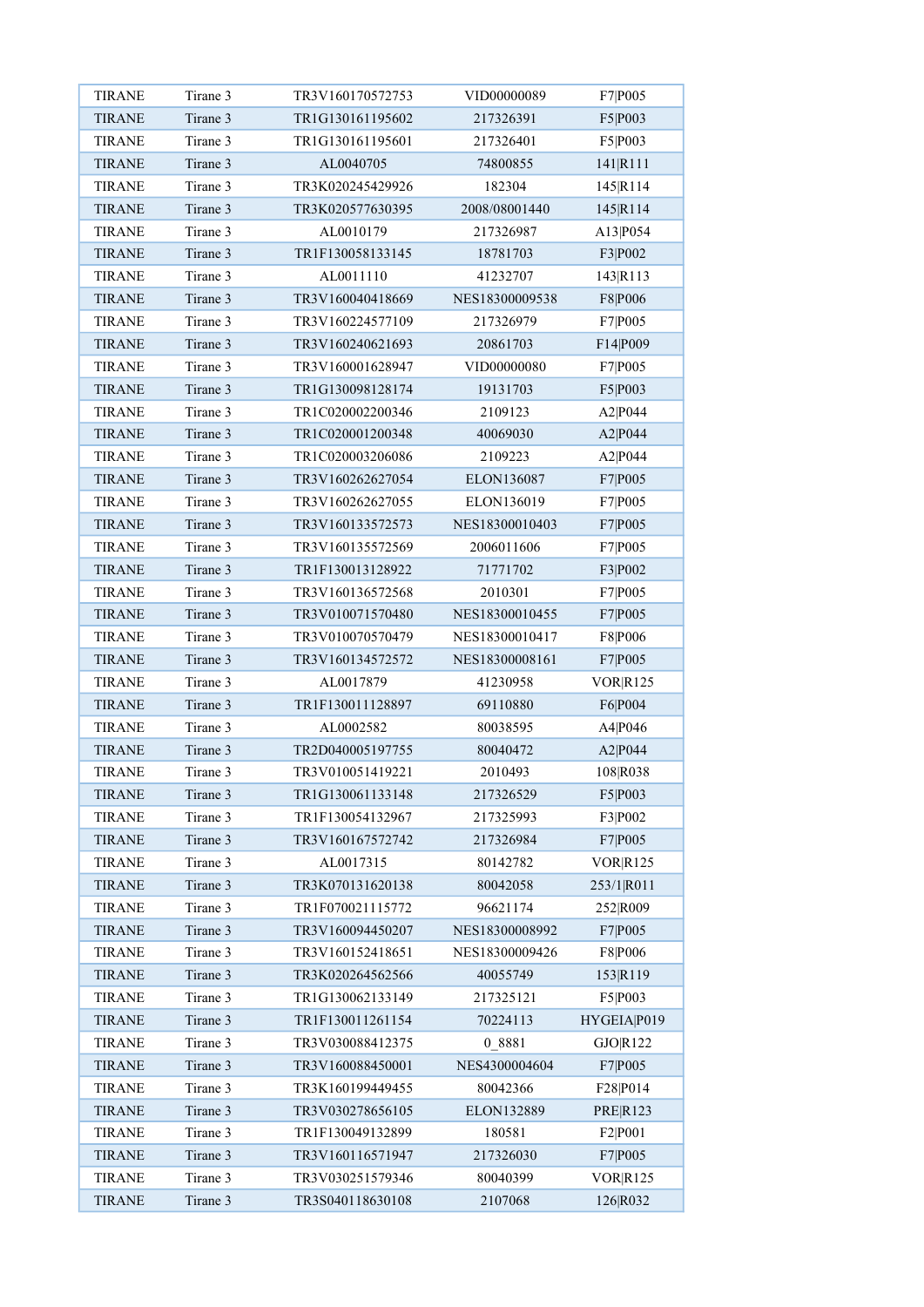| <b>TIRANE</b> | Tirane 3 | TR3V160039652118 | 80040762       | 141 R111        |
|---------------|----------|------------------|----------------|-----------------|
| <b>TIRANE</b> | Tirane 3 | TR3V130177573143 | 2006013787     | F5 P003         |
| <b>TIRANE</b> | Tirane 3 | TR3K020245449318 | 41034474       | 145 R114        |
| <b>TIRANE</b> | Tirane 3 | TR3V160062570964 | 80019303       | F7 P005         |
| <b>TIRANE</b> | Tirane 3 | TR3V160060418628 | 96736670       | F5 P003         |
| <b>TIRANE</b> | Tirane 3 | TR3V160073571119 | 41312326       | F3 P002         |
| <b>TIRANE</b> | Tirane 3 | TR1G130119134432 | 180848         | F5 P003         |
| <b>TIRANE</b> | Tirane 3 | TR3V030134571699 | 41305286       | GJO R122        |
| <b>TIRANE</b> | Tirane 3 | TR3V030143572571 | 2010439        | <b>VORR125</b>  |
| <b>TIRANE</b> | Tirane 3 | TR3K020257561218 | 700152         | 145 R114        |
| <b>TIRANE</b> | Tirane 3 | TR3V030060626387 | 46541703       | <b>RIN R124</b> |
| <b>TIRANE</b> | Tirane 3 | TR3V160078571223 | 217325958      | F7 P005         |
| <b>TIRANE</b> | Tirane 3 | TR1G130077133461 | ELON132961     | F7 P005         |
| <b>TIRANE</b> | Tirane 3 | TR3V030233573263 | 44441703       | <b>RIN R124</b> |
| <b>TIRANE</b> | Tirane 3 | TR1G130137057218 | 217326014      | F5 P003         |
| <b>TIRANE</b> | Tirane 3 | TR3K020246429927 | 182212         | 145 R114        |
| <b>TIRANE</b> | Tirane 3 | TR3K020270562777 | 700144         | ALU R109        |
| <b>TIRANE</b> | Tirane 3 | TR3V160069571038 | 216823939      | <b>AK P018</b>  |
| <b>TIRANE</b> | Tirane 3 | DU0H080314070410 | 40554          | 145 R114        |
| <b>TIRANE</b> | Tirane 3 | TR1F070011129347 | 2101829        | F <sub>29</sub> |
| <b>TIRANE</b> | Tirane 3 | TR1F020027127726 | 69110036       | F <sub>29</sub> |
| <b>TIRANE</b> | Tirane 3 | TR1F090010127725 | 80043406       | F <sub>29</sub> |
| <b>TIRANE</b> | Tirane 3 | TR1F020026127730 | 2271296        | A23             |
| <b>TIRANE</b> | Tirane 3 | TR3V030243573572 | 2007801136     | <b>GER R121</b> |
| <b>TIRANE</b> | Tirane 3 | TR3V160154450239 | NES18300009562 | F8 P006         |
| <b>TIRANE</b> | Tirane 3 | TR3V160562639304 | 217325098      | F8 P006         |
| <b>TIRANE</b> | Tirane 3 | TR3V030078450246 | 23341703       | GJO R122        |
| <b>TIRANE</b> | Tirane 3 | TR3K020214448973 | 862590         | F28 P014        |
| <b>TIRANE</b> | Tirane 3 | TR3S040001429885 | 21431703       | 126 R032        |
| <b>TIRANE</b> | Tirane 3 | TR3K020540564824 | 2113705        | 150 R117        |
| <b>TIRANE</b> | Tirane 3 | TR3V160231579345 | 217326031      | F14 P009        |
| <b>TIRANE</b> | Tirane 3 | TR3V030138571910 | 506002716      | BLER128         |
| <b>TIRANE</b> | Tirane 3 | TR3V160141572597 | 217326967      | F3 P002         |
| TIRANE        | Tirane 3 | TR3V160065570975 | 80017101/2015  | AK P018         |
| <b>TIRANE</b> | Tirane 3 | TR3V160065570977 | 51016138       | AK P018         |
| <b>TIRANE</b> | Tirane 3 | TR3V160065570976 | 51016165       | AK P018         |
| <b>TIRANE</b> | Tirane 3 | TR3V160124572299 | 217327089      | F7 P005         |
| <b>TIRANE</b> | Tirane 3 | TR3V160120572001 | 217325999      | F7 P005         |
| TIRANE        | Tirane 3 | TR3K020572624262 | 80039595       | ALU R109        |
| <b>TIRANE</b> | Tirane 3 | TR3V030212572826 | 96736881       | <b>PRER123</b>  |
| <b>TIRANE</b> | Tirane 3 | TR1F130065132991 | 216823923      | F3 P002         |
| <b>TIRANE</b> | Tirane 3 | TR3V160239579927 | 217327083      | F7 P005         |
| <b>TIRANE</b> | Tirane 3 | TR3V160128572395 | 217326012      | F6 P004         |
| <b>TIRANE</b> | Tirane 3 | TR3V030214572959 | 80039793       | PRE R123        |
| <b>TIRANE</b> | Tirane 3 | TR3V160143571888 | 217324995      | F8 P006         |
| <b>TIRANE</b> | Tirane 3 | TR2D040012056529 | 4919954        | 3 R099          |
| <b>TIRANE</b> | Tirane 3 | TR1G130079133485 | 96736840       | F5 P003         |
| TIRANE        | Tirane 3 | TR3V160086571474 | 506006058      | F7 P005         |
| <b>TIRANE</b> | Tirane 3 | TR3V010073570983 | 2111184        | 108 R038        |
| <b>TIRANE</b> | Tirane 3 | TR3V160107571862 | 217327092      | F7 P005         |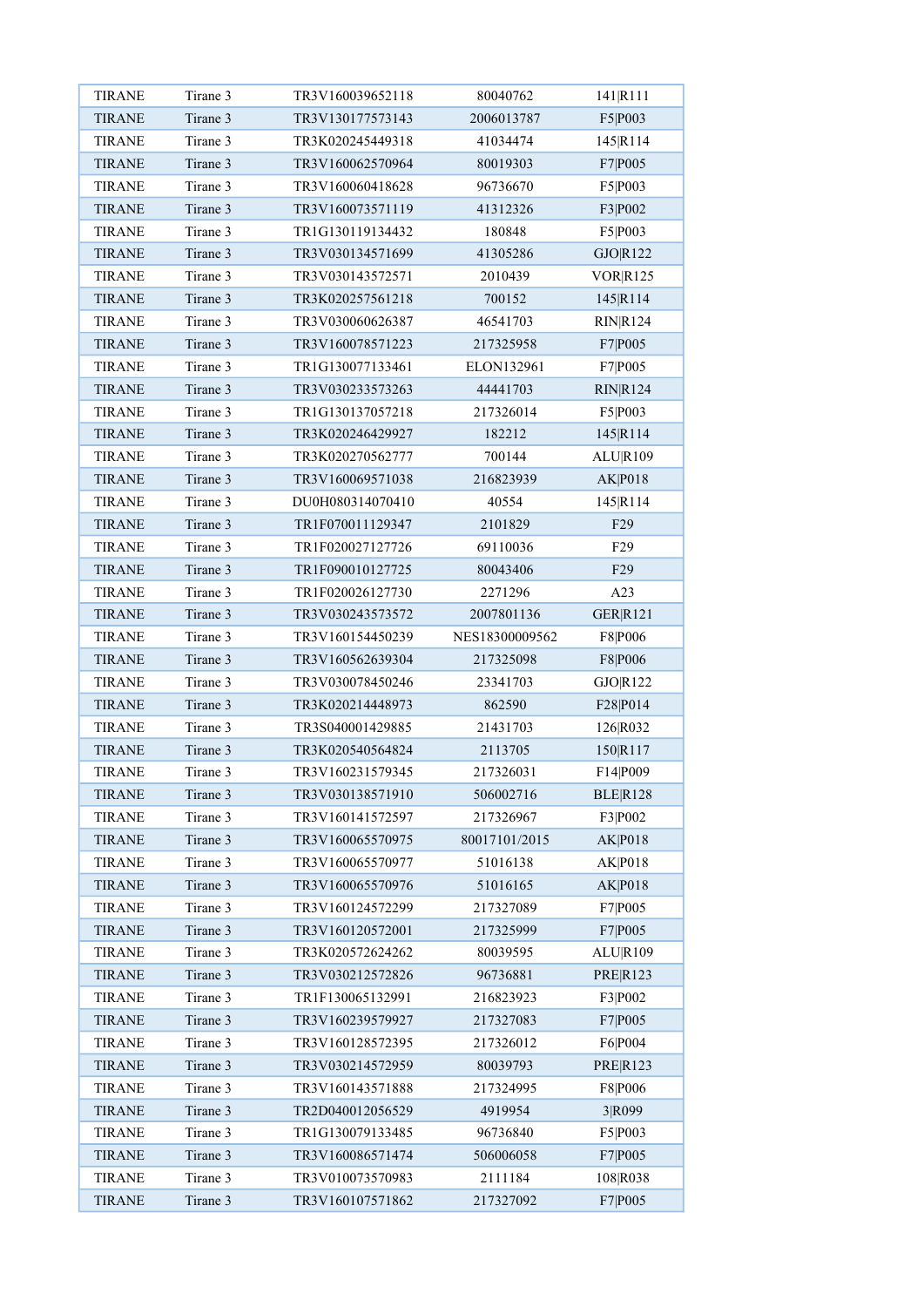| <b>TIRANE</b> | Tirane 3 | TR3V030027450011                     | 182350         | <b>VOR R125</b> |
|---------------|----------|--------------------------------------|----------------|-----------------|
| <b>TIRANE</b> | Tirane 3 | TR3V030255573358                     | 80040417       | F14 P009        |
| <b>TIRANE</b> | Tirane 3 | TR3K140089622165                     | 180519-2014    | A15 P056        |
| <b>TIRANE</b> | Tirane 3 | TR3S070101650676                     | 80249559       | 253 R010        |
| <b>TIRANE</b> | Tirane 3 | TR3S070019544808                     | 74805214       | A20             |
| <b>TIRANE</b> | Tirane 3 | TR3V030229573199                     | 217325735      | <b>RIN R124</b> |
| <b>TIRANE</b> | Tirane 3 | TR3V030259637401                     | 217325313      | GJO R122        |
| <b>TIRANE</b> | Tirane 3 | TR3V030133571697                     | 40055751       | GJO R122        |
| <b>TIRANE</b> | Tirane 3 | TR1G030219132765                     | 80039620       | F5 P003         |
| <b>TIRANE</b> | Tirane 3 | TR3V010112643894                     | 80038886       | 108 R038        |
| <b>TIRANE</b> | Tirane 3 | AL0043095                            | 80041376       | 355             |
| <b>TIRANE</b> | Tirane 3 | TR3V200038573266                     | NES18300008974 | F7 P005         |
| <b>TIRANE</b> | Tirane 3 | TR1F020044108442                     | 39758176       | A7 P048         |
| <b>TIRANE</b> | Tirane 3 | TR3V030264651075                     | 80043364       | GJO R122        |
| <b>TIRANE</b> | Tirane 3 | TR3V030131571693                     | 19181703       | <b>VOR R125</b> |
| <b>TIRANE</b> | Tirane 3 | TR3V030271630639                     | 217325467      | <b>VOR R125</b> |
| <b>TIRANE</b> | Tirane 3 | TR3V030206572719                     | 18001703       | AL R126         |
| <b>TIRANE</b> | Tirane 3 | AL0014394                            | 41851703       | 141 R111        |
| <b>TIRANE</b> | Tirane 3 | TR3V160137572570                     | VID00000033    | F7 P005         |
| <b>TIRANE</b> | Tirane 3 | TR3V030266656500                     | 80039603       | GJO R122        |
| <b>TIRANE</b> | Tirane 3 | TR3V030232573253                     | 2007811009     | <b>PRER123</b>  |
|               | Tirane 3 |                                      |                |                 |
| <b>TIRANE</b> | Tirane 3 | TR3S040079542331<br>TR1F090001128260 | 2008-8000863   | 126 R032        |
| <b>TIRANE</b> | Tirane 3 | TR1F020029635176                     | 858999         | F6 P004         |
| <b>TIRANE</b> |          |                                      | 80044000       | A7 P048         |
| <b>TIRANE</b> | Tirane 3 | TR3K070052449964                     | 8001067        | 253/1 R011      |
| <b>TIRANE</b> | Tirane 3 | TR3K020248450033                     | 18791703       | 145 R114        |
| <b>TIRANE</b> | Tirane 3 | TR3V160051570538                     | 217325787      | F7 P005         |
| <b>TIRANE</b> | Tirane 3 | TR3S040007427411                     | 57231702       | 126 R032        |
| <b>TIRANE</b> | Tirane 3 | TR3V160290656281                     | ELON133058     | F7 P005         |
| <b>TIRANE</b> | Tirane 3 | TR3V160092571622                     | 180596         | F8 P006         |
| <b>TIRANE</b> | Tirane 3 | TR3V030045453674                     | 320264030      | GJO R122        |
| <b>TIRANE</b> | Tirane 3 | TR3V030077450254                     | 80248516       | AL R126         |
| <b>TIRANE</b> | Tirane 3 | TR3K020560567240                     | 21411703       | F28 P014        |
| <b>TIRANE</b> | Tirane 3 | TR1G130139136664                     | 51016143       | F5 P003         |
| <b>TIRANE</b> | Tirane 3 | TR1G130117134696                     | 51016189       | F5 P003         |
| <b>TIRANE</b> | Tirane 3 | TR3S140037449981                     | 70077          | A8 P049         |
| <b>TIRANE</b> | Tirane 3 | TR3S040069541782                     | 4987           | 126 R032        |
| <b>TIRANE</b> | Tirane 3 | TR3V030275646174                     | 39760408       | <b>PRE R123</b> |
| <b>TIRANE</b> | Tirane 3 | TR3K020518564444                     | 217325038      | F28 P014        |
| <b>TIRANE</b> | Tirane 3 | TR3K020577637737                     | 2100776        | 150 R117        |
| <b>TIRANE</b> | Tirane 3 | TR1F020030109839                     | 80015922       | 9R103           |
| <b>TIRANE</b> | Tirane 3 | TR3V160156570337                     | NES18300008140 | F8 P006         |
| <b>TIRANE</b> | Tirane 3 | TR3V160099418637                     | 701578         | F7 P005         |
| <b>TIRANE</b> | Tirane 3 | TR1F090029127728                     | 41991703       | F <sub>29</sub> |
| <b>TIRANE</b> | Tirane 3 | TR1F090030127727                     | 80040777       | 108 R038        |
| <b>TIRANE</b> | Tirane 3 | TR3V030229630063                     | 217326112      | <b>PRE R123</b> |
| <b>TIRANE</b> | Tirane 3 | TR3V030105570790                     | 80043286       | GJO R122        |
| <b>TIRANE</b> | Tirane 3 | TR3V030276651976                     | 8001683        | <b>PRER123</b>  |
| <b>TIRANE</b> | Tirane 3 | TR3V160196574334                     | 217325991      | F3 P002         |
| <b>TIRANE</b> | Tirane 3 | AL0017599                            | 41226547       | 150 R117        |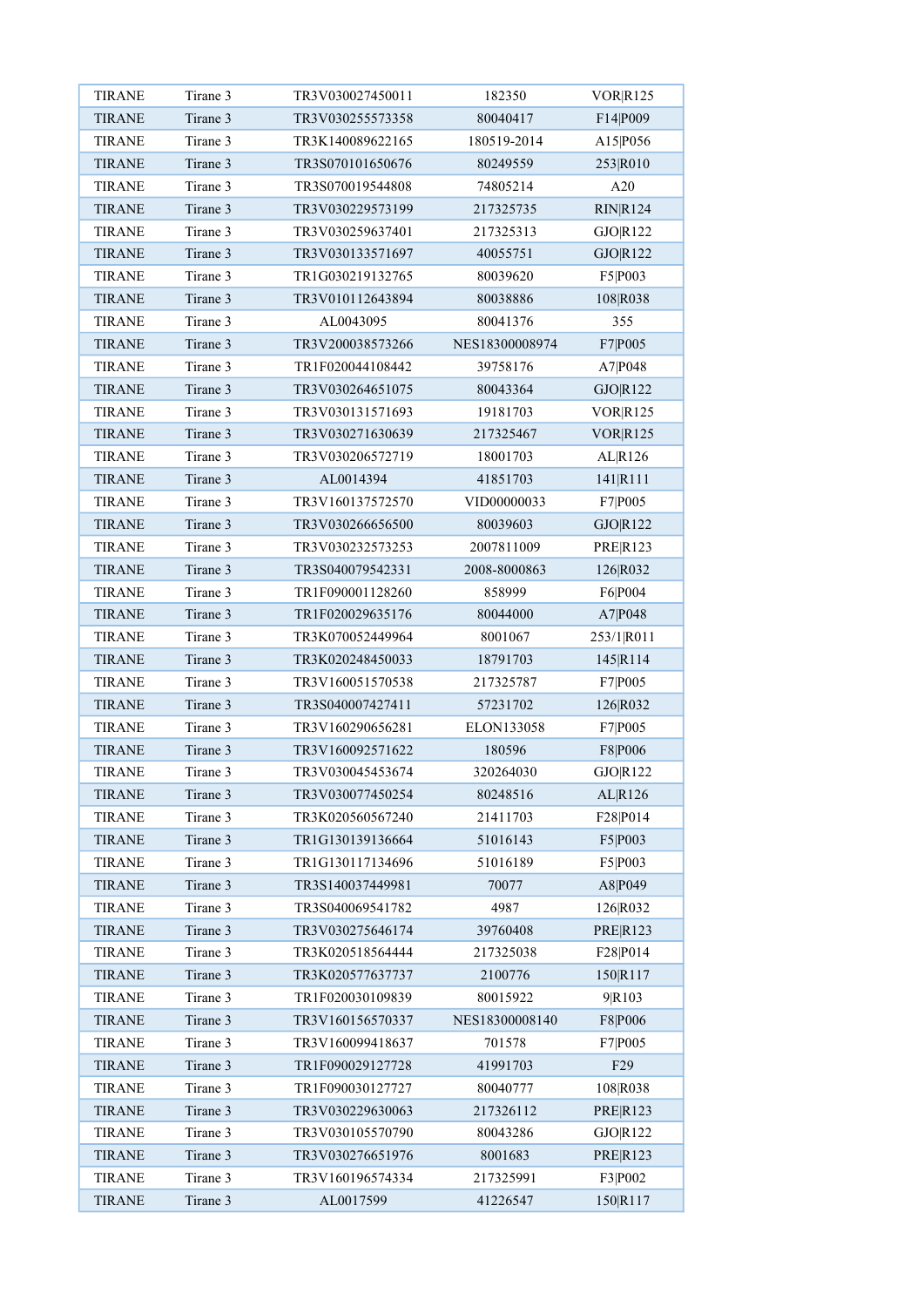| <b>TIRANE</b> | Tirane 3 | TR3S070095543092 | 2007805156     | A23             |
|---------------|----------|------------------|----------------|-----------------|
| <b>TIRANE</b> | Tirane 3 | TR3K020274562788 | 41035891       | 145 R114        |
| <b>TIRANE</b> | Tirane 3 | TR3V030218573033 | 180588         | F14 P009        |
| <b>TIRANE</b> | Tirane 3 | TR3V030271638169 | 862542         | <b>PRE R123</b> |
| <b>TIRANE</b> | Tirane 3 | AL0056055        | 80249534       | <b>PRER123</b>  |
| <b>TIRANE</b> | Tirane 3 | TR3K020541564825 | 21691703       | 147 R116        |
| <b>TIRANE</b> | Tirane 3 | TR3V030137571908 | 700906         | VOR R125        |
| <b>TIRANE</b> | Tirane 3 | TR3V160063570780 | 23501703       | F5 P003         |
| <b>TIRANE</b> | Tirane 3 | TR3V030142572471 | 217325464      | VOR R125        |
| <b>TIRANE</b> | Tirane 3 | TR3V160052418611 | ELON136068     | F8 P006         |
| <b>TIRANE</b> | Tirane 3 | TR1F090092262274 | 217325085      | F6 P004         |
| <b>TIRANE</b> | Tirane 3 | TR3V160074571106 | VID00000017    | F8 P006         |
| <b>TIRANE</b> | Tirane 3 | TR3S040068540749 | 506012266      | A20             |
| <b>TIRANE</b> | Tirane 3 | TR3V160053418604 | ELON136081     | F7 P005         |
| <b>TIRANE</b> | Tirane 3 | TR3V160058571909 | 39757979       | F3 P002         |
| <b>TIRANE</b> | Tirane 3 | TR3V030261643185 | 80043547       | GJO R122        |
| <b>TIRANE</b> | Tirane 3 | TR3V030065450247 | NES18300010382 | F7 P005         |
| <b>TIRANE</b> | Tirane 3 | TR3V160096571631 | ELON131594     | F8 P006         |
| <b>TIRANE</b> | Tirane 3 | DU0H080315070563 | 2105470        | 145 R114        |
| <b>TIRANE</b> | Tirane 3 | TR3K020280563377 | 39760588       | 145 R114        |
| <b>TIRANE</b> | Tirane 3 | TR3V160130450018 | 217326024      | F3 P002         |
| <b>TIRANE</b> | Tirane 3 | TR3V160105418630 | ELON135999     | F7 P005         |
| <b>TIRANE</b> | Tirane 3 | TR3V030238573386 | 2006012508     | <b>PRE R123</b> |
| <b>TIRANE</b> | Tirane 3 | TR3V160158574503 | NES4300004620  | F7 P005         |
| <b>TIRANE</b> | Tirane 3 | TR3K070044449616 | 2005404        | F <sub>29</sub> |
| <b>TIRANE</b> | Tirane 3 | TR3S040056427442 | 69111131       | 126 R032        |
| <b>TIRANE</b> | Tirane 3 | TR3V160035419224 | 700900         | F5 P003         |
| <b>TIRANE</b> | Tirane 3 | TR2L020073156023 | 41631703       | 241 R002        |
| <b>TIRANE</b> | Tirane 3 | TR3V160266651321 | 217325189      | F7 P005         |
| <b>TIRANE</b> | Tirane 3 | TR3V030250576908 | 700745         | <b>PRER123</b>  |
| <b>TIRANE</b> | Tirane 3 | TR3V160577656533 | 80042264       | F14 P009        |
| <b>TIRANE</b> | Tirane 3 | TR3V160284650485 | 217325081      | F7 P005         |
| <b>TIRANE</b> | Tirane 3 | TR3K070066449622 | 8001297        | 253/1 R011      |
| <b>TIRANE</b> | Tirane 3 | AL0018552        | 80042010       | F3 P002         |
| <b>TIRANE</b> | Tirane 3 | TR3S040025427448 | 806969         | 126 R032        |
| <b>TIRANE</b> | Tirane 3 | AL0032359        | 41312570       | 126 R032        |
| <b>TIRANE</b> | Tirane 3 | TR3V030037570748 | 217326038      | F7 P005         |
| <b>TIRANE</b> | Tirane 3 | TR1F130169197211 | 217325223      | HYGEIA P019     |
| <b>TIRANE</b> | Tirane 3 | TR1F130157197210 | 217325036      | HYGEIA P019     |
| <b>TIRANE</b> | Tirane 3 | TR3V160238579925 | 217325465      | F7 P005         |
| <b>TIRANE</b> | Tirane 3 | TR1F130059133146 | 217325998      | F3 P002         |
| <b>TIRANE</b> | Tirane 3 | TR3S040006542332 | 74805217       | 126 R032        |
| <b>TIRANE</b> | Tirane 3 | TR1G100069636579 | ELON136062     | F8 P006         |
| <b>TIRANE</b> | Tirane 3 | TR3V160132572438 | 96736962       | F5 P003         |
| <b>TIRANE</b> | Tirane 3 | TR3V160050570083 | 96736573       | F7 P005         |
| <b>TIRANE</b> | Tirane 3 | AL0027236        | 80249509       | F <sub>29</sub> |
| <b>TIRANE</b> | Tirane 3 | TR3V160160415971 | NES18300009553 | F8 P006         |
| <b>TIRANE</b> | Tirane 3 | TR3V030220573081 | 40057808       | VOR R125        |
| <b>TIRANE</b> | Tirane 3 | TR3K070068449621 | 8001026        | 253/1 R011      |
| <b>TIRANE</b> | Tirane 3 | TR3K160015505177 | 685657         | F28 P014        |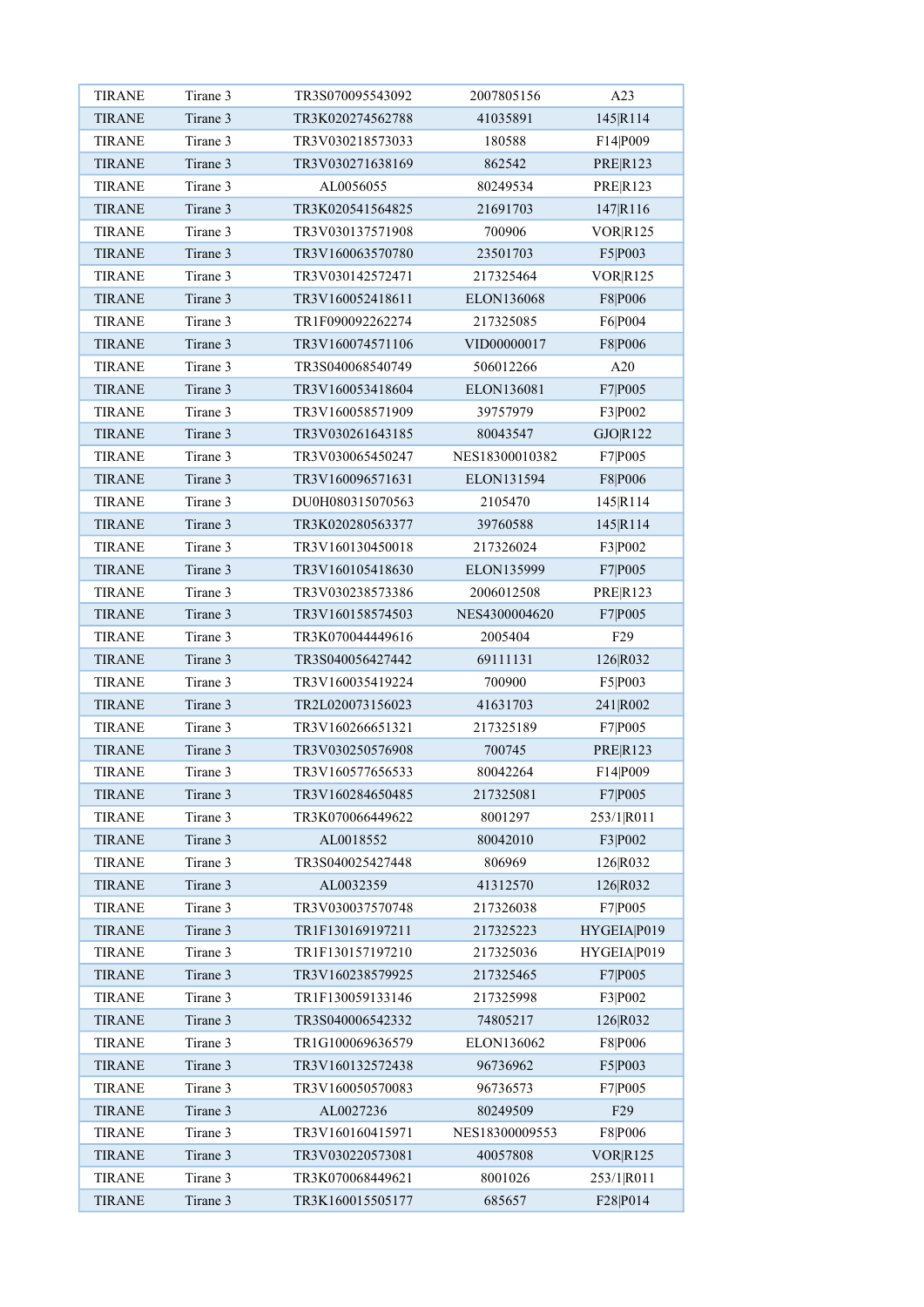| <b>TIRANE</b> | Tirane 3 | TR3V160292656736 | ELON136141     | F7 P005         |
|---------------|----------|------------------|----------------|-----------------|
| <b>TIRANE</b> | Tirane 3 | TR3V160270635578 | 217324999      | F7 P005         |
| <b>TIRANE</b> | Tirane 3 | TR3V160054570835 | VID00000059    | F7 P005         |
| <b>TIRANE</b> | Tirane 3 | TR3K020521564445 | 217325314      | 152 R118        |
| <b>TIRANE</b> | Tirane 3 | TR3V160025450238 | 2006011067     | F8 P006         |
| <b>TIRANE</b> | Tirane 3 | TR3S040058423756 | 40067966       | 126 R032        |
| <b>TIRANE</b> | Tirane 3 | TR3V160046449307 | 217326982      | F5 P003         |
| <b>TIRANE</b> | Tirane 3 | TR3S040108544792 | 74805212       | 126 R032        |
| <b>TIRANE</b> | Tirane 3 | TR3V160185573418 | ELON136012     | F7 P005         |
| <b>TIRANE</b> | Tirane 3 | TR3V160057571035 | 217325995      | F8 P006         |
| <b>TIRANE</b> | Tirane 3 | TR3V160146450234 | NES18300008144 | F8 P006         |
| <b>TIRANE</b> | Tirane 3 | TR3K020318448952 | 40055772       | F27 P013        |
| <b>TIRANE</b> | Tirane 3 | TR1G100024133442 | 217325952      | F7 P005         |
| <b>TIRANE</b> | Tirane 3 | TR3K160234620578 | 217325986      | F28 P014        |
| <b>TIRANE</b> | Tirane 3 | TR3V030048450230 | 0 221          | GJO R122        |
| <b>TIRANE</b> | Tirane 3 | TR3V160084571469 | 96736542       | F3 P002         |
| <b>TIRANE</b> | Tirane 3 | TR3V030266627829 | 80043339       | <b>PRE R123</b> |
| <b>TIRANE</b> | Tirane 3 | TR3V030126571654 | 30631703       | F14 P009        |
| <b>TIRANE</b> | Tirane 3 | TR1F070006112234 | 41228609       | 247 R005        |
| <b>TIRANE</b> | Tirane 3 | TR3K140061656020 | 71821702       | A15 P056        |
| <b>TIRANE</b> | Tirane 3 | TR2D020146173286 | 80248687       | A12 P053        |
| <b>TIRANE</b> | Tirane 3 | TR3K020563620449 | 217325597      | 152 R118        |
| <b>TIRANE</b> | Tirane 3 | TR3V160268630428 | 80044142       | F7 P005         |
| <b>TIRANE</b> | Tirane 3 | TR1F130191256700 | 80042417       | F3 P002         |
| <b>TIRANE</b> | Tirane 3 | TR2D070011057326 | 80040877       | 244 R004        |
| <b>TIRANE</b> | Tirane 3 | TR3V030060630113 | 80015215       | <b>RIN R124</b> |
| <b>TIRANE</b> | Tirane 3 | TR3V030272651314 | 80040917       | <b>RIN R124</b> |
| <b>TIRANE</b> | Tirane 3 | TR3V030272649753 | 80013703       | <b>RIN R124</b> |
| <b>TIRANE</b> | Tirane 3 | TR3K020580654285 | 39752454       | 150 R117        |
| <b>TIRANE</b> | Tirane 3 | TR3K070132620448 | 8030829        | 253/1 R011      |
| TIRANE        | Tirane 3 | TR3V160093570791 | NES18300009303 | F7 P005         |
| <b>TIRANE</b> | Tirane 3 | TR3S040074540898 | 74803535       | 126 R032        |
| <b>TIRANE</b> | Tirane 3 | TR3K020275562789 | 217326015      | F14 P009        |
| TIRANE        | Tirane 3 | TR3V160118450275 | 2003779        | F5 P003         |
| <b>TIRANE</b> | Tirane 3 | TR3K020045568066 | 80249315       | 152 R 118       |
| <b>TIRANE</b> | Tirane 3 | TR3V160288654045 | 217325201      | F7 P005         |
| <b>TIRANE</b> | Tirane 3 | TR3K070070449615 | 80043597       | 253/1 R011      |
| <b>TIRANE</b> | Tirane 3 | TR3K070067449623 | 701003         | 253/1 R011      |
| <b>TIRANE</b> | Tirane 3 | TR3K070129569950 | 217325589      | 253/1 R011      |
| <b>TIRANE</b> | Tirane 3 | TR3V030228573110 | 702344         | <b>RIN R124</b> |
| <b>TIRANE</b> | Tirane 3 | TR3V030256579881 | 739054         | RIN R124        |
| <b>TIRANE</b> | Tirane 3 | TR3V160097418632 | NES4300004640  | F7 P005         |
| TIRANE        | Tirane 3 | AL0020557        | 41314668       | <b>PRER123</b>  |
| <b>TIRANE</b> | Tirane 3 | AL0012102        | 41233115       | RIN R124        |
| <b>TIRANE</b> | Tirane 3 | AL0051006        | VID00000117    | F7 P005         |
| <b>TIRANE</b> | Tirane 3 | TR1F070025121158 | 69107984       | A7 P048         |
| <b>TIRANE</b> | Tirane 3 | TR3K070078564120 | 80037987       | 253/1 R011      |
| <b>TIRANE</b> | Tirane 3 | TR3K140033445197 | 217327124      | A8 P049         |
| <b>TIRANE</b> | Tirane 3 | TR3V160293656742 | ELON136089     | F7 P005         |
| <b>TIRANE</b> | Tirane 3 | TR3V160122418600 | 96737042       | F5 P003         |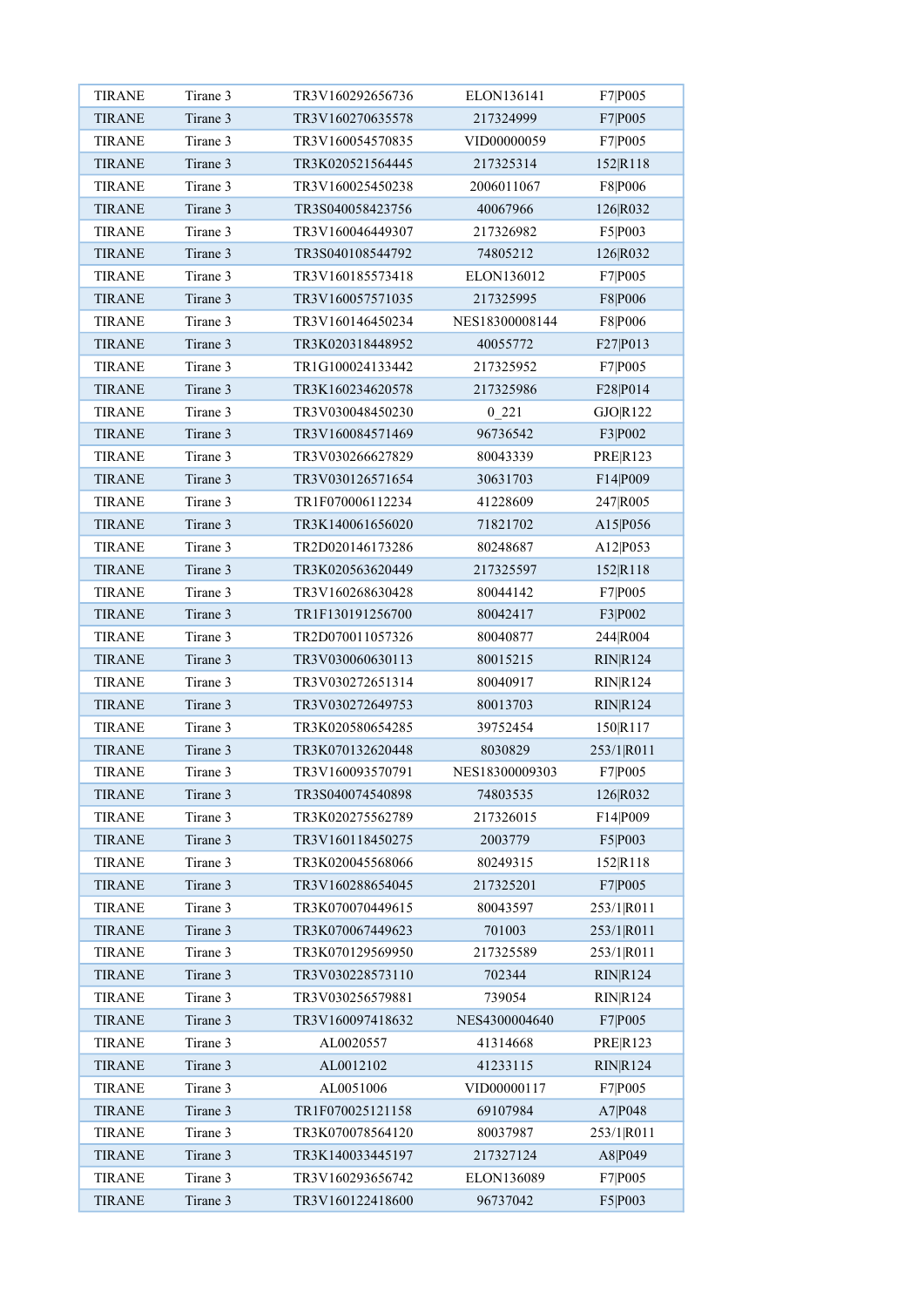| <b>TIRANE</b> | Tirane 3 | AL0040955        | 80249652       | F14 P009        |
|---------------|----------|------------------|----------------|-----------------|
| <b>TIRANE</b> | Tirane 3 | TR3V030237573384 | 73278958       | <b>VORR125</b>  |
| <b>TIRANE</b> | Tirane 3 | TR3V030268630583 | 2112898        | <b>PRER123</b>  |
| <b>TIRANE</b> | Tirane 3 | TR3K020583654314 | 40053182       | 145 R114        |
| <b>TIRANE</b> | Tirane 3 | TR3V160076571171 | 217325582      | AK P018         |
| <b>TIRANE</b> | Tirane 3 | TR1F040073041064 | 69109727       | 9R103           |
| <b>TIRANE</b> | Tirane 3 | TR3V160160415972 | NES18300009554 | F8 P006         |
| <b>TIRANE</b> | Tirane 3 | TR3K020265562567 | 862752         | 145 R114        |
| <b>TIRANE</b> | Tirane 3 | TR3V030053450105 | ELON135982     | F7 P005         |
| <b>TIRANE</b> | Tirane 3 | TR2D040003054647 | 4918846 1      | 241 R002        |
| <b>TIRANE</b> | Tirane 3 | AL0012099        | 80038258       | 145 R114        |
| <b>TIRANE</b> | Tirane 3 | TR3V030130571686 | 700809         | <b>PRE R123</b> |
| TIRANE        | Tirane 3 | TR3K020539564476 | 41311991       | F27 P013        |
| <b>TIRANE</b> | Tirane 3 | TR3K020573625105 | 80038867       | 150 R117        |
| <b>TIRANE</b> | Tirane 3 | TR3V160079571285 | 217324993      | F8 P006         |
| <b>TIRANE</b> | Tirane 3 | AL0014391        | 217325101      | F8 P006         |
| <b>TIRANE</b> | Tirane 3 | TR1F040115256720 | 80038480       | 9R103           |
| <b>TIRANE</b> | Tirane 3 | TR3V160184573396 | 217325001      | F7 P005         |
| <b>TIRANE</b> | Tirane 3 | TR3V160232579352 | VID00000073    | F7 P005         |
| <b>TIRANE</b> | Tirane 3 | TR3V160262635812 | 217325987      | F5 P003         |
| TIRANE        | Tirane 3 | TR3V160195573936 | 217327062      | F7 P005         |
| <b>TIRANE</b> | Tirane 3 | TR3V160194573935 | 217327063      | F7 P005         |
| <b>TIRANE</b> | Tirane 3 | AL0036663        | 41310786       | 150 R117        |
| <b>TIRANE</b> | Tirane 3 | TR3K020171447927 | 32297842 2     | F28 P014        |
| <b>TIRANE</b> | Tirane 3 | TR3V030280656499 | 15621702       | VOR R125        |
| <b>TIRANE</b> | Tirane 3 | TR1F130040132620 | 18801703       | F3 P002         |
| <b>TIRANE</b> | Tirane 3 | TR1F040070109522 | 700036         | 9R103           |
| <b>TIRANE</b> | Tirane 3 | TR1F130009128699 | 217325105      | F7 P005         |
| <b>TIRANE</b> | Tirane 3 | AL0037976        | 80248465       | <b>PRER123</b>  |
| <b>TIRANE</b> | Tirane 3 | TR1F130033130808 | 96737014       | 104 R035        |
| <b>TIRANE</b> | Tirane 3 | TR3F160127649802 | 80248697       | F3 P002         |
| <b>TIRANE</b> | Tirane 3 | TR3V160081571473 | NES18300010416 | F7 P005         |
| <b>TIRANE</b> | Tirane 3 | TR3V030114570991 | NES18300010466 | F8 P006         |
| <b>TIRANE</b> | Tirane 3 | TR3V160569645840 | 180555         | F8 P006         |
| <b>TIRANE</b> | Tirane 3 | TR3V030253579849 | 80043450       | VOR R125        |
| <b>TIRANE</b> | Tirane 3 | TR3V160157651363 | 80044088       | F8 P006         |
| <b>TIRANE</b> | Tirane 3 | TR3V030224573098 | 2009241        | <b>PRER123</b>  |
| <b>TIRANE</b> | Tirane 3 | TR1F130025129465 | 96736649       | F3 P002         |
| <b>TIRANE</b> | Tirane 3 | TR1C020026642110 | 80016949       | A12 P053        |
| <b>TIRANE</b> | Tirane 3 | TR3V160111570193 | ELON132479     | F8 P006         |
| <b>TIRANE</b> | Tirane 3 | TR3V160123572216 | 217324998      | F7 P005         |
| <b>TIRANE</b> | Tirane 3 | TR3K020282563578 | 41034955       | 145 R114        |
| <b>TIRANE</b> | Tirane 3 | TR3K020045442780 | 80014337       | 150 R117        |
| <b>TIRANE</b> | Tirane 3 | AL0020107        | VID00000074    | F8 P006         |
| <b>TIRANE</b> | Tirane 3 | TR3V030271649806 | 39762201       | RIN R124        |
| <b>TIRANE</b> | Tirane 3 | TR3K020276563577 | 506003335      | 150 R117        |
| <b>TIRANE</b> | Tirane 3 | TR3V030081570734 | 506006686      | RIN R124        |
| <b>TIRANE</b> | Tirane 3 | TR3V160152418603 | NES18300008112 | F8 P006         |
| <b>TIRANE</b> | Tirane 3 | AL0031005        | 41310565       | 141 R111        |
| <b>TIRANE</b> | Tirane 3 | TR1F090053130745 | 41036235       | F3 P002         |
|               |          |                  |                |                 |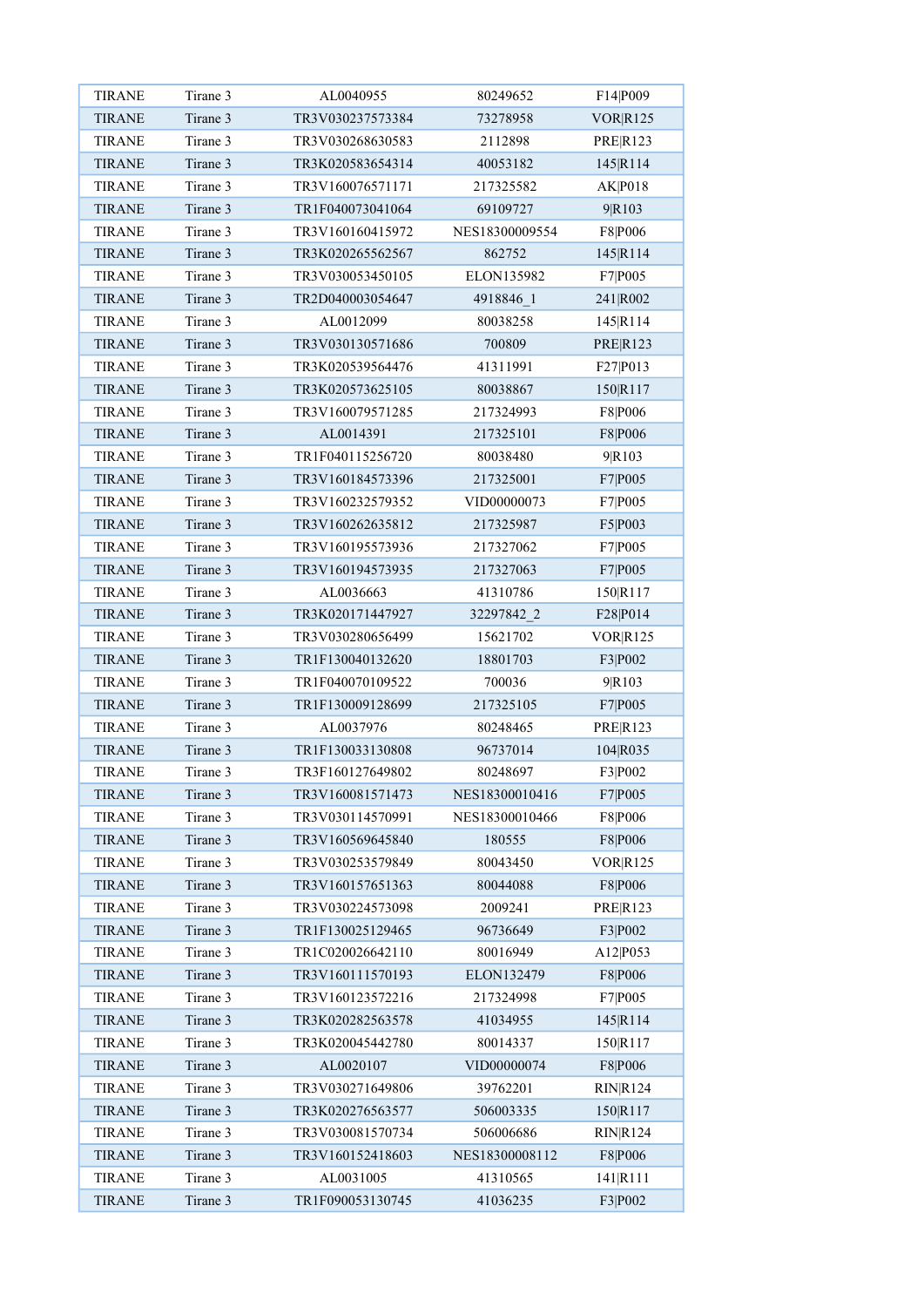| <b>TIRANE</b> | Tirane 3             | TR3V160146450499              | 801245450   | F8 P006         |
|---------------|----------------------|-------------------------------|-------------|-----------------|
| <b>TIRANE</b> | Tirane 3             | TR3V030249576654              | 8001180     | <b>PRER123</b>  |
| <b>TIRANE</b> | Tirane 3             | TR1F090010233362              | 808000381   | F <sub>29</sub> |
| <b>TIRANE</b> | Tirane 3             | TR1F090032233363              | 8000487     | 108 R038        |
| <b>TIRANE</b> | Tirane 3             | TR1F040039053891              | 69111453    | 9R103           |
| <b>TIRANE</b> | Tirane 3             | TR3S040028425441              | 0 13320     | 126 R032        |
| <b>TIRANE</b> | Tirane 3             | TR3V030239573417              | 217326107   | <b>PRE R123</b> |
| <b>TIRANE</b> | Tirane 3             | TR3V160067570992              | 217326997   | F5 P003         |
| <b>TIRANE</b> | Tirane 3             | TR3V030013560816              | 41230108    | VOR R125        |
| <b>TIRANE</b> | Tirane 3             | TR3S140001562168              | 0418        | A8 P049         |
| <b>TIRANE</b> | Tirane 3             | TR1F020014226356              | 851187      | A7 P048         |
| <b>TIRANE</b> | Tirane 3             | TR3K020090560818              | 506100286   | F27 P013        |
| <b>TIRANE</b> | Tirane 3             | TR3K020558566967              | 217325116   | F28 P014        |
| <b>TIRANE</b> | Tirane 3             | TR3V160144570156              | VID00000006 | F8 P006         |
| <b>TIRANE</b> | Tirane 3             | TR3V030273651513              | 80040608    | F14 P009        |
| <b>TIRANE</b> | Tirane 3             | TR3K020561567328              | 80040874    | 146 R115        |
| <b>TIRANE</b> | Tirane 3             | TR3V010061416517              | 728577      | F3 P002         |
| <b>TIRANE</b> | Tirane 3             | DU0A080491107359              | 74804209    | 145 R114        |
| <b>TIRANE</b> | Tirane 3             | TR3V170004571039              | 180513      | F8 P006         |
| <b>TIRANE</b> | Tirane 3             | AL0051194                     | 80249358    | 145 R114        |
| <b>TIRANE</b> | Tirane 3             | TR1F090071132389              | 39761513    | 104 R035        |
| <b>TIRANE</b> | Tirane 3             | TR3V030203572596              | VID00000043 | F7 P005         |
| <b>TIRANE</b> | Tirane 3             | TR3K020559567148              | 74803633    | F14 P009        |
| <b>TIRANE</b> | Tirane 3             | TR3K020566620563              | 182219      | 145 R114        |
| <b>TIRANE</b> | Tirane 3             | TR1G130259631876              | 217326032   | F3 P002         |
| <b>TIRANE</b> | Tirane 3             | AL0027810                     | 80248522    | F3 P002         |
| <b>TIRANE</b> | Tirane 3             | TR3K020175449397              | 1334585     | 150 R117        |
| <b>TIRANE</b> | Tirane 3             | TR2D070013110027              | 96736604    | 244 R004        |
| <b>TIRANE</b> | Tirane 3             | TR3V160559636026              | 217327084   | F8 P006         |
| <b>TIRANE</b> | Tirane 3             | TR3S010056541204              | 2007-810103 | A23             |
| <b>TIRANE</b> | Tirane 3             |                               |             |                 |
|               | Tirane 3             | TR3V030101570547<br>AL0027816 | 74805073    | <b>GER R121</b> |
| <b>TIRANE</b> | Tirane 3             |                               | VID00000002 | F8 P006         |
| <b>TIRANE</b> | Tirane 3             | TR3K020579650678              | 40070720    | 150 R117        |
| <b>TIRANE</b> |                      | AL0035147                     | 41310721    | 145 R114        |
| <b>TIRANE</b> | Tirane 3<br>Tirane 3 | TR3V030268642018              | 2120876     | <b>RIN R124</b> |
| <b>TIRANE</b> |                      | TR3V010061571051              | 18401703    | F3 P002         |
| <b>TIRANE</b> | Tirane 3             | TR3V160181573249              | 217326981   | F14 P009        |
| <b>TIRANE</b> | Tirane 3             | TR3V160285650566              | 217325089   | F7 P005         |
| TIRANE        | Tirane 3             | TR3V160049450645              | VID00000083 | F8 P006         |
| <b>TIRANE</b> | Tirane 3             | TR3K160182566144              | 217325989   | F14 P009        |
| <b>TIRANE</b> | Tirane 3             | TR3K070135620822              | 739547      | 253/1 R011      |
| <b>TIRANE</b> | Tirane 3             | TR3V030257579882              | 739015      | GJO R122        |
| <b>TIRANE</b> | Tirane 3             | TR3S070023547078              | 74805170    | A23             |
| <b>TIRANE</b> | Tirane 3             | TR3V160187573429              | 80039635    | F8 P006         |
| <b>TIRANE</b> | Tirane 3             | TR3V160062628919              | 217325586   | F7 P005         |
| <b>TIRANE</b> | Tirane 3             | TR1F130158193102              | 17971703    | F6 P004         |
| <b>TIRANE</b> | Tirane 3             | TR1F130158193103              | 80038775    | F6 P004         |
| <b>TIRANE</b> | Tirane 3             | TR1F090026129341              | 190776      | A8 P049         |
| <b>TIRANE</b> | Tirane 3             | TR1F090038129418              | 4407632     | 108 R038        |
| <b>TIRANE</b> | Tirane 3             | TR1F020070193475              | 217325197   | A7 P048         |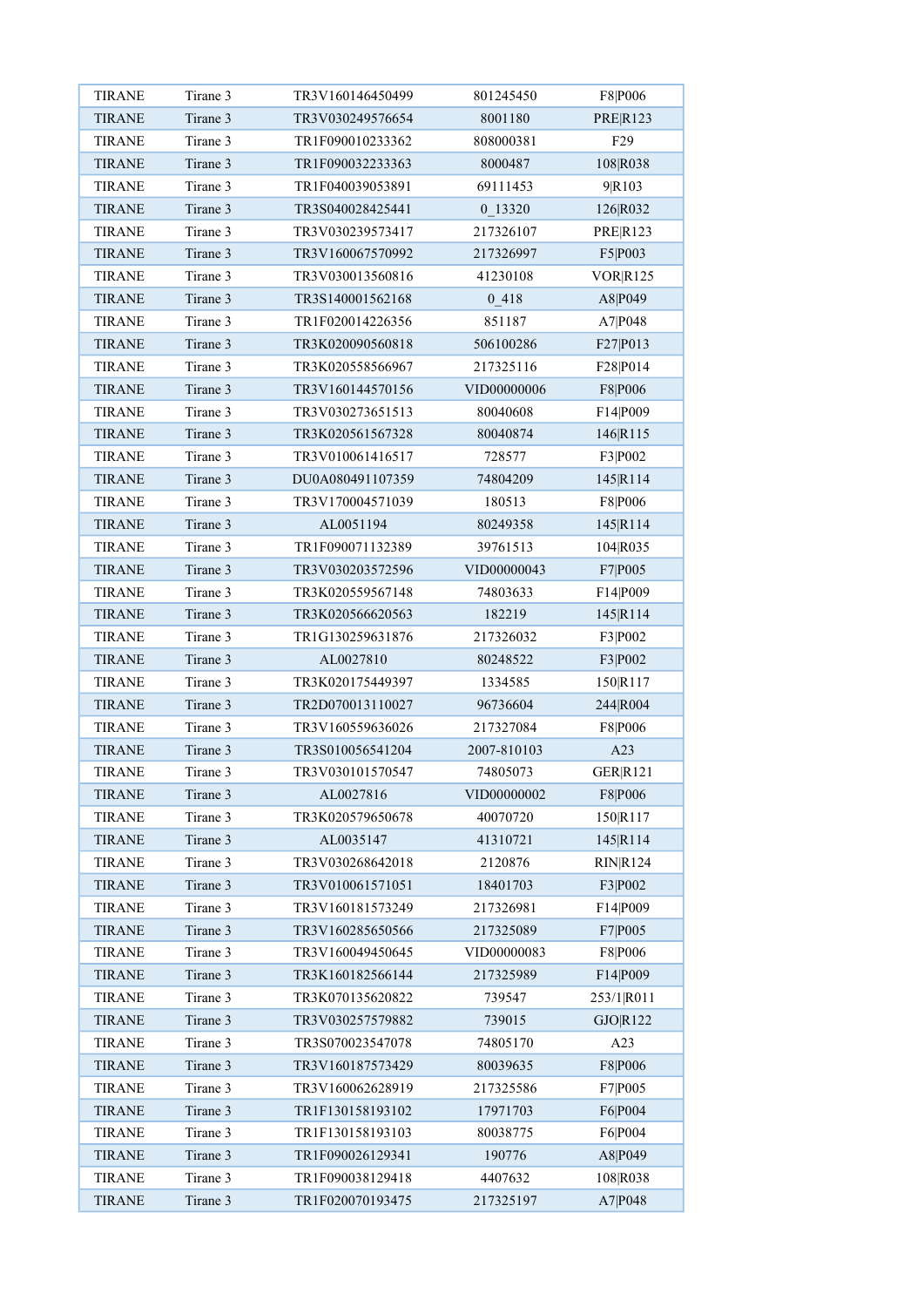| <b>TIRANE</b> | Tirane 3 | TR1F070008110019 | 4917889        | 244 R004            |
|---------------|----------|------------------|----------------|---------------------|
| <b>TIRANE</b> | Tirane 3 | TR1F020033110421 | 4917476        | A7 P048             |
| <b>TIRANE</b> | Tirane 3 | TR3V030045450640 | 4919637        | GJO R122            |
| <b>TIRANE</b> | Tirane 3 | TR3V160147450245 | VID00000081    | F8 P006             |
| <b>TIRANE</b> | Tirane 3 | TR3V030144572590 | 2006013757     | VOR R125            |
| <b>TIRANE</b> | Tirane 3 | TR3V160085416060 | VID00000037    | F8 P006             |
| <b>TIRANE</b> | Tirane 3 | TR1F040049109716 | 250800785      | A12 P053            |
| <b>TIRANE</b> | Tirane 3 | TR3V160068570660 | 80040115       | F12 P007            |
| <b>TIRANE</b> | Tirane 3 | TR3V160174572751 | 80040232       | F12 P007            |
| <b>TIRANE</b> | Tirane 3 | TR3V160157579852 | 217325057      | F8 P006             |
| <b>TIRANE</b> | Tirane 3 | TR3V160060418629 | 96736613       | F5 P003             |
| <b>TIRANE</b> | Tirane 3 | TR3V030252579354 | 217325601      | <b>RIN R124</b>     |
| <b>TIRANE</b> | Tirane 3 | TR3V160111450511 | VID00000010    | F8 P006             |
| <b>TIRANE</b> | Tirane 3 | TR3V160156418610 | NES18300008073 | F8 P006             |
| <b>TIRANE</b> | Tirane 3 | TR3S070141644006 | 180999         | A23                 |
| <b>TIRANE</b> | Tirane 3 | TR3V030209572744 | 2006011031     | <b>VORR125</b>      |
| <b>TIRANE</b> | Tirane 3 | TR1F020067184601 | 20881703       | A8 P049             |
| <b>TIRANE</b> | Tirane 3 | TR3V030100570483 | 217325191      | <b>RIN R124</b>     |
| <b>TIRANE</b> | Tirane 3 | TR3V160271636104 | 217326983      | F7 P005             |
| <b>TIRANE</b> | Tirane 3 | AL0031244        | VID00000102    | F7 P005             |
| <b>TIRANE</b> | Tirane 3 | TR3V160170572209 | 40054517       | F7 P005             |
| <b>TIRANE</b> | Tirane 3 | TR1G130091193003 | 80041110       | F3 P002             |
| <b>TIRANE</b> | Tirane 3 | TR3V160028450505 | ELON136108     | F7 P005             |
| <b>TIRANE</b> | Tirane 3 | TR3K020038429932 | 700177         | 142 R112            |
| <b>TIRANE</b> | Tirane 3 | TR3V020581656106 | 2120722        | 141 R111            |
| <b>TIRANE</b> | Tirane 3 | TR3V160267629386 | 217325246      | F7 P005             |
| <b>TIRANE</b> | Tirane 3 | TR3K140050447781 | 80041862       | A8 P049             |
| <b>TIRANE</b> | Tirane 3 | TR3V160291656567 | VID00000038    | F7 P005             |
| <b>TIRANE</b> | Tirane 3 | TR3K140083449185 | 217326034      | REP <sub>P057</sub> |
| <b>TIRANE</b> | Tirane 3 | TR3S040020427361 | 506006587      | 126 R032            |
| <b>TIRANE</b> | Tirane 3 | TR1C020010053410 | 70222573       | A4 P046             |
| <b>TIRANE</b> | Tirane 3 | TR3S040016427441 | 1112560        | 126 R032            |
| <b>TIRANE</b> | Tirane 3 | TR3V160221449360 | 217324992      | TE2 P016            |
| <b>TIRANE</b> | Tirane 3 | TR3K140086620733 | 217325539      | REP P057            |
| <b>TIRANE</b> | Tirane 3 | TR3K140085620732 | 808002308      | REP P057            |
| <b>TIRANE</b> | Tirane 3 | TR3K140084620731 | 808000150      | REP <sub>P057</sub> |
| <b>TIRANE</b> | Tirane 3 | TR3V030272639725 | 80248665       | <b>PRE R123</b>     |
| <b>TIRANE</b> | Tirane 3 | TR3K160571646766 | VID00000005    | F8 P006             |
| <b>TIRANE</b> | Tirane 3 | TR3V160090571495 | 217325990      | F8 P006             |
| <b>TIRANE</b> | Tirane 3 | TR3V030048450236 | 29652537       | GJO R122            |
| <b>TIRANE</b> | Tirane 3 | TR3K020570622196 | 217325599      | 145 R 114           |
| <b>TIRANE</b> | Tirane 3 | TR3V200017450003 | 217326999      | F8 P006             |
| <b>TIRANE</b> | Tirane 3 | TR1H030137035459 | 217327113      | A13 P054            |
| <b>TIRANE</b> | Tirane 3 | TR3V030225573097 | 2107922        | PRE R123            |
| <b>TIRANE</b> | Tirane 3 | TR3S070143651025 | 80041286       | 253/1 R011          |
| <b>TIRANE</b> | Tirane 3 | AL0043204        | 80249148       | GJO R122            |
| <b>TIRANE</b> | Tirane 3 | TR3V030205572717 | 739099         | RIN R124            |
| <b>TIRANE</b> | Tirane 3 | AL0044371        | 74805210       | 126 R032            |
| <b>TIRANE</b> | Tirane 3 | TR3K020538563537 | 700119         | F27 P013            |
| <b>TIRANE</b> | Tirane 3 | AL0027209        | 41310814       | 108 R038            |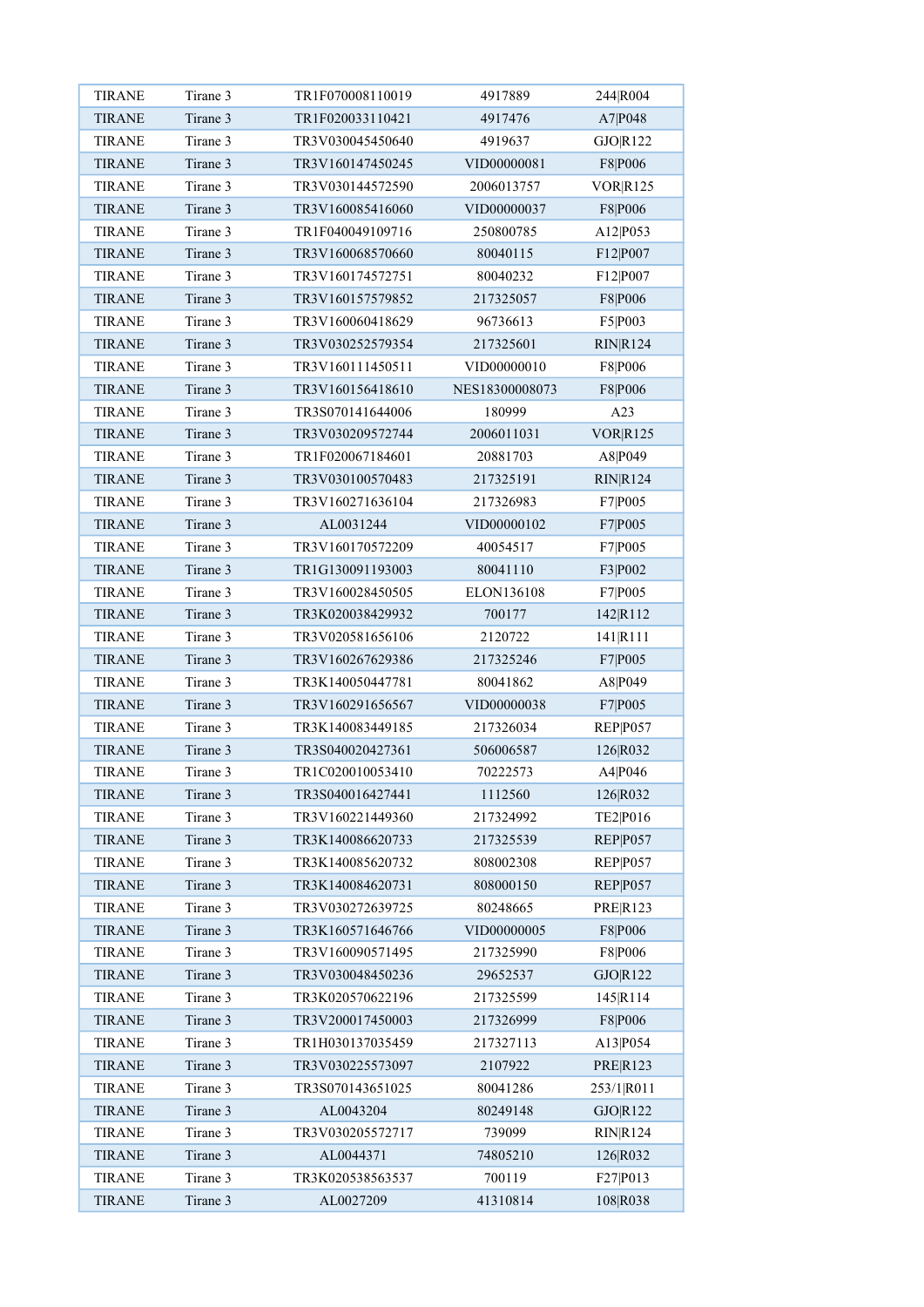| <b>TIRANE</b> | Tirane 3 | TR3V160241621406 | 355334         | F5 P003         |
|---------------|----------|------------------|----------------|-----------------|
| <b>TIRANE</b> | Tirane 3 | TR3V030259579924 | 80043355       | <b>PRER123</b>  |
| <b>TIRANE</b> | Tirane 3 | TR3V030145572591 | 2107983        | <b>PRE R123</b> |
| <b>TIRANE</b> | Tirane 3 | TR3V010060449308 | 100672 1       | 108 R038        |
| <b>TIRANE</b> | Tirane 3 | TR3V030119571100 | 700495         | VOR R125        |
| <b>TIRANE</b> | Tirane 3 | TR3K020205448931 | 2010411        | 154 R120        |
| <b>TIRANE</b> | Tirane 3 | TR3K020551564934 | 44684116       | 145 R114        |
| <b>TIRANE</b> | Tirane 3 | TR3V160149418612 | NES18300009510 | F8 P006         |
| <b>TIRANE</b> | Tirane 3 | TR3V160158418623 | NES18300009472 | F8 P006         |
| <b>TIRANE</b> | Tirane 3 | TR3K070144656128 | 862308         | 253/1 R011      |
| <b>TIRANE</b> | Tirane 3 | TR3K070144656127 | 74802692       | 253/1 R011      |
| <b>TIRANE</b> | Tirane 3 | TR3V160216574633 | 217326968      | F7 P005         |
| <b>TIRANE</b> | Tirane 3 | AL0021466        | 80042787       | <b>PRER123</b>  |
| <b>TIRANE</b> | Tirane 3 | TR2D020051152204 | 96736562       | A4 P046         |
| <b>TIRANE</b> | Tirane 3 | TR3V160256630109 | 217327095      | F14 P009        |
| <b>TIRANE</b> | Tirane 3 | TR3V020578640567 | 2115107        | 141 R111        |
| <b>TIRANE</b> | Tirane 3 | TR1F040034128903 | 80044047       | 247 R005        |
| <b>TIRANE</b> | Tirane 3 | TR1G130066133033 | 217326988      | F5 P003         |
| <b>TIRANE</b> | Tirane 3 | TR1F130274637974 | 217326033      | F3 P002         |
| <b>TIRANE</b> | Tirane 3 | TR1F130052132924 | 217326039      | F3 P002         |
| <b>TIRANE</b> | Tirane 3 | TR3V160038450004 | 217327059      | F31             |
| <b>TIRANE</b> | Tirane 3 | TR3V030270645446 | 80039651       | <b>RIN R124</b> |
| <b>TIRANE</b> | Tirane 3 | TR3K070141643503 | 74805213       | 253/1 R011      |
| <b>TIRANE</b> | Tirane 3 | TR3V160575656347 | 217325353      | F8 P006         |
| <b>TIRANE</b> | Tirane 3 | TR3V160282647959 | 217325309      | F7 P005         |
| <b>TIRANE</b> | Tirane 3 | TR3K020547638408 | 2114112        | 147 R116        |
| <b>TIRANE</b> | Tirane 3 | TR3V160280643255 | ELON136058     | F7 P005         |
| <b>TIRANE</b> | Tirane 3 | TR3K070140637413 | 80043555       | 253/1 R011      |
| <b>TIRANE</b> | Tirane 3 | TR3K020584656109 | 74806254       | 145 R114        |
| <b>TIRANE</b> | Tirane 3 | TR3V160570646767 | 217325037      | F8 P006         |
| <b>TIRANE</b> | Tirane 3 | TR2D070006110014 | 39971702       | 242 R003        |
| <b>TIRANE</b> | Tirane 3 | TR3V010112643256 | VID00000049    | F7 P005         |
| <b>TIRANE</b> | Tirane 3 | TR1F130115232452 | 217324967      | F3 P002         |
| <b>TIRANE</b> | Tirane 3 | TR3K140101635406 | 217326986      | A8 P049         |
| <b>TIRANE</b> | Tirane 3 | TR2L060097072231 | 700300         | A21             |
| <b>TIRANE</b> | Tirane 3 | TR3V030004570335 | 74805072       | RIN R124        |
| <b>TIRANE</b> | Tirane 3 | TR3V030216573031 | 2006-013584    | <b>PRER123</b>  |
| <b>TIRANE</b> | Tirane 3 | TR3K070124564816 | 74803390       | 253/1 R011      |
| <b>TIRANE</b> | Tirane 3 | TR3K070124564819 | 2007810063     | 253/1 R011      |
| <b>TIRANE</b> | Tirane 3 | TR3K020261561697 | NES21500002066 | F28 P014        |
| <b>TIRANE</b> | Tirane 3 | TR1G130069133333 | 217326131      | F5 P003         |
| <b>TIRANE</b> | Tirane 3 | TR3V160190573603 | 80039647       | F3 P002         |
| <b>TIRANE</b> | Tirane 3 | TR3V160105418631 | VID00000085    | F7 P005         |
| <b>TIRANE</b> | Tirane 3 | TR3V160281647864 | VID00000120    | F7 P005         |
| <b>TIRANE</b> | Tirane 3 | TR1F130262635229 | 217325992      | F3 P002         |
| <b>TIRANE</b> | Tirane 3 | TR3V020254450100 | 42131703       | 141 R111        |
| <b>TIRANE</b> | Tirane 3 | TR3V020577640156 | 74803693       | 141 R111        |
| <b>TIRANE</b> | Tirane 3 | TR3V160093450243 | NES18300008858 | F7 P005         |
| <b>TIRANE</b> | Tirane 3 | TR3V030279656126 | 217326377      | F8 P006         |
| <b>TIRANE</b> | Tirane 3 | AL0037977        | 80248483       | GJO R122        |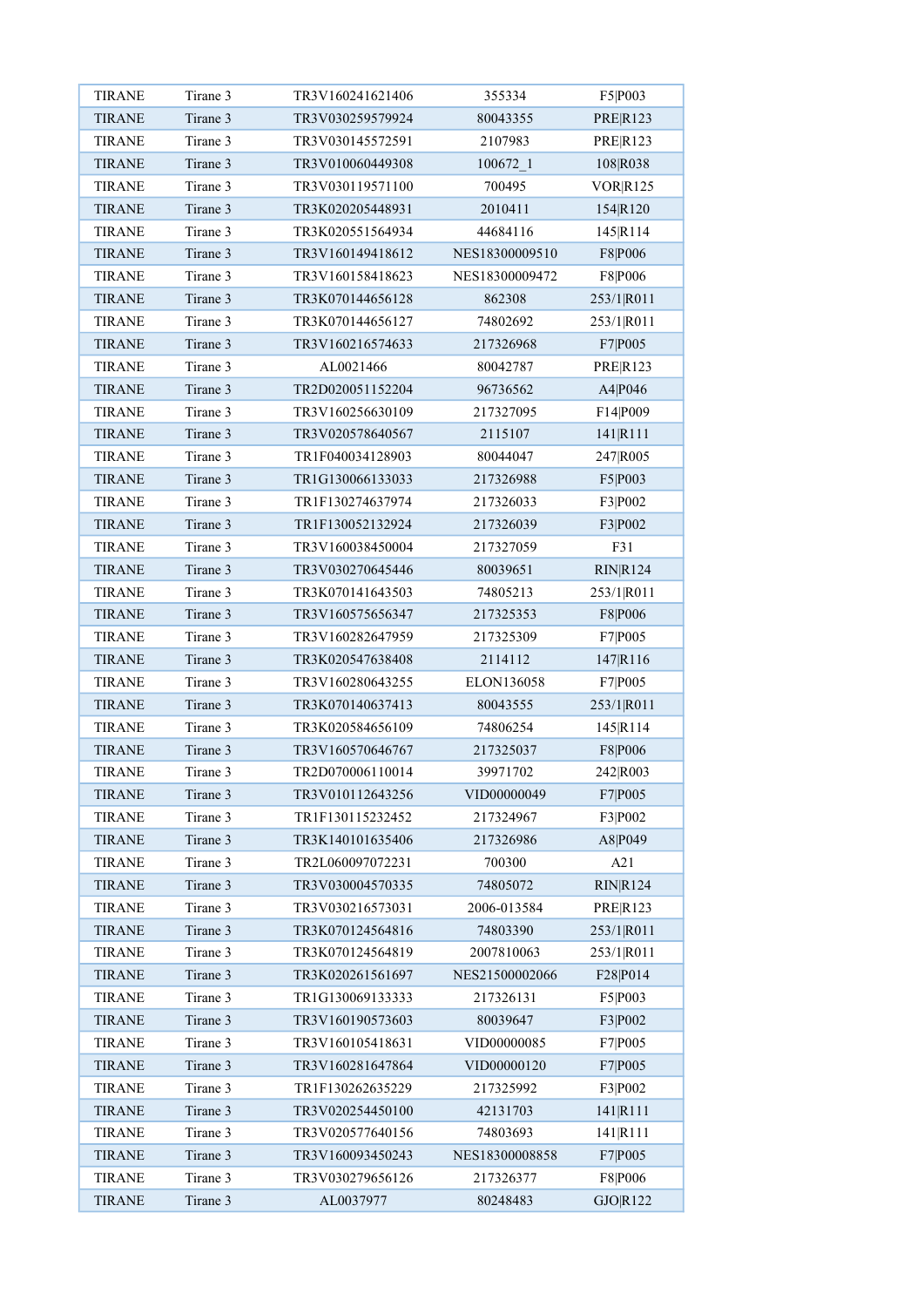| <b>TIRANE</b> | Tirane 3 | TR1F130008173632 | 80039698    | F3 P002         |
|---------------|----------|------------------|-------------|-----------------|
| <b>TIRANE</b> | Tirane 3 | TR3V030213572958 | 39761878    | <b>VOR R125</b> |
| <b>TIRANE</b> | Tirane 3 | TR3V160183566185 | 217327067   | F7 P005         |
| <b>TIRANE</b> | Tirane 3 | TR1F020032226351 | 40150859 2  | A13 P054        |
| <b>TIRANE</b> | Tirane 3 | TR1F020034226352 | 46340902    | A13 P054        |
| <b>TIRANE</b> | Tirane 3 | TR1F020034226353 | 53171221    | A13 P054        |
| <b>TIRANE</b> | Tirane 3 | TR3V160253625811 | 217326013   | F8 P006         |
| <b>TIRANE</b> | Tirane 3 | TR3V160560637269 | 217325968   | F8 P006         |
| <b>TIRANE</b> | Tirane 3 | TR1F130050132900 | 51124205    | F2 P001         |
| <b>TIRANE</b> | Tirane 3 | TR3V160151418602 | VID00000018 | F7 P005         |
| <b>TIRANE</b> | Tirane 3 | TR3S040070540755 | 7611        | 126 R032        |
| <b>TIRANE</b> | Tirane 3 | TR1F090063131866 | 74803573    | 108 R038        |
| <b>TIRANE</b> | Tirane 3 | TR3V030246574432 | 80039537    | VOR R125        |
| <b>TIRANE</b> | Tirane 3 | TR3V160213574559 | 51124196    | F2 P001         |
| <b>TIRANE</b> | Tirane 3 | TR1F020045226591 | 80042576    | A13 P054        |
| <b>TIRANE</b> | Tirane 3 | TR1F020045227024 | 80042679    | A13 P054        |
| <b>TIRANE</b> | Tirane 3 | TR3V160159413250 | 96736921    | F7 P005         |
| <b>TIRANE</b> | Tirane 3 | TR3V160272637270 | ELON135979  | F7 P005         |
| <b>TIRANE</b> | Tirane 3 | TR3V160180573228 | 96736569    | F7 P005         |
| <b>TIRANE</b> | Tirane 3 | TR3V030208572740 | 18601703    | <b>RIN R124</b> |
| <b>TIRANE</b> | Tirane 3 | TR1F130284648090 | 80015091    | F3 P002         |
| <b>TIRANE</b> | Tirane 3 | TR3V160115570550 | 39790298    | F3 P002         |
| <b>TIRANE</b> | Tirane 3 | TR3V160173572848 | 51016193    | TE1 P015        |
| <b>TIRANE</b> | Tirane 3 | TR3V160172572849 | 51016195    | TE2 P016        |
| <b>TIRANE</b> | Tirane 3 | TR1F130075133441 | 96736543    | F3 P002         |
| <b>TIRANE</b> | Tirane 3 | TR3V160001642355 | 180552      | <b>TBP</b>      |
| <b>TIRANE</b> | Tirane 3 | TR1F130261634691 | 80004669    | F3 P002         |
| <b>TIRANE</b> | Tirane 3 | TR3V030222573092 | 2112620     | <b>VOR R125</b> |
| <b>TIRANE</b> | Tirane 3 | TR3K020206449395 | 2011597     | F27 P013        |
| <b>TIRANE</b> | Tirane 3 | TR3K160574645117 | 80041920    | F14 P009        |
| <b>TIRANE</b> | Tirane 3 | TR3V030263626541 | 46491703    | <b>RIN R124</b> |
| <b>TIRANE</b> | Tirane 3 | TR3V020567579631 | 217325039   | F14 P009        |
| <b>TIRANE</b> | Tirane 3 | TR3V020571624260 | 217327094   | F14 P009        |
| <b>TIRANE</b> | Tirane 3 | TR1F020057117985 | 96736725    | A12 P053        |
| <b>TIRANE</b> | Tirane 3 | AL0049412        | 80142292    | F27 P013        |
| TIRANE        | Tirane 3 | TR3K020255449629 | 24271703    | F14 P009        |
| <b>TIRANE</b> | Tirane 3 | TR3K020255449630 | 8000814     | 146 R115        |
| <b>TIRANE</b> | Tirane 3 | TR3K020255449169 | 700261 2    | 146 R115        |
| <b>TIRANE</b> | Tirane 3 | TR3K020255449628 | 700357      | 146R115         |
| <b>TIRANE</b> | Tirane 3 | TR3K020255449170 | 24261703    | F14 P009        |
| <b>TIRANE</b> | Tirane 3 | TR3S200015426661 | 217325308   | 253 R010        |
| <b>TIRANE</b> | Tirane 3 | TR3K020255449168 | 24251703    | F14 P009        |
| <b>TIRANE</b> | Tirane 3 | TR3S040015427440 | 12541       | 126 R032        |
| <b>TIRANE</b> | Tirane 3 | TR1G130091128909 | 80042369    | F3 P002         |
| <b>TIRANE</b> | Tirane 3 | TR3K020255449167 | 701153      | 146R115         |
| <b>TIRANE</b> | Tirane 3 | TR3K020255449166 | 700425      | 146R115         |
| <b>TIRANE</b> | Tirane 3 | TR3K070072568043 | 39789155    | 253/1 R011      |
| <b>TIRANE</b> | Tirane 3 | TR3K070054449634 | 74805169    | 253/1 R011      |
| <b>TIRANE</b> | Tirane 3 | TR3K020255449635 | 23721703    | 146 R115        |
| <b>TIRANE</b> | Tirane 3 | TR3K070072449779 | 56982138    | 253/1 R011      |
|               |          |                  |             |                 |